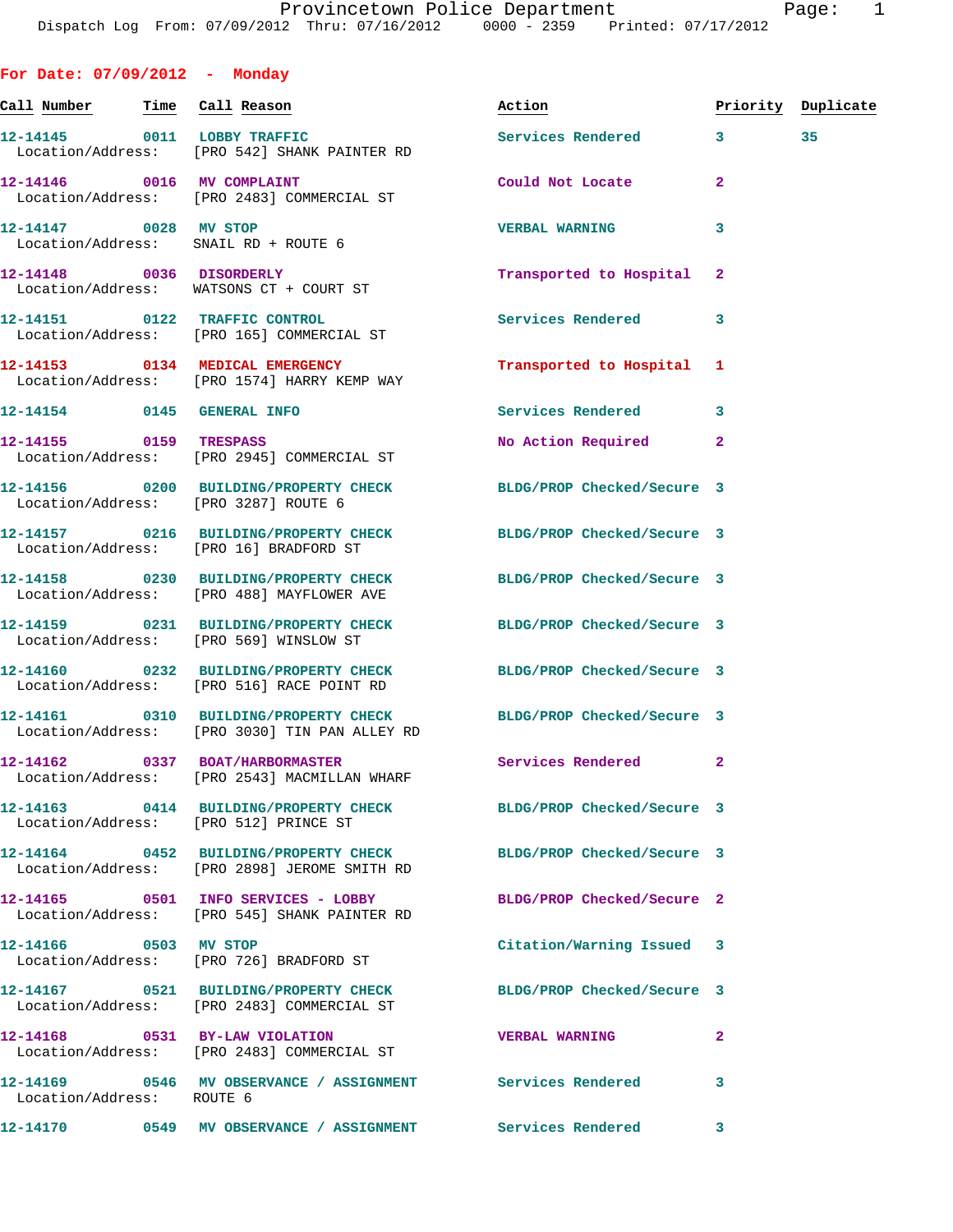|                                                                | Provincetown Police Department<br>Dispatch Log From: 07/09/2012 Thru: 07/16/2012 0000 - 2359 Printed: 07/17/2012 |                         |              |
|----------------------------------------------------------------|------------------------------------------------------------------------------------------------------------------|-------------------------|--------------|
|                                                                | Location/Address: STANDISH ST + BRADFORD ST                                                                      |                         |              |
| 12-14171 0716 MV STOP                                          | Location/Address: [PRO 2513] ROUTE 6                                                                             | <b>VERBAL WARNING</b>   | 3            |
| 12-14172 0735 ANIMAL CALL                                      | Location/Address: [PRO 75] CAPTAIN BERTIE RD                                                                     | Services Rendered       | $\mathbf{2}$ |
|                                                                | 12-14173 0838 BUILDING/PROPERTY CHECK<br>Location/Address: [PRO 2483] COMMERCIAL ST                              | Services Rendered       | 3            |
| Location/Address: [PRO 2521] ROUTE 6                           | 12-14174 0905 MV OBSERVANCE / ASSIGNMENT Services Rendered                                                       |                         | 3            |
| 12-14175 0905 911 GENERAL                                      | Location/Address: [PRO 542] SHANK PAINTER RD                                                                     | Services Rendered       | 1            |
|                                                                | 12-14176 0917 STREET SWEEP TOW<br>Location/Address: [PRO 1553] COMMERCIAL ST                                     | <b>Vehicle Towed</b>    | 3            |
|                                                                | 12-14177 0925 DISTURBANCE<br>Location/Address: [PRO 1976] COMMERCIAL ST                                          | Citation/Warning Issued | 1            |
|                                                                | 12-14178 0939 STREET SWEEP TOW<br>Location/Address: [PRO 1553] COMMERCIAL ST                                     | <b>Vehicle Towed</b>    | 3            |
| 12-14179 0941 VANDALISM                                        | Location/Address: [PRO 3421] COMMERCIAL ST                                                                       | <b>SPOKEN TO</b>        | 3            |
|                                                                | 12-14180 0954 PARKING COMPLAINT / GENERAL SPOKEN TO<br>Location/Address: CEMETERY RD + OFF CEMETERY RD           |                         | 3            |
| 12-14181    1019    LOST WALLET                                | Location/Address: [PRO 424] COURT ST                                                                             | SPOKEN TO               | 3            |
| Location/Address: [PRO 2519] ROUTE 6                           | 12-14182 1033 MV OBSERVANCE / ASSIGNMENT No Action Required                                                      |                         | 3            |
| 12-14183 1038 MV STOP                                          | Location/Address: [PRO 2831] SHANK PAINTER RD                                                                    | <b>VERBAL WARNING</b>   | 3            |
| 12-14184   1044   MV STOP<br>Location/Address: SHANKPAINTER RD |                                                                                                                  | Citation/Warning Issued | 3            |
|                                                                | Location/Address: [PRO 1778] SHANK PAINTER RD                                                                    | Services Rendered       | 2            |
|                                                                | 12-14186    1059    ALARM - GENERAL<br>Location/Address: [PRO 2018] COMMERCIAL ST                                | False Alarm             | 1            |
| 12-14187 1112 DISTURBANCE                                      | Location/Address: [PRO 864] COMMERCIAL ST                                                                        | Investigated            | 1            |
| Location/Address: ROUTE 6                                      | 12-14188 1116 MV OBSERVANCE / ASSIGNMENT Services Rendered                                                       |                         | 3            |
|                                                                | 12-14189 1119 PARKING COMPLAINT / GENERAL Services Rendered<br>Location/Address: [PRO 1909] COMMERCIAL ST        |                         | 3            |
|                                                                | 12-14190 1125 MV OBSERVANCE / ASSIGNMENT Services Rendered<br>Location/Address: [PRO 1645] HARRY KEMP            |                         | 3            |
| 12-14191 1129 MV STOP<br>Location/Address: [PRO 2518] ROUTE 6  |                                                                                                                  | Citation/Warning Issued | 3            |
| 12-14192 1130 MV STOP<br>Location/Address: ROUTE 6             |                                                                                                                  | Citation/Warning Issued | 3            |
| 12-14193 1149 MV STOP<br>Location/Address: ROUTE 6             |                                                                                                                  | <b>VERBAL WARNING</b>   | 3            |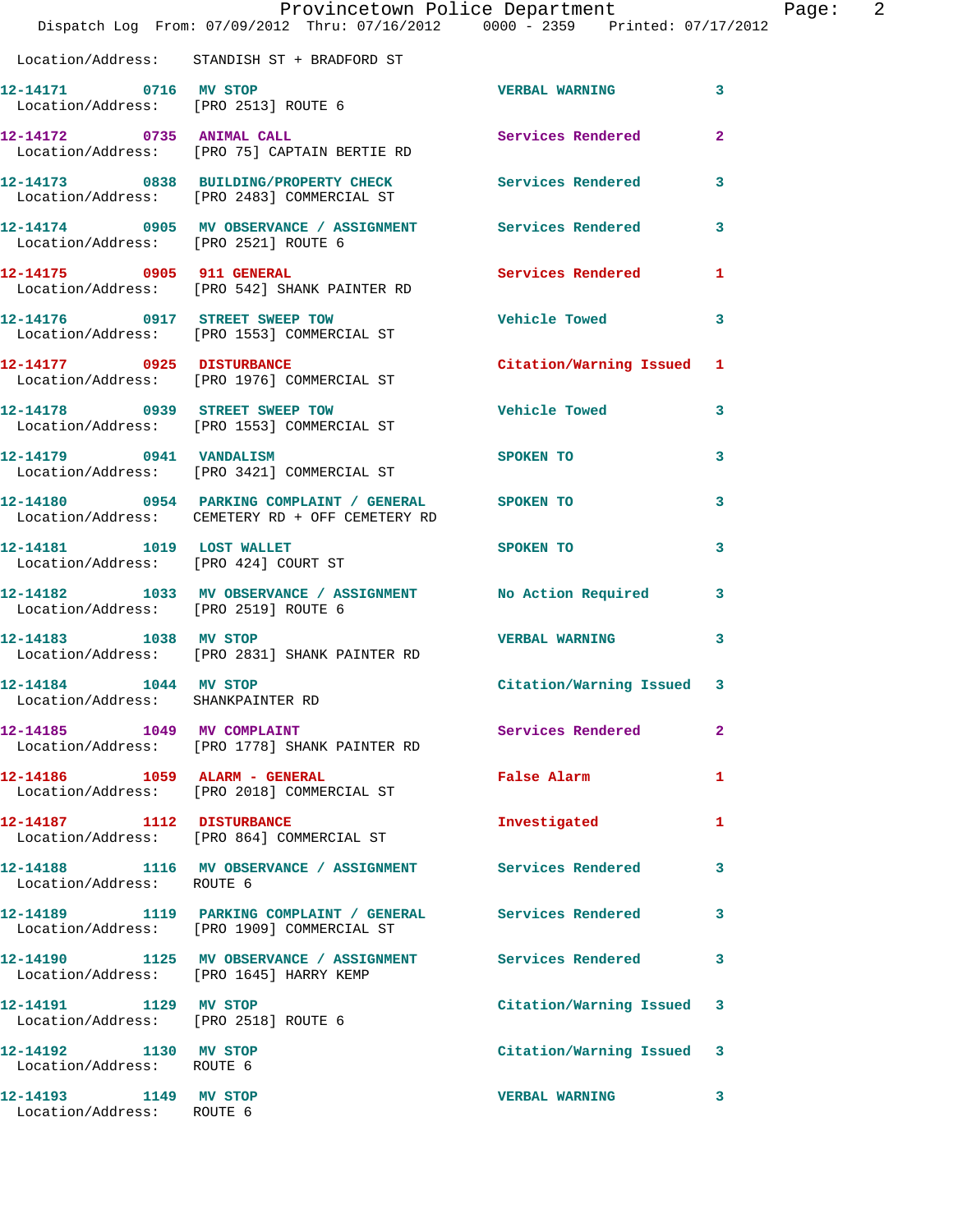|                                      | Provincetown Police Department The Page: 3                                                                       |                        |                |   |  |
|--------------------------------------|------------------------------------------------------------------------------------------------------------------|------------------------|----------------|---|--|
|                                      | Dispatch Log From: 07/09/2012 Thru: 07/16/2012   0000 - 2359   Printed: 07/17/2012                               |                        |                |   |  |
|                                      | 12-14194 1150 PARKING COMPLAINT / GENERAL Vehicle Towed 3<br>Location/Address: BROWNE ST + PLEASANT ST           |                        |                |   |  |
|                                      | 12-14195 1155 MV STOP 12-14195 23<br>Location/Address: [PRO 2518] ROUTE 6                                        |                        |                |   |  |
|                                      | 12-14196 1220 COMPLAINT<br>Location/Address: [PRO 379] COMMERCIAL ST                                             | Services Rendered 3    |                | 1 |  |
|                                      | 12-14197 1231 COMPLAINT<br>Location/Address: [PRO 1712] FRANKLIN ST                                              | SPOKEN TO              | $\mathbf{3}$   |   |  |
| Refer To Accident: 12-45-AC          | 12-14198 1250 MV VS CHILD<br>Location/Address: [PRO 2489] BRADFORD ST                                            | Services Rendered 1    |                |   |  |
|                                      | 12-14199 1255 MV VS CHILD<br>Location/Address: [PRO 2489] BRADFORD ST                                            | PATIENT REFUSAL 1      |                |   |  |
| 12-14200 1317 HAZARDS                | Location/Address: [PRO 2977] COMMERCIAL ST                                                                       | Could Not Locate 2     |                |   |  |
|                                      | 12-14202 1342 FOUND KEY RING<br>Location: [PRO 3431] LOPES SQUARE                                                | Services Rendered 3    |                |   |  |
|                                      | 12-14201 1343 BUILDING/PROPERTY CHECK BLDG/PROP Checked/Secure 3<br>Location/Address: [PRO 2206] COMMERCIAL ST   |                        |                |   |  |
|                                      | 12-14203 1356 AIRCRAFT<br>Location/Address: [PRO 516] RACE POINT RD                                              | SPOKEN TO              | $\mathbf{2}$   |   |  |
|                                      | 12-14204 1407 COMPLAINT - STREET PERFORMERS SPOKEN TO<br>Location/Address: [PRO 2543] MACMILLAN WHARF            |                        | 3              |   |  |
|                                      | 12-14205   1410   ANIMAL CALL<br>Location/Address: [PRO 2823] FRANKLIN ST                                        | <b>GONE ON ARRIVAL</b> | $\overline{2}$ |   |  |
|                                      | 12-14206 1427 FOLLOW UP<br>Location/Address: [PRO 105] COMMERCIAL ST                                             | Services Rendered      | $\overline{2}$ |   |  |
|                                      | 12-14207 1501 MEDICAL EMERGENCY 1 Transported to Hospital 1<br>Location/Address: [PRO 106] COMMERCIAL ST         |                        |                |   |  |
|                                      | 12-14208 1505 BUILDING/PROPERTY CHECK BLDG/PROP Checked/Secure 3<br>Location/Address: [PRO 3317] CEMETERY RD     |                        |                |   |  |
| Location/Address: [PRO 2521] ROUTE 6 | 12-14209 1551 MV OBSERVANCE / ASSIGNMENT No Action Required 3                                                    |                        |                |   |  |
| 12-14210 1611 BAR CHECK              | Location/Address: [PRO 3259] MACMILLAN WHARF                                                                     | BY LAW VIOLATION 2     |                |   |  |
|                                      | 12-14211 1626 BUILDING/PROPERTY CHECK BLDG/PROP Checked/Secure 3<br>Location/Address: [PRO 2898] JEROME SMITH RD |                        |                |   |  |
|                                      | 12-14212 1707 SERVE HARASSMENT ORDER Services Rendered 2<br>Location/Address: [PRO 1712] FRANKLIN ST             |                        |                |   |  |
|                                      | 12-14213 1727 MV COMPLAINT<br>Location/Address: [PRO 526] RYDER ST EXT                                           | Services Rendered 2    |                |   |  |
|                                      | 12-14214 1837 LOST SAMSUNG IPHONE Services Rendered 3<br>Location/Address: [PRO 80] CARVER ST                    |                        |                |   |  |
|                                      | 12-14215 1846 FOUND SET OF 3 KEYS Services Rendered 3<br>Location/Address: [PRO 542] SHANK PAINTER RD            |                        |                |   |  |
|                                      | 12-14216 1852 LOST WALLET<br>Location/Address: [PRO 542] SHANK PAINTER RD                                        | Services Rendered 3    |                |   |  |
|                                      | 12-14217 1903 BUILDING/PROPERTY CHECK BLDG/PROP Checked/Secure 3                                                 |                        |                |   |  |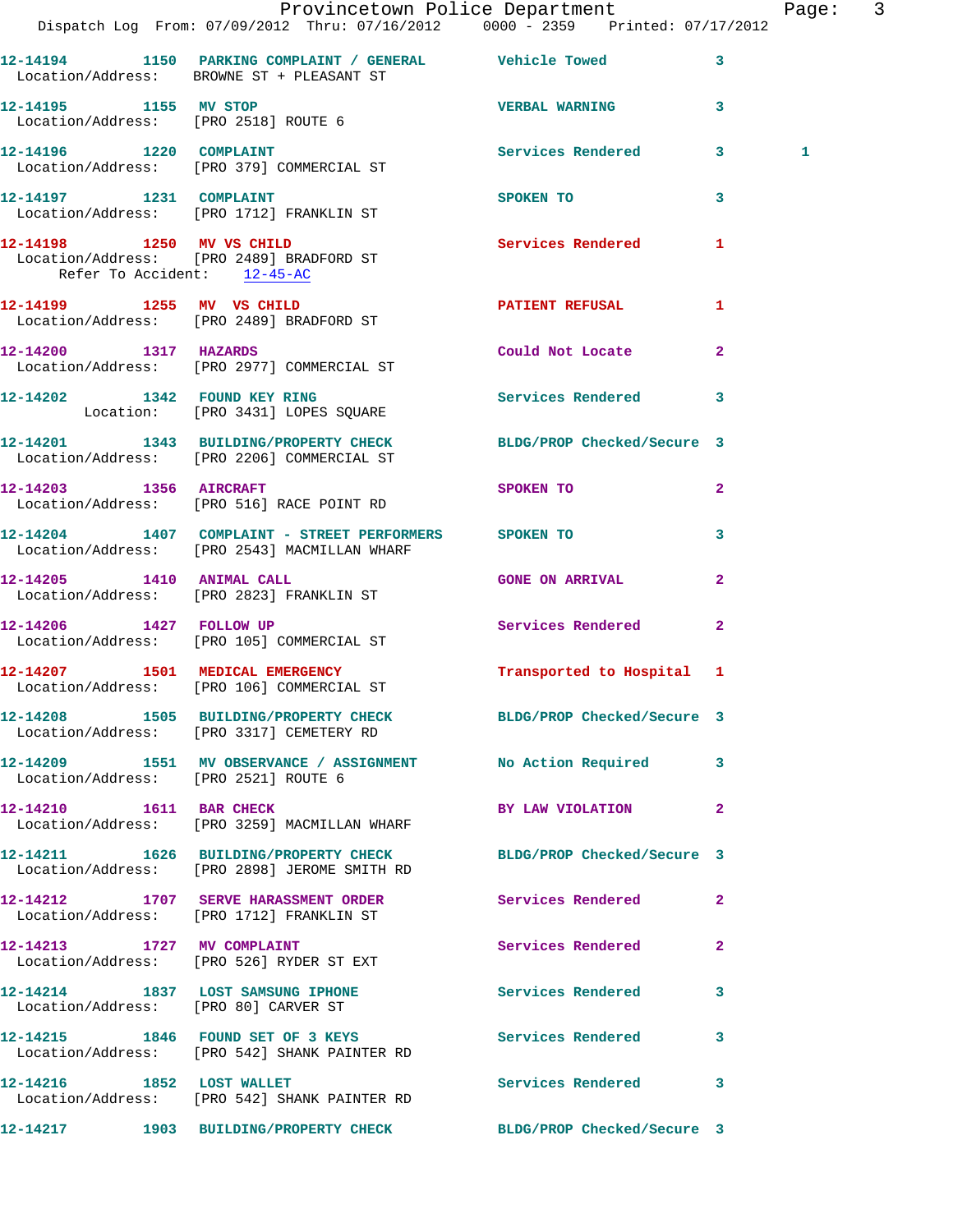|                                        | Dispatch Log From: 07/09/2012 Thru: 07/16/2012 0000 - 2359 Printed: 07/17/2012                                         | Provincetown Police Department |                | Page: 4 |  |
|----------------------------------------|------------------------------------------------------------------------------------------------------------------------|--------------------------------|----------------|---------|--|
| Location/Address: [PRO 571] ALDEN ST   |                                                                                                                        |                                |                |         |  |
|                                        | 12-14218 1913 LARCENY / FORGERY / FRAUD Services Rendered<br>Location/Address: [PRO 542] SHANK PAINTER RD              |                                | $\mathbf{2}$   |         |  |
|                                        | 12-14219 1918 LOST WALLET MPL<br>Location/Address: [PRO 526] RYDER ST EXT                                              | Services Rendered              | $\mathbf{3}$   |         |  |
|                                        | 12-14221 2041 SERVICE CALL<br>Location/Address: [PRO 3259] MACMILLAN WHARF                                             | Services Rendered 3            |                |         |  |
|                                        | 12-14223 2117 BAR CHECK<br>Location/Address: [PRO 2737] COMMERCIAL ST                                                  | <b>Services Rendered</b>       | $\overline{2}$ |         |  |
|                                        | 12-14224 2119 MEDICAL EMERGENCY<br>Location/Address: RYDER ST + COMMERCIAL ST                                          | No Action Required 1           |                |         |  |
|                                        | 12-14225 2138 SUSPICIOUS ACTIVITY Services Rendered 2<br>Location/Address: [PRO 2490] PROVINCELANDS RD                 |                                |                |         |  |
|                                        | 12-14226 2145 BUILDING/PROPERTY CHECK BLDG/PROP Checked/Secure 3<br>Location/Address: [PRO 3287] ROUTE 6               |                                |                |         |  |
|                                        | 12-14227 2146 BAR CHECK<br>Location/Address: [PRO 272] COMMERCIAL ST                                                   | Services Rendered 2            |                |         |  |
|                                        | 12-14228 2153 COMPLAINT/FIREWORKS Services Rendered 3<br>Location/Address: [PRO 547] COMMERCIAL ST                     |                                |                |         |  |
|                                        | 12-14230 2208 BUILDING/PROPERTY CHECK BLDG/PROP Checked/Secure 3<br>Location/Address: [PRO 440] HARRY KEMP WAY         |                                |                |         |  |
| 12-14231 2223 BAR CHECK                | Location/Address: [PRO 399] COMMERCIAL ST                                                                              | Services Rendered 2            |                |         |  |
|                                        | 12-14232 2239 NOISE COMPLAINT<br>Location/Address: [PRO 968] CUDWORTH ST                                               | VERBAL WARNING 3               |                |         |  |
|                                        | 12-14233 2340 BUILDING/PROPERTY CHECK BLDG/PROP Checked/Secure 3<br>Location/Address: [PRO 2543] MACMILLAN             |                                |                |         |  |
|                                        | 12-14234 2347 MV OBSERVANCE / ASSIGNMENT Services Rendered 3<br>Location/Address: CAPTAIN BERTIE RD + SHANK PAINTER RD |                                |                |         |  |
| 12-14235 2359 MV STOP                  | Location/Address: ROUTE 6 + SNAIL RD                                                                                   | VERBAL WARNING 3               |                |         |  |
| Location/Address: [PRO 16] BRADFORD ST | 12-14236 2359 BUILDING/PROPERTY CHECK BLDG/PROP Checked/Secure 3                                                       |                                |                |         |  |
| For Date: $07/10/2012$ - Tuesday       |                                                                                                                        |                                |                |         |  |
|                                        | 12-14237 0017 MV OBSERVANCE / ASSIGNMENT Services Rendered<br>Location/Address: BRADFORD ST + RYDER ST                 |                                | 3              |         |  |
| 12-14238 0056 LOBBY TRAFFIC            | Location/Address: [PRO 542] SHANK PAINTER RD                                                                           | Services Rendered 2            |                | 33      |  |
|                                        | 12-14240 0121 TRAFFIC CONTROL<br>Location/Address: [PRO 165] COMMERCIAL ST                                             | Services Rendered              | 3              |         |  |
|                                        | 12-14241 0131 BAR CLEANING/AFTER HRS Services Rendered 3                                                               |                                |                |         |  |
|                                        | 12-14242 0221 BUILDING/PROPERTY CHECK<br>Location/Address: [PRO 569] WINSLOW ST                                        | BLDG/PROP Checked/Secure 3     |                |         |  |
|                                        | 12-14243 0222 BUILDING/PROPERTY CHECK BLDG/PROP Checked/Secure 3<br>Location/Address: [PRO 488] MAYFLOWER AVE          |                                |                |         |  |
|                                        | 12-14244      0222 BUILDING/PROPERTY CHECK        BLDG/PROP Checked/Secure 3                                           |                                |                |         |  |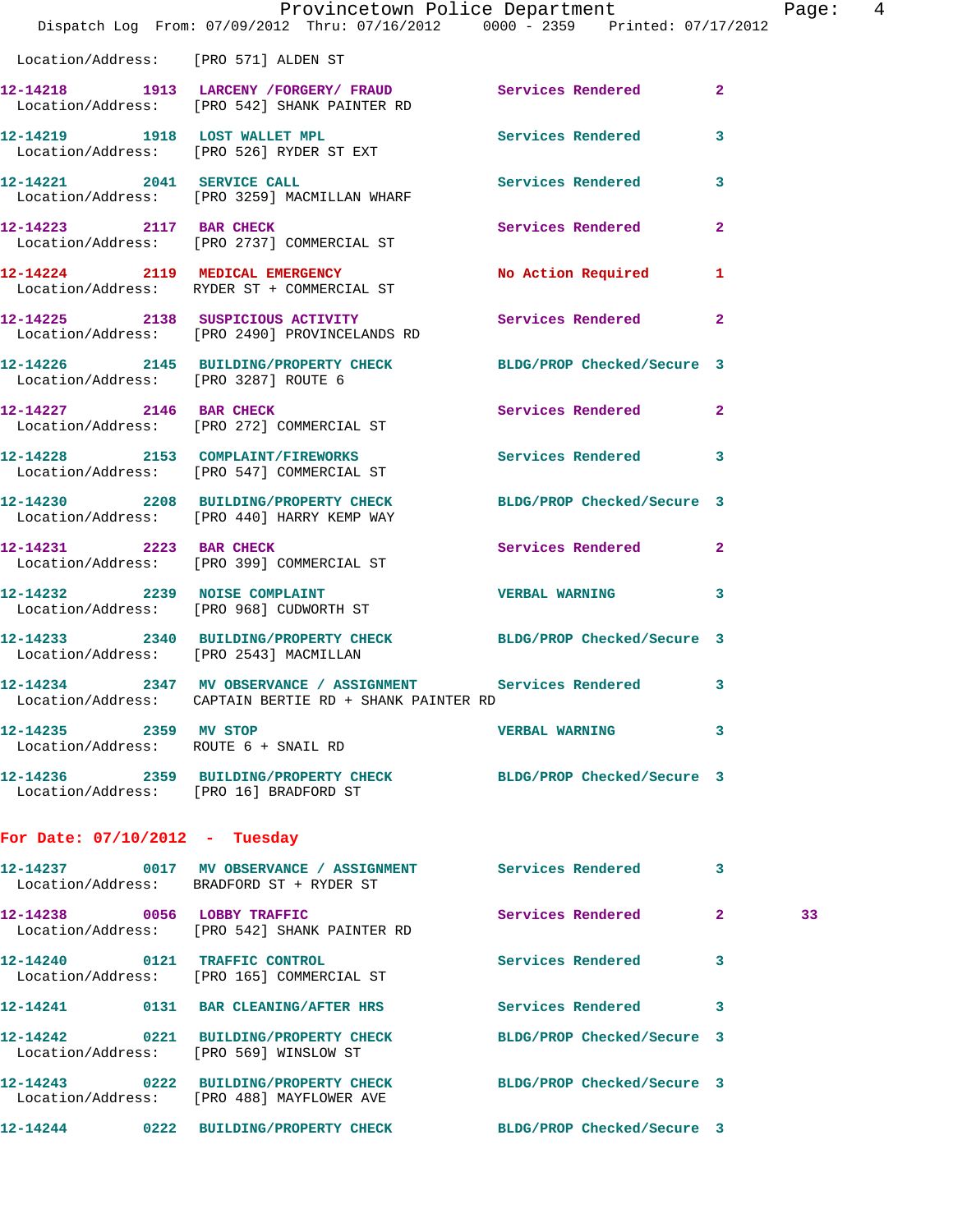|                                                               | Dispatch Log From: 07/09/2012 Thru: 07/16/2012 0000 - 2359 Printed: 07/17/2012                                    | Provincetown Police Department | Page:        | 5 |
|---------------------------------------------------------------|-------------------------------------------------------------------------------------------------------------------|--------------------------------|--------------|---|
|                                                               | Location/Address: [PRO 516] RACE POINT RD                                                                         |                                |              |   |
|                                                               | 12-14245 0224 BUILDING/PROPERTY CHECK BLDG/PROP Checked/Secure 3<br>Location/Address: [PRO 545] SHANKPAINTER RD   |                                |              |   |
|                                                               | 12-14246 0230 BUILDING/PROPERTY CHECK BLDG/PROP Checked/Secure 3<br>Location/Address: [PRO 16] BRADFORD ST        |                                |              |   |
| Location/Address: JEROME SMITH RD                             | 12-14247 0231 SPEED DOLLY ASSIGNMENT Services Rendered 3                                                          |                                |              |   |
|                                                               | 12-14248 0259 FOUND CT LICENSE Services Rendered 3<br>Location/Address: [PRO 94] BRADFORD ST                      |                                |              |   |
|                                                               | 12-14249 0332 BUILDING/PROPERTY CHECK<br>Location/Address: [PRO 545] SHANKPAINTER RD                              | BLDG/PROP Checked/Secure 3     |              |   |
|                                                               | 12-14250 0419 BUILDING/PROPERTY CHECK BLDG/PROP Checked/Secure 3<br>Location/Address: [PRO 3030] TIN PAN ALLEY RD |                                |              |   |
| Location/Address: [PRO 2513] ROUTE 6                          | 12-14251 0505 MV OBSERVANCE / ASSIGNMENT Services Rendered 3                                                      |                                |              |   |
|                                                               | 12-14252 0507 BUILDING/PROPERTY CHECK BLDG/PROP Checked/Secure 3<br>Location/Address: [PRO 289] COMMERCIAL ST     |                                |              |   |
|                                                               | 12-14253 0543 BUILDING/PROPERTY CHECK<br>Location/Address: [PRO 2483] COMMERCIAL ST                               | BLDG/PROP Checked/Secure 3     |              |   |
|                                                               | 12-14254 0555 FLIGHT COVERAGE<br>Location/Address: [PRO 516] RACE POINT RD                                        | Services Rendered 2            | 3            |   |
|                                                               | 12-14255 0608 BUILDING/PROPERTY CHECK BLDG/PROP Checked/Secure 3<br>Location/Address: [PRO 3163] WINTHROP ST      |                                |              |   |
|                                                               | 12-14256 0646 LOST LG CELL PHONE<br>Location/Address: [PRO 542] SHANK PAINTER RD                                  | Services Rendered 3            |              |   |
|                                                               | 12-14257 0755 ALARM - FIRE<br>Location/Address: [PRO 3670] SHANK PAINTER RD                                       | Services Rendered 1            |              |   |
| 12-14258 0809 MV ACCIDENT                                     | Location/Address: [PRO 2977] COMMERCIAL ST                                                                        | <b>Services Rendered</b> 1     |              |   |
|                                                               | 12-14259 0811 911 GENERAL<br>Location/Address: [PRO 542] SHANK PAINTER RD                                         | No Action Required 1           |              |   |
| Location/Address: [PRO 2521] ROUTE 6                          | 12-14260 0823 MV OBSERVANCE / ASSIGNMENT Services Rendered 3                                                      |                                |              |   |
| 12-14261 0832 MV STOP<br>Location/Address: [PRO 2513] ROUTE 6 |                                                                                                                   | <b>VERBAL WARNING</b>          | 3            |   |
|                                                               | 12-14262 0843 ANIMAL CALL<br>Location/Address: [PRO 1224] COMMERCIAL ST                                           | Could Not Locate 2             |              |   |
| 12-14263 0847 MV STOP<br>Location/Address: [PRO 2513] ROUTE 6 |                                                                                                                   | <b>VERBAL WARNING</b>          | 3            |   |
|                                                               | 12-14264 0852 911 GENERAL<br>Location/Address: [PRO 542] SHANK PAINTER RD                                         | Services Rendered              | 1            |   |
|                                                               | 12-14265 0920 STREET SWEEP TOW<br>Location/Address: [PRO 346] COMMERCIAL ST                                       | Vehicle Towed <b>Search</b>    | 3            |   |
| 12-14266 0927 ANIMAL CALL<br>Location/Address: ATKINS MAYO RD |                                                                                                                   | SPOKEN TO                      | $\mathbf{2}$ |   |
| Location/Address: PEARL ST                                    | 12-14267 0931 PARKING COMPLAINT / GENERAL SPOKEN TO                                                               |                                | $\mathbf{3}$ |   |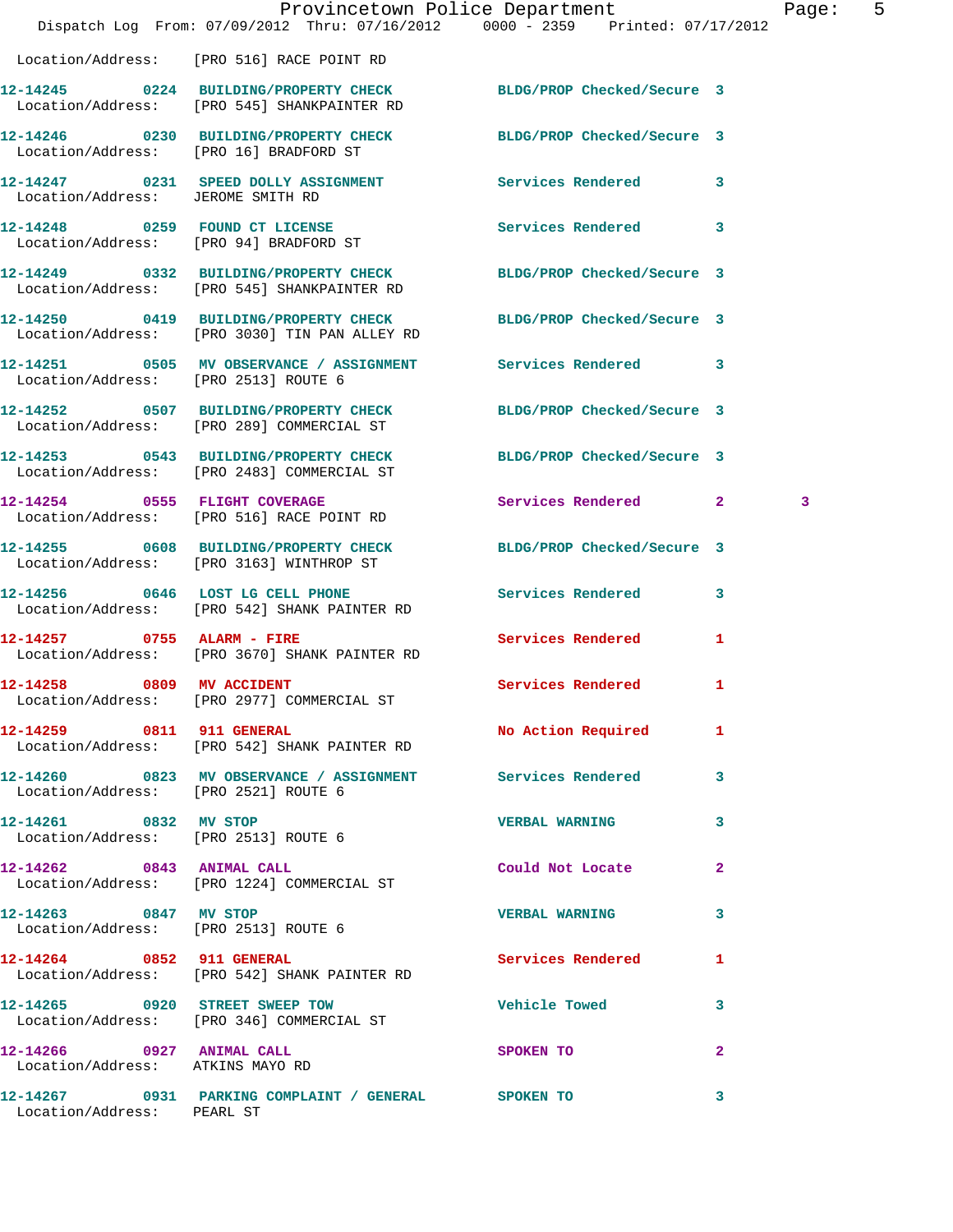|                                      | Provincetown Police Department<br>Dispatch Log From: 07/09/2012 Thru: 07/16/2012   0000 - 2359   Printed: 07/17/2012        |                           | Page: 6      |
|--------------------------------------|-----------------------------------------------------------------------------------------------------------------------------|---------------------------|--------------|
|                                      | 12-14268 0941 GENERAL INFO Services Rendered 3                                                                              |                           |              |
|                                      | 12-14269 0944 911 GENERAL<br>Location/Address: [PRO 542] SHANK PAINTER RD                                                   | Services Rendered 1       |              |
|                                      | 12-14270 1009 LOST KEYS/RETURNED Services Rendered<br>Location/Address: [PRO 564] BAYBERRY AVE                              |                           | $\mathbf{3}$ |
| 12-14271 1105 MV STOP                | Location/Address: [PRO 2513] ROUTE 6                                                                                        | <b>VERBAL WARNING</b>     | $\mathbf{3}$ |
| Location/Address: [PRO 521] ROUTE 6  | 12-14272 1117 BUILDING/PROPERTY CHECK Services Rendered                                                                     |                           | 3            |
|                                      | 12-14273 1122 PARKING COMPLAINT / GENERAL Services Rendered 3<br>Location/Address: [PRO 542] SHANK PAINTER RD               |                           |              |
|                                      | 12-14275 1146 FOLLOW UP<br>Location/Address: [PRO 99] COMMERCIAL ST                                                         | Services Rendered         | $\mathbf{2}$ |
|                                      | 12-14276 1200 ATTEMPT B&E<br>Location/Address: [PRO 3334] COMMERCIAL ST                                                     | Services Rendered         | $\mathbf{2}$ |
|                                      | 12-14277 1234 ANIMAL CALL<br>Location/Address: [PRO 3066] COMMERCIAL ST                                                     | Services Rendered         | $\mathbf{2}$ |
|                                      | 12-14278 1238 FOLLOW UP<br>Location/Address: [PRO 519] RACE POINT RD                                                        | Services Rendered         | $\mathbf{2}$ |
|                                      | 12-14279 1312 BUILDING/PROPERTY CHECK BLDG/PROP Checked/Secure 3<br>Location/Address: [PRO 564] BAYBERRY AVE                |                           |              |
|                                      | 12-14280 1323 PARKING COMPLAINT / GENERAL Services Rendered 3<br>Location/Address: [PRO 2461] BRADFORD ST EXT + BRADFORD ST |                           |              |
|                                      | 12-14281 1339 PARK, WALK & TALK Services Rendered 2<br>Location: [PRO 3431] LOPES SQUARE                                    |                           |              |
| Location/Address: [PRO 503] PEARL ST | 12-14283 1345 MV HIT & RUN                                                                                                  | Services Rendered         | $\mathbf{2}$ |
|                                      | 12-14282 1346 PARK, WALK & TALK 1998 Services Rendered 2<br>Location/Address: [PRO 2845] COMMERCIAL ST                      |                           |              |
|                                      | 12-14284 1351 MEDICAL EMERGENCY<br>Location/Address: [PRO 440] HARRY KEMP WAY                                               | Transported to Hospital 1 |              |
|                                      | 12-14285 1431 ANIMAL CALL<br>Location/Address: [PRO 12] BRADFORD ST                                                         | Services Rendered         | 2            |
|                                      | 12-14286 1449 PARKING COMPLAINT / GENERAL Services Rendered<br>Location/Address: [PRO 75] CAPTAIN BERTIE RD                 |                           | 3            |
|                                      | 12-14287 1514 PARKING COMPLAINT / GENERAL Services Rendered<br>Location/Address: [PRO 75] CAPTAIN BERTIE RD                 |                           | 3            |
|                                      | 12-14288 1546 SERVE SUMMONS<br>Location/Address: [PRO 1493] UPPER MILLER HILL RD                                            | <b>Services Rendered</b>  | 3            |
|                                      | 12-14289 1553 SERVE SUMMONS<br>Location/Address: [PRO 711] BRADFORD ST                                                      | Services Rendered         | 3            |
| 12-14290   1617 MV STOP              | Location/Address: [PRO 536] SHANK PAINTER RD                                                                                | <b>VERBAL WARNING</b>     | 3            |
|                                      | 12-14291 1628 SERVE SUMMONS<br>Location/Address: [PRO 58] BRADFORD ST                                                       | Services Rendered 3       |              |
|                                      | 12-14292 1632 SERVE SUMMONS<br>Location/Address: [PRO 3430] COMMERCIAL ST                                                   | Services Rendered         | 3            |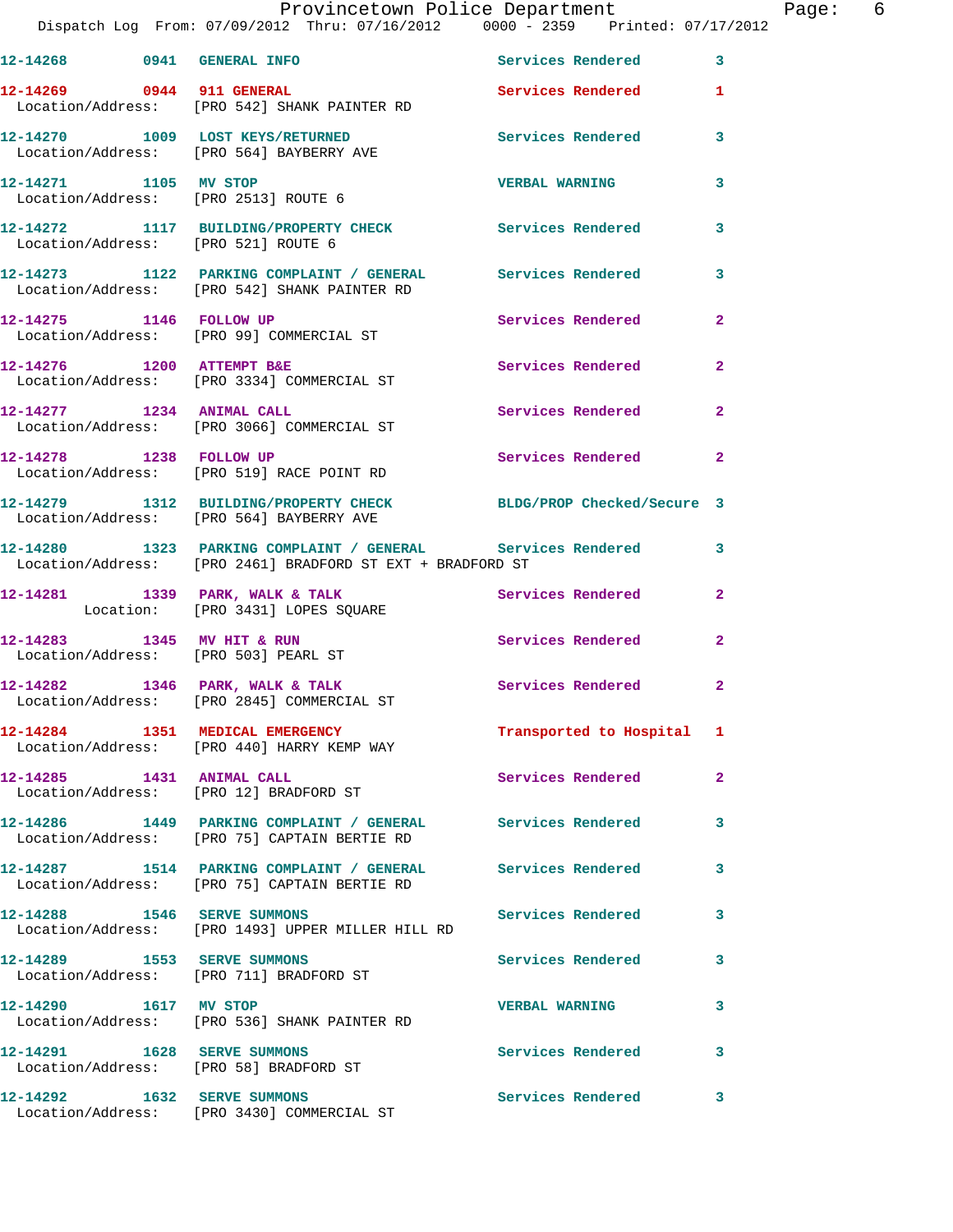|                              | Dispatch Log From: 07/09/2012 Thru: 07/16/2012 0000 - 2359 Printed: 07/17/2012                              |                            |                |
|------------------------------|-------------------------------------------------------------------------------------------------------------|----------------------------|----------------|
|                              | 12-14297 1641 FOUND IPHONE<br>Location/Address: [PRO 300] COMMERCIAL ST                                     | Services Rendered          | 3              |
| 12-14293 1709 MISSING PERSON | Location/Address: [PRO 196] COMMERCIAL ST                                                                   | Services Rendered          | 1              |
|                              | 12-14294 1712 SUSPICIOUS ACTIVITY/LOBSTER Services Rendered<br>Location/Address: [PRO 3259] MACMILLAN WHARF |                            | $\mathbf{2}$   |
|                              | 12-14295 1718 MV COMPLAINT<br>Location/Address: [PRO 2521] ROUTE 6                                          | Services Rendered          | $\mathbf{2}$   |
|                              | 12-14296 1730 NOISE COMPLAINT<br>Location/Address: [PRO 3094] COMMERCIAL ST                                 | <b>Services Rendered</b>   | 3              |
|                              | 12-14298 1741 MV COMPLAINT<br>Location/Address: [PRO 3259] MACMILLAN WHARF                                  | Services Rendered          | $\mathbf{2}$   |
|                              | 12-14300 1743 LOST/FOUND WALLET<br>Location/Address: [PRO 542] SHANK PAINTER RD                             | <b>Services Rendered</b>   | 3              |
|                              | 12-14299 1751 MEDICAL EMERGENCY<br>Location/Address: [PRO 165] COMMERCIAL ST                                | <b>PATIENT REFUSAL</b>     | 1              |
| 12-14301 1757 MV COMPLAINT   | Location/Address: [PRO 3348] WEST VINE ST                                                                   | Services Rendered          | $\overline{a}$ |
|                              | 12-14302 1817 ANIMAL CALL/DEAD RABBIT<br>Location/Address: [PRO 2977] COMMERCIAL ST                         | <b>GONE ON ARRIVAL</b>     | $\mathbf{2}$   |
| 12-14303 1831 DISTURBANCE    | Location/Address: [PRO 415] CONWELL ST                                                                      | Peace Restored             | 1              |
|                              | 12-14304 1848 DR ORDERED TRANSPORT<br>Location/Address: [PRO 440] HARRY KEMP WAY                            | Transported to Hospital    | 1              |
| 12-14305 1902 MV HIT & RUN   | Location/Address: [PRO 2500] COMMERCIAL ST                                                                  | Services Rendered          | $\mathbf{2}$   |
|                              | 12-14306 1917 MV OBSERVANCE / ASSIGNMENT Services Rendered<br>Location/Address: [PRO 94] BRADFORD ST        |                            | 3              |
| 12-14307 1957 COMPLAINT/FLAG | Location/Address: [PRO 447] JEROME SMITH RD                                                                 | <b>Services Rendered</b>   | 3              |
| 12-14308 2021 MV STOP        | Location/Address: [PRO 595] BRADFORD ST                                                                     | <b>VERBAL WARNING</b>      | 3              |
|                              | 12-14309 2050 MEDICAL EMERGENCY<br>Location/Address: [PRO 382] COMMERCIAL ST                                | Transported to Hospital    | 1              |
|                              | 12-14311 2113 BUILDING/PROPERTY CHECK<br>Location/Address: [PRO 306] COMMERCIAL ST                          | BLDG/PROP Checked/Secure 3 |                |
| 12-14312 2115 SHOPLIFTING    | Location/Address: [PRO 230] COMMERCIAL ST                                                                   | Services Rendered          | 3              |
|                              | 12-14315 2126 LOST TOYOTA KEY<br>Location/Address: [PRO 625] DEWEY AVE                                      | <b>Services Rendered</b>   | 3              |
|                              | 12-14313 2130 BUILDING/PROPERTY CHECK BLDG/PROP Checked/Secure 3<br>Location/Address: [PRO 3287] ROUTE 6    |                            |                |
|                              | 12-14314 2132 SUSPICIOUS ACTIVITY<br>Location/Address: [PRO 2577] BRADFORD ST                               | <b>Services Rendered</b>   | $\mathbf{2}$   |
| 12-14316 2140 MV STOP        | Location/Address: RACE POINT RD + ROUTE 6                                                                   | <b>VERBAL WARNING</b>      | 3              |
|                              | 12-14317 2149 BUILDING/PROPERTY CHECK BLDG/PROP Checked/Secure 3<br>Location/Address: [PRO 564] BAYBERRY    |                            |                |
|                              |                                                                                                             |                            |                |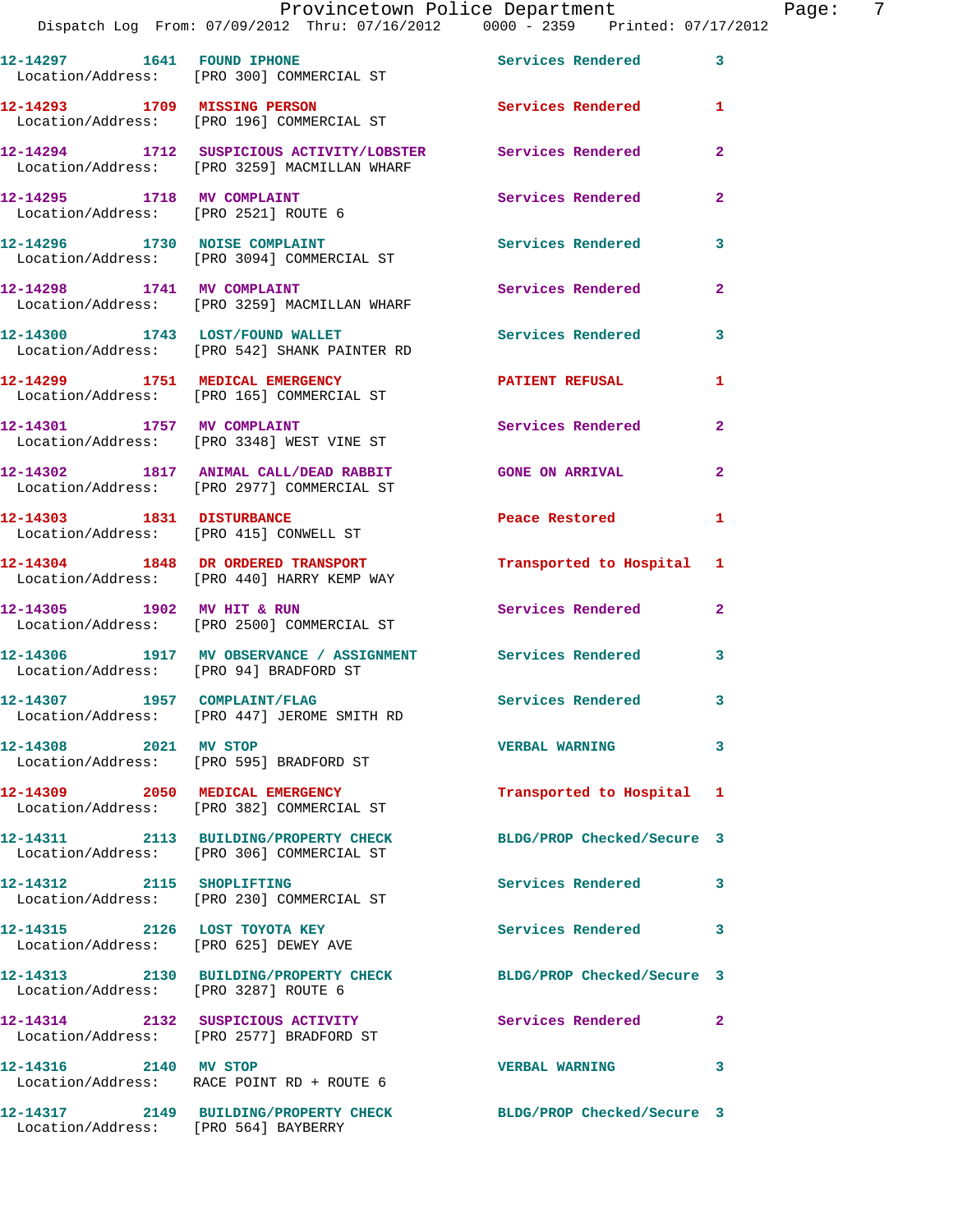| 12-14318 2154 MV STOP                                        | Location/Address: [PRO 521] ROUTE 6                                                                              | VERBAL WARNING 3           |              |
|--------------------------------------------------------------|------------------------------------------------------------------------------------------------------------------|----------------------------|--------------|
|                                                              | 12-14319 2201 BUILDING/PROPERTY CHECK BLDG/PROP Checked/Secure 3<br>Location/Address: [PRO 182] COMMERCIAL ST    |                            |              |
|                                                              | 12-14320 2202 BUILDING/PROPERTY CHECK<br>Location/Address: [PRO 175] COMMERCIAL ST                               | BLDG/PROP Checked/Secure 3 |              |
|                                                              | 12-14321 2207 BUILDING/PROPERTY CHECK<br>Location/Address: [PRO 2206] COMMERCIAL ST                              | BLDG/PROP Checked/Secure 3 |              |
| Location/Address: ALDEN ST                                   | 12-14322 2220 SUSPICIOUS ACTIVITY<br>Refer To Arrest: 12-183-AR                                                  | Arrest(s) Made             | $\mathbf{2}$ |
|                                                              | 12-14323 2239 FOUND BLK WALLET/RETURNED Services Rendered 3<br>Location: [PRO 3431] LOPES SQUARE                 |                            |              |
| 12-14341 2331 FOUND LG PHONE<br>Location/Address: GOSNOLD ST |                                                                                                                  | No Action Required 3       |              |
|                                                              | 12-14324 2359 BUILDING/PROPERTY CHECK BLDG/PROP Checked/Secure 3<br>Location/Address: [PRO 2543] MACMILLAN WHARF |                            |              |
| For Date: $07/11/2012$ - Wednesday                           |                                                                                                                  |                            |              |
|                                                              | 12-14325 0007 VIOL. - STREET PERFORMERS VERBAL WARNING 3<br>Location/Address: [PRO 165] COMMERCIAL ST            |                            |              |
|                                                              | 12-14326 0008 BUILDING/PROPERTY CHECK BLDG/PROP Checked/Secure 3<br>Location/Address: [PRO 519] RACE POINT RD    |                            |              |
|                                                              | 12-14327 0012 MV OBSERVANCE / ASSIGNMENT No Action Required<br>Location/Address: RYDER ST + BRADFORD ST          |                            | 3            |
| 12-14328 0014 MV STOP                                        | Location/Address: [PRO 25] BRADFORD ST                                                                           | <b>VERBAL WARNING</b>      | 3            |
|                                                              | 12-14329 0028 ANIMAL CALL<br>Location/Address: [PRO 523] COMMERCIAL ST                                           | SPOKEN TO                  | $\mathbf{2}$ |
|                                                              | 12-14330 0113 CROWDS-SPIRITUS DETOUR<br>Location/Address: [PRO 165] COMMERCIAL ST                                | No Action Required 2       |              |
| 12-14331 0129 GENERAL INFO                                   |                                                                                                                  | No Action Required 3       |              |
|                                                              | 12-14332 0130 BUILDING/PROPERTY CHECK<br>Location/Address: [PRO 530] SHANKPAINTER RD                             | BLDG/PROP Checked/Secure 3 |              |
| Location/Address: [PRO 571] ALDEN ST                         | 12-14333 0210 BUILDING/PROPERTY CHECK BLDG/PROP Checked/Secure 3                                                 |                            |              |
|                                                              | 12-14334 0219 BUILDING/PROPERTY CHECK<br>Location/Address: [PRO 16] BRADFORD ST                                  | BLDG/PROP Checked/Secure 3 |              |
|                                                              | 12-14335 0228 BUILDING/PROPERTY CHECK<br>Location/Address: [PRO 569] WINSLOW ST                                  | BLDG/PROP Checked/Secure 3 |              |
|                                                              | 12-14336 0233 BUILDING/PROPERTY CHECK<br>Location/Address: [PRO 488] MAYFLOWER AVE                               | BLDG/PROP Checked/Secure 3 |              |
|                                                              | 12-14337 0238 BUILDING/PROPERTY CHECK BLDG/PROP Checked/Secure 3<br>Location/Address: [PRO 516] RACE POINT RD    |                            |              |
|                                                              | 12-14338 0242 SPEED DOLLY ASSIGNMENT-DEPL. No Action Required 3<br>Location/Address: [PRO 440] HARRY KEMP WAY    |                            |              |
|                                                              | 12-14339                 0250     MV  OBSERVANCE  /  ASSIGNMENT                 No  Action  Required             |                            | 3            |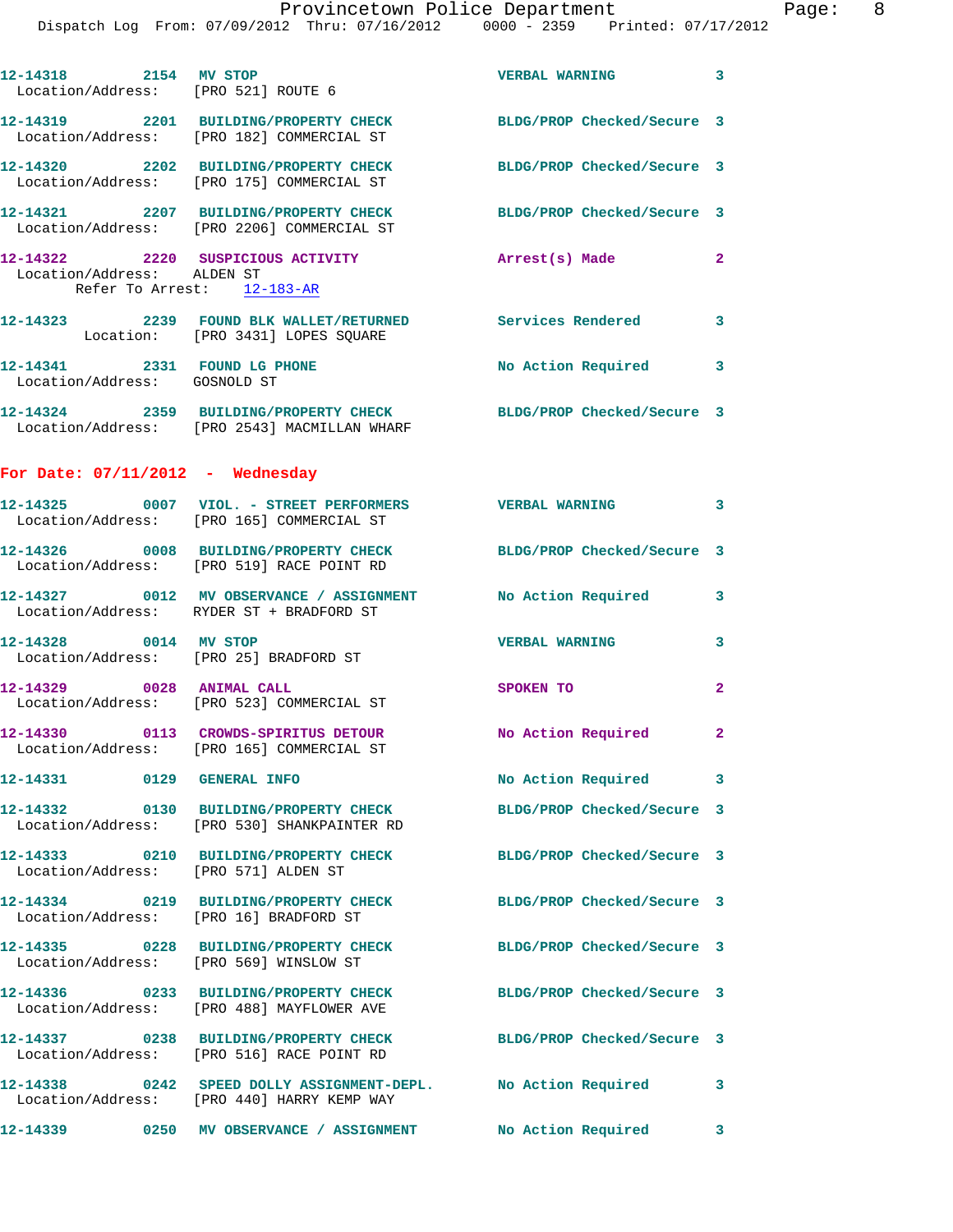|                                                               | Dispatch Log From: 07/09/2012 Thru: 07/16/2012 0000 - 2359 Printed: 07/17/2012                                    | Provincetown Police Department       |              | Page: 9 |  |
|---------------------------------------------------------------|-------------------------------------------------------------------------------------------------------------------|--------------------------------------|--------------|---------|--|
|                                                               | Location/Address: CAPTAIN BERTIE RD + SHANK PAINTER RD                                                            |                                      |              |         |  |
|                                                               | 12-14342 0258 FOUND VISA CARD<br>Location/Address: [PRO 542] SHANK PAINTER RD                                     | No Action Required 3                 |              |         |  |
|                                                               | 12-14343 0258 FOUND CHECK BOOK<br>Location/Address: [PRO 542] SHANK PAINTER RD                                    | No Action Required 3                 |              |         |  |
| 12-14340 0319 NOISE COMPLAINT                                 | Location/Address: [PRO 1135] UPPER MILLER HILL RD                                                                 | SPOKEN TO THE STATE OF THE SPOKEN TO | $\mathbf{3}$ |         |  |
|                                                               | 12-14344 0356 BUILDING/PROPERTY CHECK BLDG/PROP Checked/Secure 3<br>Location/Address: [PRO 3030] TIN PAN ALLEY RD |                                      |              |         |  |
|                                                               | 12-14345 0443 BUILDING/PROPERTY CHECK BLDG/PROP Checked/Secure 3<br>Location/Address: [PRO 545] SHANKPAINTER RD   |                                      |              |         |  |
|                                                               | 12-14346 0509 BUILDING/PROPERTY CHECK BLDG/PROP Checked/Secure 3<br>Location/Address: [PRO 2898] JEROME SMITH RD  |                                      |              |         |  |
|                                                               | 12-14347 0509 BUILDING/PROPERTY CHECK BLDG/PROP Checked/Secure 3<br>Location/Address: [PRO 1638] COMMERCIAL ST    |                                      |              |         |  |
| Location/Address: ROUTE 6 + SNAIL RD                          | 12-14348 0517 MV OBSERVANCE / ASSIGNMENT Services Rendered 3                                                      |                                      |              |         |  |
|                                                               | 12-14349 0553 INFO SERVICES - LOBBY<br>Location/Address: [PRO 542] SHANK PAINTER RD                               | Services Rendered 2                  |              | 19      |  |
|                                                               | 12-14350 0608 BUILDING/PROPERTY CHECK BLDG/PROP Checked/Secure 3<br>Location/Address: [PRO 2483] COMMERCIAL ST    |                                      |              |         |  |
|                                                               | 12-14351 0616 BUILDING/PROPERTY CHECK BLDG/PROP Checked/Secure 3<br>Location/Address: [PRO 3163] WINTHROP ST      |                                      |              |         |  |
| 12-14352 0625 ANIMAL CALL<br>Location/Address: ROUTE 6        |                                                                                                                   | Could Not Locate 2                   |              |         |  |
|                                                               | 12-14353 0629 MEDICAL EMERGENCY<br>Location/Address: [PRO 1843] BRADFORD ST EXT                                   | No Action Required                   | $\mathbf{1}$ |         |  |
| 12-14354 0724 ANIMAL CALL                                     | Location/Address: [PRO 526] RYDER ST EXT                                                                          | <b>VERBAL WARNING</b>                | $\mathbf{2}$ |         |  |
| Location/Address: WEST VINE ST                                | 12-14355 0726 ALARM - GENERAL Services Rendered                                                                   |                                      | $\mathbf{1}$ |         |  |
|                                                               | 12-14356 0830 911 GENERAL<br>Location/Address: [PRO 542] SHANK PAINTER RD                                         | No Action Required 1                 |              |         |  |
| 12-14357 0833 MV STOP<br>Location/Address: [PRO 2521] ROUTE 6 |                                                                                                                   | Citation/Warning Issued 3            |              |         |  |
| 12-14358 0849 MV COMPLAINT<br>Location/Address: NICKERSON ST  |                                                                                                                   | Services Rendered                    | $\mathbf{2}$ |         |  |
|                                                               | 12-14359 0853 THREATS<br>Location/Address: [PRO 3689] BRADFORD ST                                                 | SPOKEN TO                            | $\mathbf{2}$ |         |  |
|                                                               | 12-14360 0903 LOST JEEP KEY<br>Location/Address: [PRO 542] SHANK PAINTER RD                                       | No Action Required 3                 |              |         |  |
|                                                               | 12-14361 0907 ASSIST CITIZEN<br>Location/Address: [PRO 542] SHANK PAINTER RD                                      | Services Rendered 3                  |              |         |  |
| Location/Address: [PRO 3287] ROUTE 6                          | 12-14362 0940 BUILDING/PROPERTY CHECK BLDG/PROP Checked/Secure 3                                                  |                                      |              |         |  |
| Location/Address: COMMERCIAL ST                               | 12-14363 0947 STREET SWEEP TOWS                                                                                   | Services Rendered 2                  |              |         |  |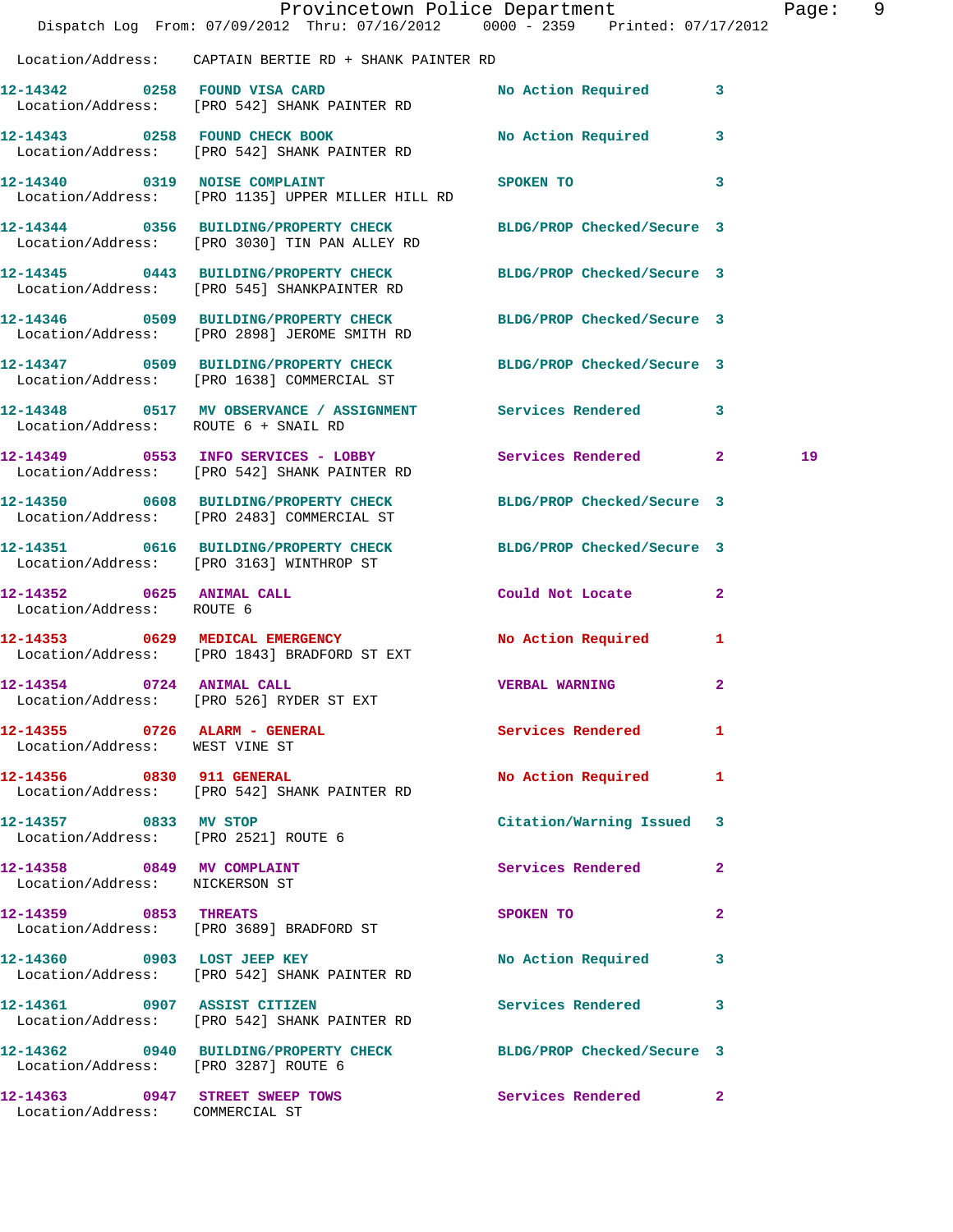|                                                           | Provincetown Police Department Page: 10<br>Dispatch Log From: 07/09/2012 Thru: 07/16/2012   0000 - 2359   Printed: 07/17/2012 |                         |              |  |
|-----------------------------------------------------------|-------------------------------------------------------------------------------------------------------------------------------|-------------------------|--------------|--|
|                                                           | 12-14364 1002 BUILDING/PROPERTY CHECK BLDG/PROP Checked/Secure 3<br>Location/Address: [PRO 3317] CEMETERY RD                  |                         |              |  |
|                                                           | 12-14365 1003 BUILDING/PROPERTY CHECK BLDG/PROP Checked/Secure 3<br>Location/Address: [PRO 3318] CEMETERY RD                  |                         |              |  |
|                                                           | 12-14366 1006 PRIVATE TOW<br>Location/Address: [PRO 94] BRADFORD ST                                                           | Services Rendered 2     |              |  |
| 12-14368 1030 MV STOP                                     | Location/Address: WASHINGTON AVE + BRADFORD ST                                                                                | <b>VERBAL WARNING</b> 3 |              |  |
|                                                           | 12-14369 1102 MV COMPLAINT/ROAD RAGE SPOKEN TO<br>Location/Address: [PRO 542] SHANK PAINTER RD                                |                         | $\mathbf{2}$ |  |
| Location/Address: WEST VINE ST                            | 12-14370 1128 PARKING COMPLAINT / GENERAL GONE ON ARRIVAL 3                                                                   |                         |              |  |
|                                                           | 12-14371 1137 BUILDING/PROPERTY CHECK BLDG/PROP Checked/Secure 3<br>Location/Address: [PRO 571] ALDEN ST                      |                         |              |  |
|                                                           | 12-14372 1146 FOUND MA LICENSE No Action Required 3<br>Location/Address: [PRO 542] SHANK PAINTER RD                           |                         |              |  |
|                                                           | 12-14373 1151 FOLLOW UP<br>Location/Address: [PRO 2645] SHANK PAINTER RD                                                      | Services Rendered 2     |              |  |
| 12-14374 1209 TRESPASS                                    | Location/Address: [PRO 414] CONWELL ST                                                                                        | <b>SPOKEN TO</b>        | 1            |  |
|                                                           | 12-14375 1224 PARK, WALK & TALK 6 Services Rendered 2<br>Location: [PRO 3431] LOPES SQUARE                                    |                         |              |  |
|                                                           | $12-14376$ 1314 ALARM - FIRE<br>Location/Address: [PRO 3321] COMMERCIAL ST                                                    | False Alarm             | 1            |  |
|                                                           | 12-14377 1322 FOUND RED SAMSUNG PHONE No Action Required 3<br>Location/Address: [PRO 542] SHANK PAINTER RD                    |                         |              |  |
|                                                           | 12-14378 1333 LOST BLUE SPRINT FLIP PHONE No Action Required<br>Location/Address: [PRO 542] SHANK PAINTER RD                  |                         | 3            |  |
|                                                           | 12-14379 1337 LOST SPRINT HTC SMART PHONE<br>Location/Address: [PRO 542] SHANK PAINTER RD                                     | No Action Required      | $\mathbf{3}$ |  |
|                                                           | 12-14380 1349 MEDICAL EMERGENCY PATIENT REFUSAL<br>Location/Address: [PRO 269] COMMERCIAL ST                                  |                         | $\mathbf{1}$ |  |
|                                                           | 12-14381 1357 PARK, WALK & TALK 1997 Services Rendered Location/Address: [PRO 105] COMMERCIAL ST                              |                         | $\mathbf{2}$ |  |
| 12-14382 1435 ANIMAL CALL<br>Location/Address: NELSON AVE |                                                                                                                               | Services Rendered       | $\mathbf{2}$ |  |
|                                                           | 12-14383 1502 FIRE, OTHER<br>Location: [PRO 3431] LOPES SQUARE                                                                | Extinguished 1          |              |  |
|                                                           | 12-14384 1521 BUILDING/PROPERTY CHECK BLDG/PROP Checked/Secure 3<br>Location/Address: [PRO 2483] COMMERCIAL ST                |                         |              |  |
|                                                           | 12-14385 1525 PARKING COMPLAINT / GENERAL Services Rendered 3<br>Location/Address: [PRO 2483] COMMERCIAL ST                   |                         |              |  |
| Location/Address: ROUTE 6                                 | 12-14386 1603 MV OBSERVANCE / ASSIGNMENT Services Rendered                                                                    |                         | 3            |  |
| 12-14387 1620 MV STOP                                     | Location/Address: HOWLAND ST + HARRY KEMP WAY                                                                                 | VERBAL WARNING 3        |              |  |
| 12-14388 1629 MV STOP                                     |                                                                                                                               | <b>VERBAL WARNING</b>   | 3            |  |

Location/Address: [PRO 2479] ROUTE 6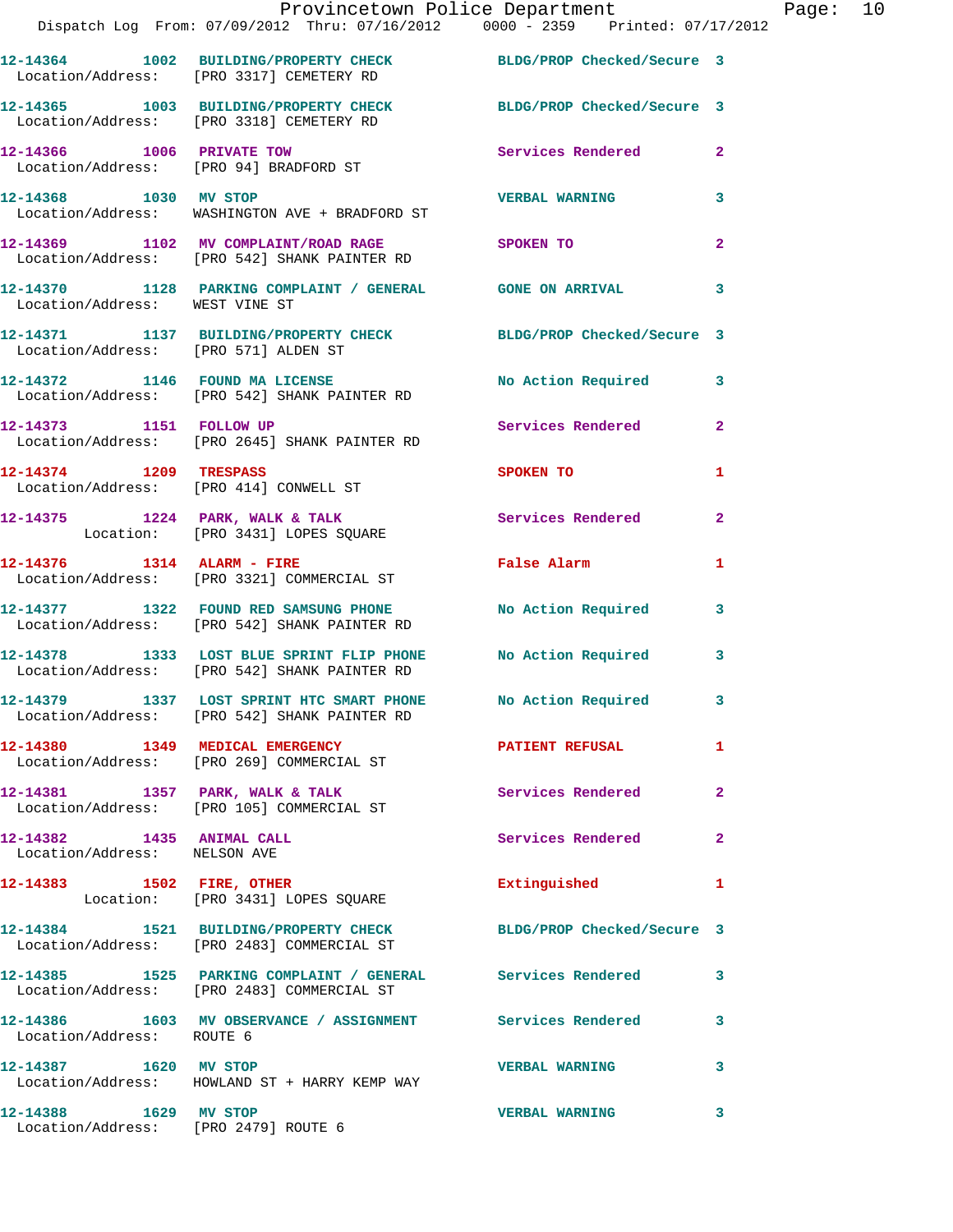|                                                                      | 12-14389 1703 PARKING COMPLAINT / GENERAL Services Rendered 3<br>Location/Address: [PRO 1705] COMMERCIAL ST |                            |              |
|----------------------------------------------------------------------|-------------------------------------------------------------------------------------------------------------|----------------------------|--------------|
|                                                                      | 12-14390 1742 BUILDING/PROPERTY CHECK<br>Location/Address: [PRO 564] BAYBERRY                               | BLDG/PROP Checked/Secure 3 |              |
|                                                                      | 12-14391    1754    ALARM - GENERAL<br>Location/Address: [PRO 549] STANDISH ST                              | Services Rendered          | 1            |
| 12-14392 1809 MV STOP                                                | Location/Address: SNAIL RD + ROUTE 6                                                                        | <b>VERBAL WARNING</b>      | 3            |
|                                                                      | 12-14393 1811 DR ORDERED TRANSPORT<br>Location/Address: [PRO 440] HARRY KEMP WAY                            | Transported to Hospital    | 1            |
|                                                                      | 12-14394 1839 NOISE COMPLAINT<br>Location/Address: [PRO 175] COMMERCIAL ST                                  | Services Rendered          | 3            |
| 12-14395 1921 MV DISABLED                                            | Location/Address: WEST VINE ST + BRADFORD ST                                                                | Services Rendered          | $\mathbf{2}$ |
| 12-14396 1937 MV STOP<br>Location/Address: STANDISH WAY              |                                                                                                             | Services Rendered          | 3            |
|                                                                      | 12-14397 2008 ASSIST CITIZEN<br>Location/Address: [PRO 1221] PROVINCELANDS RD                               | <b>Services Rendered</b>   | 3            |
| Location/Address: [PRO 3440] ROUTE 6                                 | 12-14398 2037 MV OBSERVANCE / ASSIGNMENT Services Rendered 3                                                |                            |              |
|                                                                      | 12-14399 2048 BUILDING/PROPERTY CHECK<br>Location/Address: [PRO 175] COMMERCIAL ST                          | BLDG/PROP Checked/Secure 3 |              |
|                                                                      | 12-14400 2057 MEDICAL EMERGENCY<br>Location/Address: [PRO 230] COMMERCIAL ST                                | Services Rendered          | $\mathbf{1}$ |
| 12-14401 2105 MV STOP<br>Location/Address: [PRO 2479] ROUTE 6        |                                                                                                             | No Action Required 3       |              |
|                                                                      | 12-14402 2132 BUILDING/PROPERTY CHECK<br>Location/Address: [PRO 182] COMMERCIAL ST                          | BLDG/PROP Checked/Secure 3 |              |
| 12-14403 2133 MV STOP                                                | Location/Address: BRADFORD ST + ALDEN ST                                                                    | <b>VERBAL WARNING</b>      | 3            |
|                                                                      | 12-14405 2208 GBC/OFFICER SAFETY<br>Location/Address: [PRO 542] SHANK PAINTER RD                            | Services Rendered          | 3            |
| 12-14406 2213 MV STOP                                                | Location/Address: [PRO 253] COMMERCIAL ST                                                                   | <b>VERBAL WARNING</b>      | 3            |
| 12-14407 2218 MV STOP                                                | Location/Address: BANGS ST + BRADFORD ST                                                                    | <b>VERBAL WARNING</b>      | 3            |
| 12-14408 2222 MV STOP                                                | Location/Address: [PRO 2163] COMMERCIAL ST                                                                  | <b>VERBAL WARNING</b>      | 3            |
|                                                                      | 12-14410 2223 PARKING COMPLAINT / GENERAL No Action Required<br>Location/Address: [PRO 2500] COMMERCIAL ST  |                            | 3            |
| 12-14409 2225 FIRE, OTHER<br>Location/Address: COMMERCIAL ST         |                                                                                                             | Services Rendered          | 1            |
| 12-14412 2307 BIKE ACCIDENT<br>Location/Address: [PRO 2539] RYDER ST |                                                                                                             | No Action Required         | $\mathbf{2}$ |
| 12-14418 2316 MISSING PERSON                                         | Location/Address: [PRO 542] SHANK PAINTER RD                                                                | No Action Required         | 1            |

**12-14416 2324 ASSIST AGENCY / MUTUAL AID Services Rendered 3**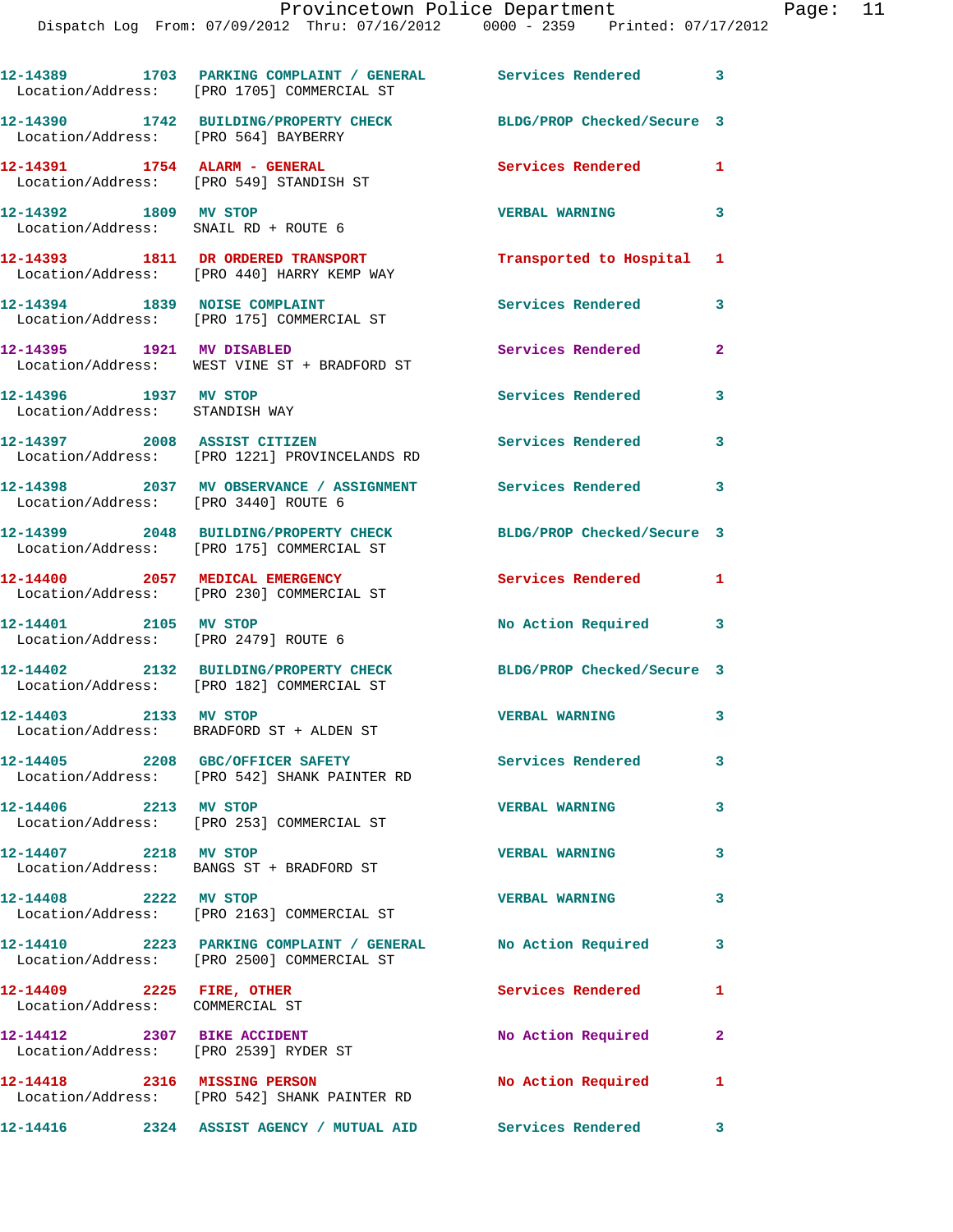|                                                     | Provincetown Police Department Page: 12<br>Dispatch Log From: 07/09/2012 Thru: 07/16/2012 0000 - 2359 Printed: 07/17/2012 |                           |                         |
|-----------------------------------------------------|---------------------------------------------------------------------------------------------------------------------------|---------------------------|-------------------------|
|                                                     | Location/Address: [PRO 542] SHANK PAINTER RD                                                                              |                           |                         |
|                                                     | 12-14413 2331 BUILDING/PROPERTY CHECK BLDG/PROP Checked/Secure 3                                                          |                           |                         |
|                                                     | Location/Address: [PRO 444] HIGH POLE                                                                                     |                           |                         |
|                                                     | 12-14414 2332 MV OBSERVANCE / ASSIGNMENT No Action Required 3<br>Location/Address: BRADFORD ST + RYDER ST                 |                           |                         |
| Refer To Arrest: 12-184-AR                          | 12-14415 2333 BY-LAW VIOLATION/U/A Arrest(s) Made 2<br>Location/Address: [PRO 182] COMMERCIAL ST                          |                           |                         |
|                                                     | 12-14419 2345 ALARM - GENERAL<br>Location/Address: [PRO 2277] BRADFORD ST                                                 | False Alarm               | $\mathbf{1}$            |
| For Date: $07/12/2012$ - Thursday                   |                                                                                                                           |                           |                         |
| 12-14420 0023 MV STOP<br>Location/Address: RYDER ST |                                                                                                                           | No Action Required 3      |                         |
|                                                     | 12-14422 0026 MEDICAL EMERGENCY Transported to Hospital 1<br>Location/Address: [PRO 208] COMMERCIAL ST                    |                           |                         |
| 12-14423 0029 MV STOP<br>Location/Address: ROUTE 6  |                                                                                                                           | <b>VERBAL WARNING</b>     | $\overline{\mathbf{3}}$ |
|                                                     | 12-14421 0031 MV OBSERVANCE / ASSIGNMENT Services Rendered 3<br>Location/Address: BRADFORD ST + STANDISH ST               |                           |                         |
|                                                     | 12-14427 0041 COMPLAINT/POSSIBLE STOLEN PROP SPOKEN TO<br>Location/Address: [PRO 3339] OFF CONWELL ST                     |                           | $\mathbf{3}$            |
|                                                     | 12-14428 0043 ODOR OF SMOKE<br>Location/Address: [PRO 94] BRADFORD ST                                                     | Unfounded                 | 1                       |
| 12-14425 0052 TRESPASS                              | Location/Address: [PRO 208] COMMERCIAL ST                                                                                 | Services Rendered 2       |                         |
|                                                     | 12-14426 0054 ANIMAL CALL<br>Location/Address: [PRO 985] MAYFLOWER AVE                                                    | No Action Required        | $\mathbf{2}$            |
| 12-14429 0058 COMPLAINT                             | Location/Address: [PRO 208] COMMERCIAL ST                                                                                 | Services Rendered         | $\overline{\mathbf{3}}$ |
| 12-14430 0059 MV STOP                               | Location/Address: MILLER HILL RD + BRADFORD ST                                                                            | VERBAL WARNING 3          |                         |
|                                                     | 12-14431 0107 PARK, WALK & TALK<br>Location: [PRO 3431] LOPES SQUARE                                                      | No Action Required 2      |                         |
|                                                     | 12-14432 0111 CROWDS/SPIRITUS DETOUR No Action Required<br>Location/Address: [PRO 165] COMMERCIAL ST                      |                           | $\mathbf{2}$            |
|                                                     | 12-14424 0115 PARK, WALK & TALK<br>Location/Address: [PRO 2222] COMMERCIAL ST                                             | Services Rendered         | $\overline{2}$          |
|                                                     | 12-14434 0139 MV STOP<br>Location/Address: [PRO 2543] MACMILLAN WHARF                                                     | Citation/Warning Issued 3 |                         |
|                                                     | 12-14435 0142 ASSIST AGENCY / MUTUAL AID Taken/Referred to Other 3<br>Location/Address: [PRO 3523] BRADFORD ST            |                           |                         |
|                                                     | 12-14436 0206 BUILDING/PROPERTY CHECK BLDG/PROP Checked/Secure 3<br>Location/Address: [PRO 306] COMMERCIAL ST             |                           |                         |
|                                                     | 12-14439 0210 ASSIST CITIZEN<br>Location/Address: [PRO 319] COMMERCIAL ST                                                 | No Action Required 3      |                         |
|                                                     | 12-14437 0220 LIC. VIOLATION<br>Location/Address: [PRO 165] COMMERCIAL ST                                                 | Investigated              | $\mathbf{2}$            |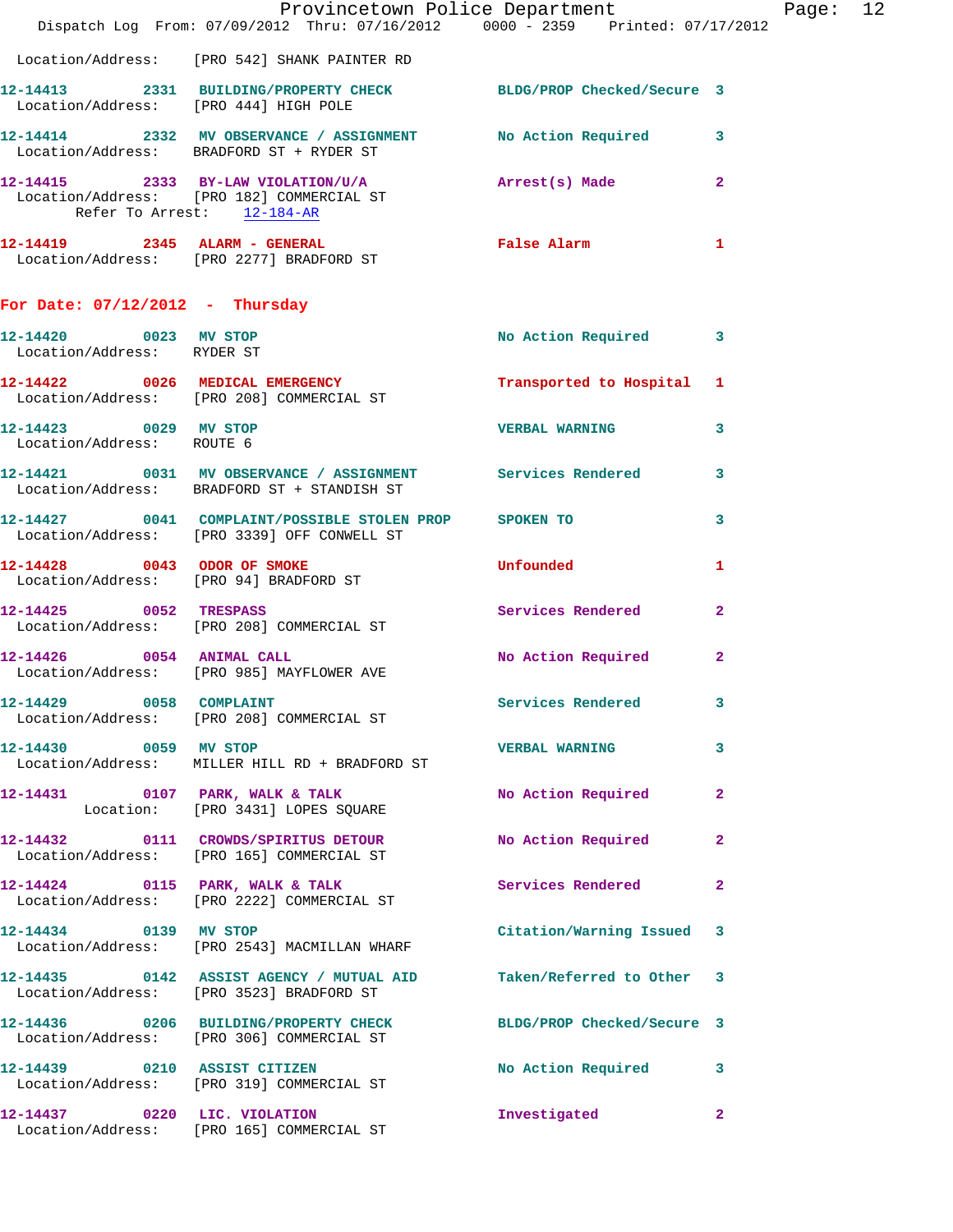|                               | 12-14438 0239 BUILDING/PROPERTY CHECK BLDG/PROP Checked/Secure 3<br>Location/Address: [PRO 440] HARRY KEMP WAY   |                            |                |    |
|-------------------------------|------------------------------------------------------------------------------------------------------------------|----------------------------|----------------|----|
|                               | 12-14440 0250 BUILDING/PROPERTY CHECK<br>Location/Address: [PRO 3287] ROUTE 6                                    | Services Rendered 3        |                |    |
|                               | 12-14441 0256 SPEED DOLLY ASSIGNMENT<br>Location/Address: GOSNOLD ST + BRADFORD ST                               | No Action Required         | 3              |    |
|                               | 12-14442 0432 SCOOTER VANDALISM<br>Location/Address: [PRO 2543] MACMILLAN WHARF                                  | SPOKEN TO                  | $\overline{a}$ |    |
|                               | 12-14443 0510 INFO SERVICES - LOBBY Services Rendered 2<br>Location/Address: [PRO 542] SHANK PAINTER RD          |                            |                | 39 |
|                               | 12-14444 0521 BUILDING/PROPERTY CHECK BLDG/PROP Checked/Secure 3<br>Location/Address: [PRO 545] SHANK PAINTER RD |                            |                |    |
|                               | 12-14445 0527 BUILDING/PROPERTY CHECK BLDG/PROP Checked/Secure 3<br>Location/Address: [PRO 182] COMMERCIAL ST    |                            |                |    |
|                               | 12-14447 0528 MV OBSERVANCE / ASSIGNMENT Services Rendered 3<br>Location/Address: ROUTE 6 + SNAIL RD             |                            |                | 1  |
|                               | 12-14448 0533 MV STOP<br>Location/Address: ROUTE 6 + HOWLAND ST                                                  | Citation/Warning Issued 3  |                |    |
|                               | 12-14449 0551 BUILDING/PROPERTY CHECK BLDG/PROP Checked/Secure 3<br>Location/Address: [PRO 1646] WINSLOW ST      |                            |                |    |
| Location/Address: BRADFORD ST |                                                                                                                  |                            | 3              |    |
|                               | 12-14451 0559 AIRCRAFT-FLIGHT COVERAGE<br>Location/Address: [PRO 516] RACE POINT RD                              | Services Rendered          | $\mathbf{2}$   |    |
|                               | 12-14452 0601 MV OBSERVANCE / ASSIGNMENT Services Rendered                                                       |                            | 3              |    |
| 12-14453 0603 WIRES DOWN      | Location/Address: [PRO 530] SHANKPAINTER RD                                                                      | Unfounded                  | $\mathbf{2}$   |    |
|                               | Location/Address: [PRO 116] COMMERCIAL ST<br>12-14454 0737 BUILDING/PROPERTY CHECK                               | BLDG/PROP Checked/Secure 3 |                |    |
|                               | Location/Address: [PRO 3287] ROUTE 6<br>12-14455 0740 MV OBSERVANCE / ASSIGNMENT Services Rendered               |                            | 3              |    |
|                               | Location/Address: [PRO 2513] ROUTE 6<br>12-14456 0752 MV STOP                                                    | <b>VERBAL WARNING</b>      | 3              |    |
|                               | Location/Address: [PRO 2479] ROUTE 6                                                                             |                            |                |    |
|                               | 12-14457 0757 AIRPORT COVERAGE<br>Location/Address: [PRO 516] RACE POINT RD                                      | Services Rendered          | $\mathbf{2}$   |    |
|                               | 12-14458 0816 MV OBSERVANCE / ASSIGNMENT Services Rendered<br>Location/Address: BRADFORD ST + HOWLAND ST         |                            | 3              |    |
| 12-14459 0818 MV STOP         | Location/Address: [PRO 357] COMMERCIAL ST                                                                        | Citation/Warning Issued 3  |                |    |
| 12-14460 0835 MV STOP         | Location/Address: BRADFORD ST + BANGS ST                                                                         | <b>VERBAL WARNING</b>      | 3              |    |
| 12-14461 0907 RES/BUR         | Location/Address: [PRO 1941] COMMERCIAL ST                                                                       | False Alarm                | 1              |    |
| 12-14462 0914 COMPLAINT       | Location/Address: [PRO 1662] PEARL ST                                                                            | <b>Services Rendered</b>   | 3              |    |
|                               | 12-14463 0939 PARKING COMPLAINT / GENERAL SPOKEN TO                                                              |                            | 3              |    |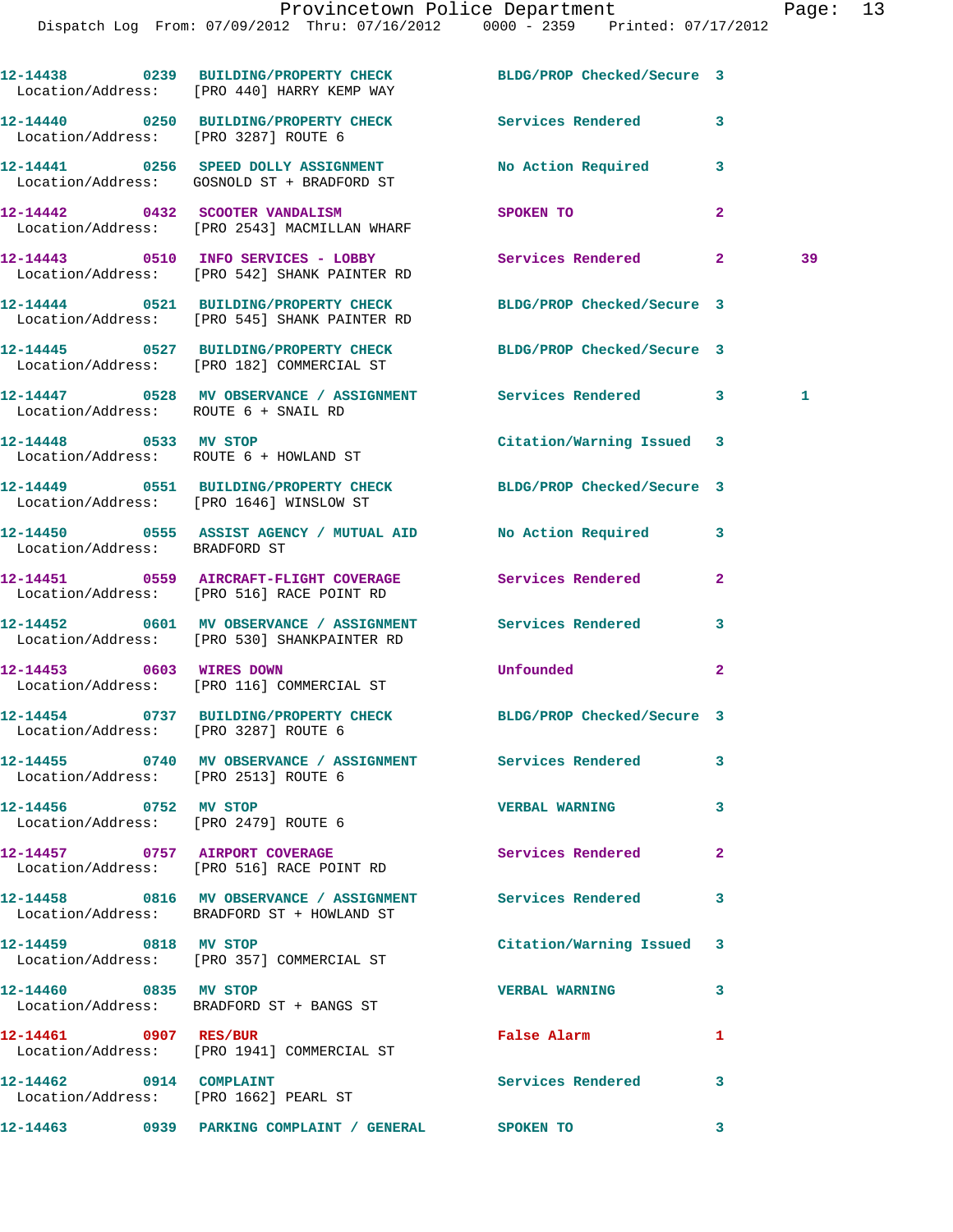|                                                        | Dispatch Log From: 07/09/2012 Thru: 07/16/2012 0000 - 2359 Printed: 07/17/2012                                  | Provincetown Police Department | Page: 14       |  |
|--------------------------------------------------------|-----------------------------------------------------------------------------------------------------------------|--------------------------------|----------------|--|
|                                                        | Location/Address: [PRO 182] COMMERCIAL ST                                                                       |                                |                |  |
|                                                        | 12-14464 1001 MV ACCIDENT<br>Location/Address: [PRO 357] COMMERCIAL ST                                          | Services Rendered 1            |                |  |
|                                                        | 12-14465 1005 BUILDING/PROPERTY CHECK BLDG/PROP Checked/Secure 3<br>Location/Address: [PRO 3317] CEMETERY RD    |                                |                |  |
|                                                        | 12-14466 1007 BUILDING/PROPERTY CHECK BLDG/PROP Checked/Secure 3<br>Location/Address: [PRO 3318] CEMETERY RD    |                                |                |  |
|                                                        | 12-14467 1012 STREET SWEEPING<br>Location/Address: [PRO 144] COMMERCIAL ST                                      | Services Rendered              | $\mathbf{2}$   |  |
| Location: ROUTE 6 I/B                                  | 12-14468 1024 MV OBSERVANCE / ASSIGNMENT Services Rendered                                                      |                                | $\mathbf{3}$   |  |
|                                                        | 12-14469 1038 BUILDING/PROPERTY CHECK<br>Location/Address: [PRO 2500] COMMERCIAL ST                             | BLDG/PROP Checked/Secure 3     |                |  |
|                                                        | $12-14470$ 1038 PARK, WALK & TALK<br>Location/Address: [PRO 285] COMMERCIAL ST                                  | Services Rendered              | $\mathbf{2}$   |  |
| 12-14471 1047 MV STOP<br>Location/Address: BRADFORD ST |                                                                                                                 | Citation/Warning Issued 3      |                |  |
|                                                        | 12-14472 1049 FOLLOW UP<br>Location/Address: [PRO 2237] PEARL ST                                                | SPOKEN TO                      | $\mathbf{2}$   |  |
|                                                        | 12-14473 1053 DOGS BARKING<br>Location/Address: [PRO 1094] RACE POINT RD                                        | <b>GONE ON ARRIVAL</b>         | $\mathbf{2}$   |  |
|                                                        | 12-14474 1131 PARKING COMPLAINT / GENERAL Citation/Warning Issued<br>Location/Address: [PRO 207] COMMERCIAL ST  |                                | 3              |  |
|                                                        | 12-14475 1140 PARK, WALK & TALK<br>Location/Address: [PRO 537] SHANK PAINTER RD                                 | Services Rendered              | $\overline{2}$ |  |
| 12-14476 1143 MEDICAL EMERGENCY                        | Location/Address: [PRO 1892] SHANK PAINTER RD                                                                   | <b>PATIENT REFUSAL</b>         | 1              |  |
| 12-14478 1220 MEDICAL EMERGENCY                        | Location/Address: [PRO 440] HARRY KEMP WAY                                                                      | Transported to Hospital 1      |                |  |
|                                                        | 12-14479 1222 COMPLAINT - STREET PERFORMERS SPOKEN TO<br>Location/Address: [PRO 285] COMMERCIAL ST              |                                | 3              |  |
|                                                        | 12-14481 1256 COMMERCIAL/BURG<br>Location/Address: [PRO 2018] COMMERCIAL ST                                     | <b>False Alarm</b>             | 1              |  |
| 12-14483 1319 MV STOP                                  | Location/Address: PROVINCELANDS RD + RACE POINT RD                                                              | <b>VERBAL WARNING</b>          | 3              |  |
|                                                        | 12-14484 1319 PARKING COMPLAINT / GENERAL GONE ON ARRIVAL<br>Location/Address: [PRO 527] RYDER ST EXT           |                                | 3              |  |
|                                                        | 12-14485 1330 MV OBSERVANCE / ASSIGNMENT Services Rendered<br>Location/Address: HARRY KEMP WAY + HOWLAND ST     |                                | 3              |  |
| 12-14486 1332 MV STOP                                  | Location/Address: [PRO 2518] ROUTE 6                                                                            | Citation/Warning Issued 3      |                |  |
|                                                        | 12-14488 1353 STOLEN STONE<br>Location/Address: [PRO 1223] COMMERCIAL ST                                        | SPOKEN TO                      | $\mathbf{2}$   |  |
|                                                        | 12-14487 1355 MEDICAL EMERGENCY <b>12-14487</b> PATIENT REFUSAL<br>Location/Address: [PRO 383] COMMERCIAL ST    |                                | 1              |  |
|                                                        | 12-14489 1410 MEDICAL EMERGENCY NEWSPAPER PATIENT REFUSAL<br>Location/Address: HARRY KEMP WAY + AUNT SUKEYS WAY |                                | 1              |  |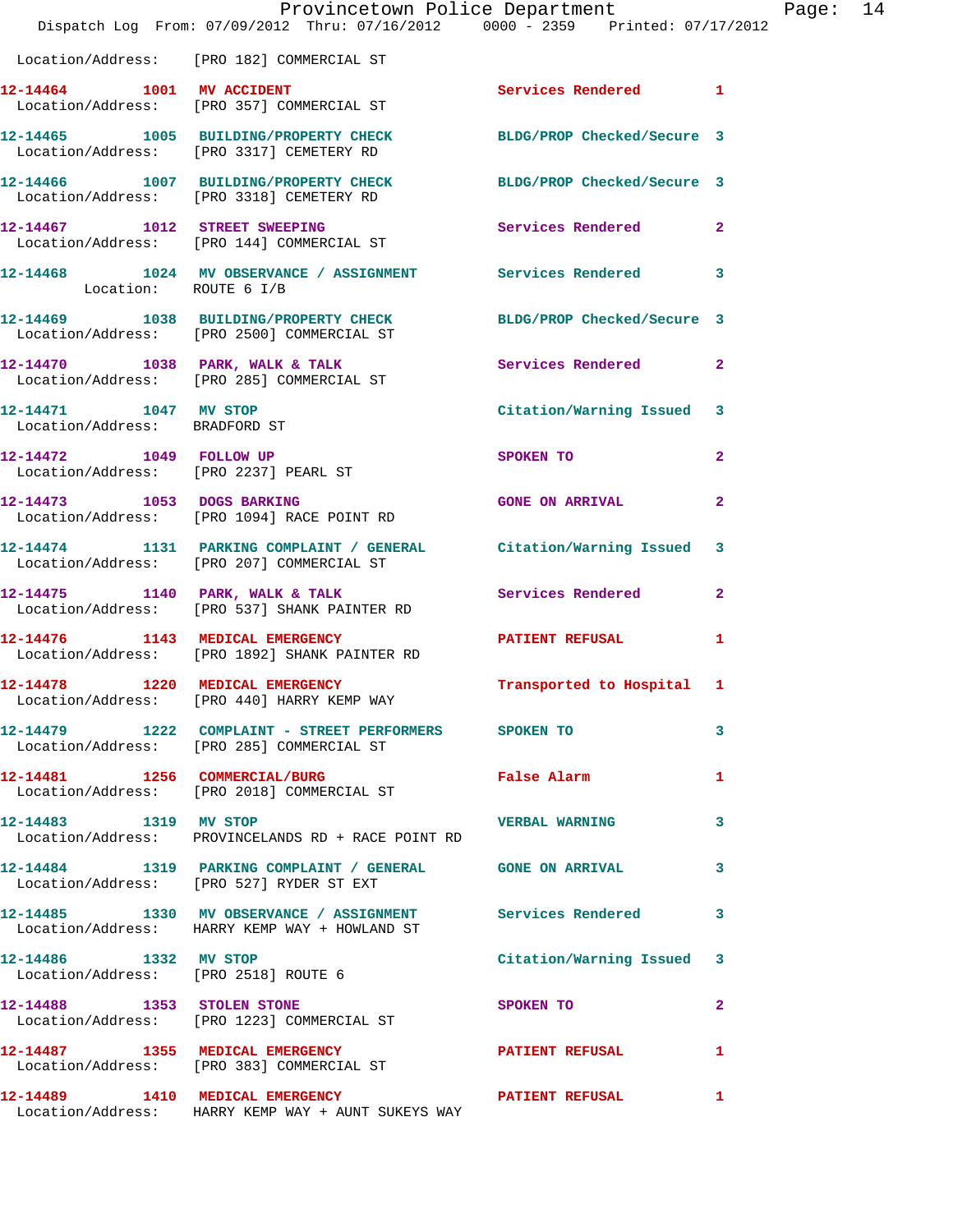|                                                                     | Dispatch Log From: 07/09/2012 Thru: 07/16/2012 0000 - 2359 Printed: 07/17/2012                               |                            |                |
|---------------------------------------------------------------------|--------------------------------------------------------------------------------------------------------------|----------------------------|----------------|
| 12-14490 1506 LOST WALLET                                           | Location/Address: [PRO 3398] COMMERCIAL ST                                                                   | <b>Services Rendered</b>   | 3              |
|                                                                     | 12-14491 1531 PARKING COMPLAINT / GENERAL SPOKEN TO<br>Location/Address: [PRO 1325] COMMERCIAL ST            |                            | 3              |
| 12-14492 1534 FOUND DOG<br>Location/Address: COMMERCIAL ST          |                                                                                                              | <b>Services Rendered</b>   | $\mathbf{2}$   |
|                                                                     | 12-14495 1552 MV ACCIDENT/PAST OCCURRED Services Rendered<br>Location/Address: [PRO 75] CAPTAIN BERTIE RD    |                            | 1              |
|                                                                     | 12-14493 1600 VANDALISM/GRAFITTI<br>Location/Address: [PRO 105] COMMERCIAL ST                                | <b>Services Rendered</b>   | 3              |
|                                                                     | 12-14494 1619 BUILDING/PROPERTY CHECK BLDG/PROP Checked/Secure 3<br>Location/Address: [PRO 3318] CEMETERY RD |                            |                |
| 12-14496   1631   HARASSMENT                                        | Location/Address: [PRO 542] SHANK PAINTER RD                                                                 | SPOKEN TO                  | $\overline{a}$ |
|                                                                     | 12-14497 1640 DISTURBANCE<br>Location/Address: [PRO 208] COMMERCIAL ST                                       | SPOKEN TO                  | 1              |
| 12-14498 1705 MV STOP                                               | Location/Address: [PRO 129] COMMERCIAL ST                                                                    | SPOKEN TO                  | $\overline{a}$ |
|                                                                     | 12-14499 1707 FOUND SILVER RING<br>Location/Address: [PRO 542] SHANK PAINTER RD                              | Services Rendered          | 3              |
|                                                                     | 12-14500 1712 LOST DRIVERS LICENSE<br>Location/Address: [PRO 399] COMMERCIAL ST                              | Services Rendered          | 3              |
|                                                                     | 12-14501 1742 ASSIST CITIZEN<br>Location/Address: [PRO 542] SHANK PAINTER RD                                 | Services Rendered          | 3              |
| 12-14502 1751 MEDICAL EMERGENCY                                     | Location/Address: [PRO 542] SHANK PAINTER RD                                                                 | Services Rendered          | 1              |
| 12-14504 1801 COMPLAINT<br>Location/Address: [PRO 1016] NELSON AVE  |                                                                                                              | Services Rendered          | 3              |
| 12-14503 1802 TRESPASS<br>Location/Address: [PRO 58] BRADFORD ST    | Refer To Arrest: 12-186-AR                                                                                   | Arrest(s) Made             | $\mathbf{2}$   |
| 12-14505 1806 BIKE GENERAL<br>Location/Address: [PRO 2539] RYDER ST |                                                                                                              | Services Rendered          | 2              |
|                                                                     | 12-14506 1936 HUSKY BEHIND LAUNDROMAT GONE ON ARRIVAL<br>Location/Address: [PRO 338] SHANK PAINTER RD        |                            | $\mathbf{2}$   |
|                                                                     | 12-14507 2005 BUILDING/PROPERTY CHECK<br>Location/Address: [PRO 182] COMMERCIAL ST                           | BLDG/PROP Checked/Secure 3 |                |
|                                                                     | 12-14508 2048 BUILDING/PROPERTY CHECK<br>Location/Address: [PRO 2206] COMMERCIAL ST                          | BLDG/PROP Checked/Secure 3 |                |
|                                                                     | 12-14509 2049 PARK, WALK & TALK<br>Location/Address: [PRO 106] COMMERCIAL ST                                 | Services Rendered          | $\mathbf{2}$   |
|                                                                     | 12-14510 2053 BUILDING/PROPERTY CHECK<br>Location/Address: [PRO 1638] COMMERCIAL ST                          | BLDG/PROP Checked/Secure 3 |                |
|                                                                     | 12-14511 2124 BUILDING/PROPERTY CHECK<br>Location/Address: [PRO 2500] COMMERCIAL ST                          | BLDG/PROP Checked/Secure 3 |                |
|                                                                     | 12-14512 2141 BUILDING/PROPERTY CHECK<br>Location/Address: [PRO 519] RACE POINT RD                           | BLDG/PROP Checked/Secure 3 |                |
|                                                                     | 12-14513 2152 BUILDING/PROPERTY CHECK                                                                        | BLDG/PROP Checked/Secure 3 |                |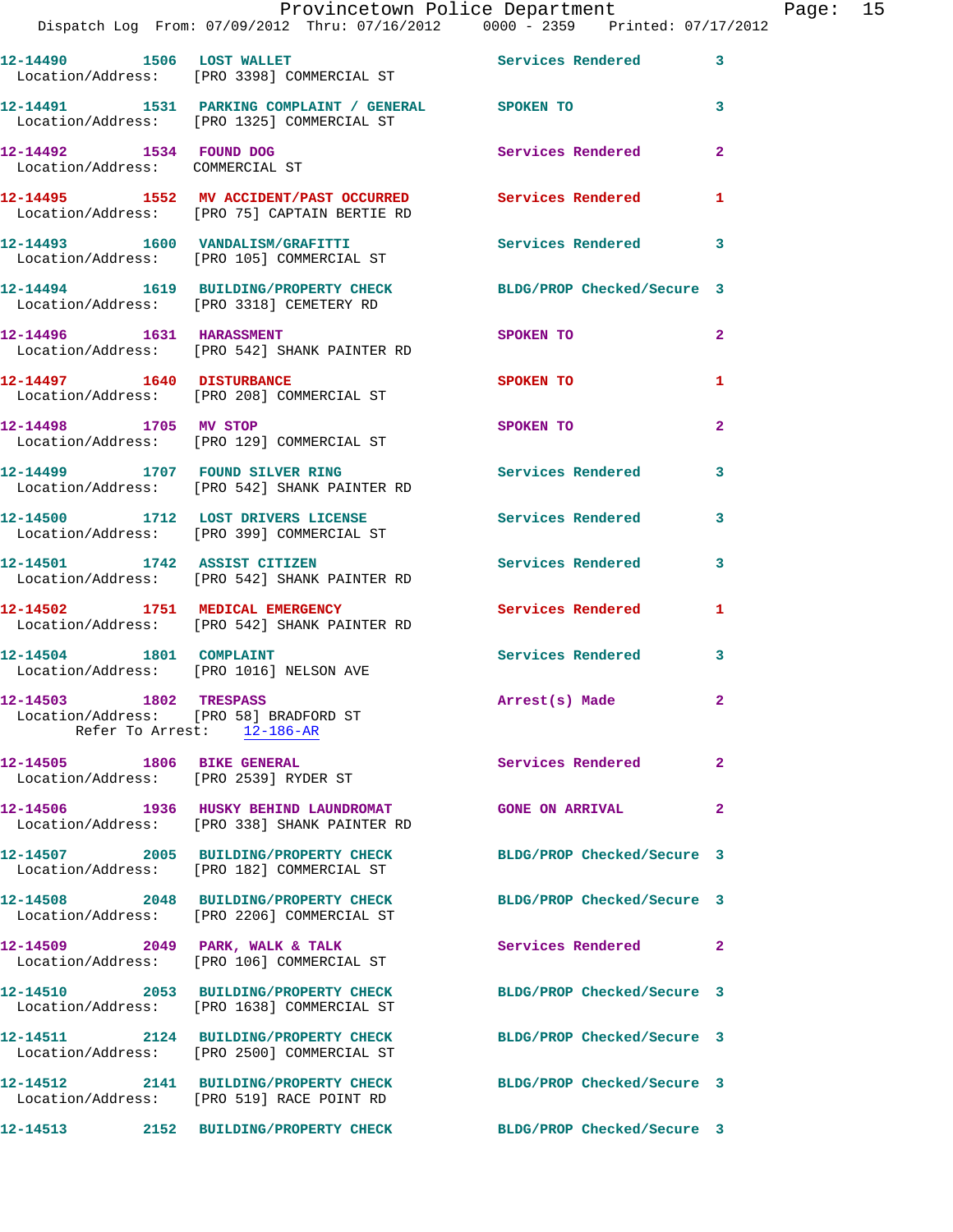|                                                     | Dispatch Log From: 07/09/2012 Thru: 07/16/2012 0000 - 2359 Printed: 07/17/2012                                 | Provincetown Police Department |              | Page: 16 |  |
|-----------------------------------------------------|----------------------------------------------------------------------------------------------------------------|--------------------------------|--------------|----------|--|
|                                                     | Location/Address: [PRO 306] COMMERCIAL ST                                                                      |                                |              |          |  |
|                                                     | 12-14514 2219 BUILDING/PROPERTY CHECK BLDG/PROP Checked/Secure 3<br>Location/Address: [PRO 3609] COMMERCIAL ST |                                |              |          |  |
| 12-14515 2239 MV STOP                               | Location: [PRO 3431] LOPES SQUARE                                                                              | <b>VERBAL WARNING</b>          | 3            |          |  |
| 12-14516 2241 MV ACCIDENT                           | Location/Address: ROUTE 6 + CONWELL ST<br>Refer To Accident: 12-46-AC                                          | Services Rendered 1            |              |          |  |
|                                                     | 12-14517 2302 BUILDING/PROPERTY CHECK BLDG/PROP Checked/Secure 3<br>Location/Address: [PRO 519] RACE POINT RD  |                                |              |          |  |
| 12-14518 2330 MV STOP                               | Location/Address: [PRO 2043] BRADFORD ST                                                                       | VERBAL WARNING 3               |              |          |  |
| For Date: 07/13/2012 - Friday                       |                                                                                                                |                                |              |          |  |
|                                                     | 12-14519 0002 ANIMAL CALL<br>Location/Address: [PRO 526] RYDER ST EXT                                          | Services Rendered              | $\mathbf{2}$ |          |  |
| 12-14520 0005 MV STOP                               | Location/Address: BRADFORD ST + JOHNSON ST                                                                     | VERBAL WARNING 3               |              | 1        |  |
| 12-14521 0016 NOISE COMPLAINT                       | Location/Address: [PRO 146] COMMERCIAL ST                                                                      | LICENSING/NO ACTION            | 3            |          |  |
| 12-14522 0019 MV STOP                               | Location/Address: BRADFORD ST + JOHNSON ST                                                                     | <b>VERBAL WARNING</b>          | 3            |          |  |
|                                                     | 12-14523 0026 LOBBY TRAFFIC<br>Location/Address: [PRO 542] SHANK PAINTER RD                                    | Services Rendered 2            |              | 24       |  |
| 12-14524 0028 MV STOP<br>Location/Address: RYDER ST | Refer To Arrest: 12-187-AR<br>Refer To $P/C$ : 12-188-AR                                                       | Arrest(s) Made                 | 3            |          |  |
|                                                     | 12-14525 0109 FOUND BLACKBERRY/RETURNED Services Rendered 3<br>Location/Address: [PRO 105] COMMERCIAL ST       |                                |              |          |  |
|                                                     | 12-14527 0112 TRAFFIC CONTROL<br>Location/Address: [PRO 165] COMMERCIAL ST                                     | Services Rendered 3            |              |          |  |
|                                                     | 12-14528 0123 MV STOP<br>Location/Address: [PRO 2395] BRADFORD ST                                              | <b>VERBAL WARNING</b>          | 3            |          |  |
|                                                     | 12-14529 0139 MV OBSERVANCE / ASSIGNMENT Services Rendered 3<br>Location/Address: BRADFORD ST + RYDER ST       |                                |              |          |  |
| 12-14530 0142 MV STOP                               | Location/Address: [PRO 43] BRADFORD ST                                                                         | <b>VERBAL WARNING</b>          | 3            |          |  |
| 12-14531 0154 MV STOP                               | Location/Address: ALDEN ST + BRADFORD ST                                                                       | VERBAL WARNING 3               |              |          |  |
|                                                     | 12-14533 0212 BY-LAW VIOLATION<br>Location/Address: [PRO 165] COMMERCIAL ST                                    | LICENSING VIOLATION 2          |              |          |  |
|                                                     | 12-14534 0229 CROWDS/OVERCROWDING Services Rendered<br>Location/Address: [PRO 182] COMMERCIAL ST               |                                | 2            |          |  |
|                                                     | 12-14535 0243 BUILDING/PROPERTY CHECK BLDG/PROP Checked/Secure 3<br>Location/Address: [PRO 2483] COMMERCIAL ST |                                |              |          |  |
|                                                     | 12-14536 0249 SPEED DOLLY ASSIGNMENT<br>Location/Address: RYDER ST + GOSNOLD ST                                | Services Rendered 3            |              |          |  |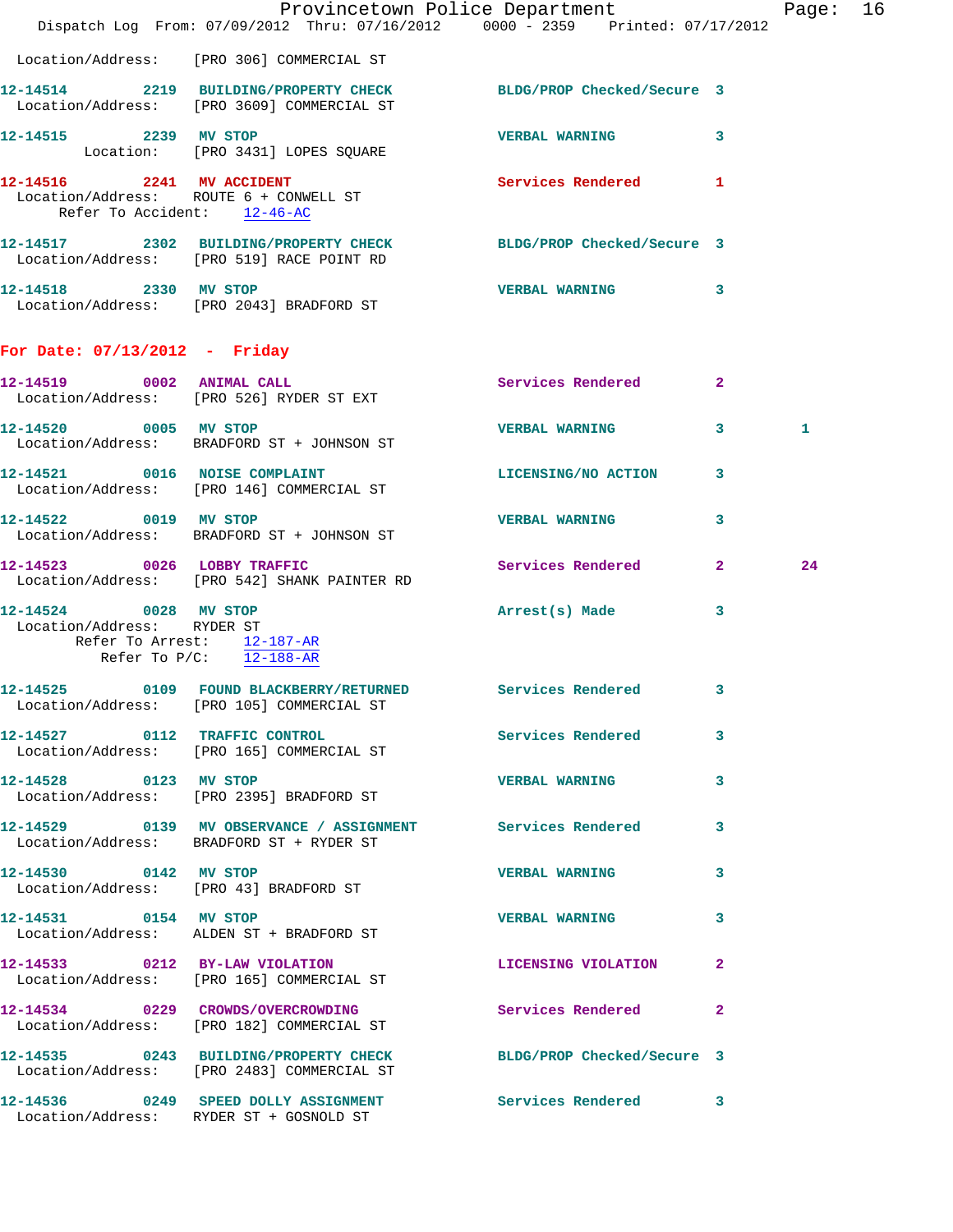|                                        | Provincetown Police Department                                                                                 |                           |                |
|----------------------------------------|----------------------------------------------------------------------------------------------------------------|---------------------------|----------------|
|                                        | Dispatch Log From: 07/09/2012 Thru: 07/16/2012 0000 - 2359 Printed: 07/17/2012                                 |                           |                |
| Location/Address: [PRO 3287] ROUTE 6   | 12-14537 0410 BUILDING/PROPERTY CHECK BLDG/PROP Checked/Secure 3                                               |                           |                |
|                                        | 12-14538 0508 BUILDING/PROPERTY CHECK BLDG/PROP Checked/Secure 3<br>Location/Address: [PRO 444] HIGH POLE HILL |                           |                |
|                                        | 12-14539 0536 MEDICAL EMERGENCY<br>Location/Address: [PRO 3712] RYDER ST EXT                                   | Transported to Hospital 1 |                |
| 12-14540 0553 FLIGHT COVERAGE          | Location/Address: [PRO 516] RACE POINT RD                                                                      | Services Rendered         | $\overline{2}$ |
|                                        | 12-14541 0700 BOAT/HARBORMASTER/KAYAKS Services Rendered<br>Location/Address: [PRO 2500] COMMERCIAL ST         |                           | $\overline{2}$ |
| Location/Address: [PRO 43] BRADFORD ST | 12-14543 0710 ANIMAL CALL/BABY BIRD                                                                            | Services Rendered         | $\overline{2}$ |
|                                        | 12-14542 0711 BOAT/HARBORMASTER<br>Location/Address: [PRO 838] COMMERCIAL ST                                   | Services Rendered         | $\overline{2}$ |
| Location/Address: ROUTE 6 + SNAIL RD   | 12-14544 0739 MV OBSERVANCE / ASSIGNMENT Services Rendered                                                     |                           | 3              |

**12-14545 0806 BOAT/HARBORMASTER Services Rendered 2**  Location/Address: [PRO 3259] MACMILLAN WHARF

**12-14546 0857 MV OBSERVANCE / ASSIGNMENT Services Rendered 3**  Location/Address: [PRO 2521] ROUTE 6

12-14547 0900 MV STOP **No Action Required** 3 Location/Address: [PRO 2513] ROUTE 6

**12-14549 0900 SERVICE CALL Services Rendered 3**  Location/Address: [PRO 542] SHANK PAINTER RD

**12-14548 0903 PARKING COMPLAINT / GENERAL Services Rendered 3**  Location/Address: [PRO 3431] COMMERCIAL ST

12-14550 0915 COMPLAINT **Services Rendered** 3 Location/Address: [PRO 16] BRADFORD ST

Location/Address: [PRO 146] COMMERCIAL ST

Location/Address: [PRO 2144] CONWELL ST

Location/Address: [PRO 564] BAYBERRY AVE

**12-14554 1039 MV OBSERVANCE / ASSIGNMENT Services Rendered 3**  Location/Address: PROVINCELANDS RD + BRADFORD ST

Location/Address: BRADFORD ST

Location/Address: BRADFORD ST

Location/Address: [PRO 138] COMMERCIAL ST

Location/Address: [PRO 2980] COMMERCIAL ST

**12-14559 1130 ASSIST AGENCY / MUTUAL AID SPOKEN TO 3**  Location/Address: [PRO 425] COURT ST

Location/Address: [PRO 29] BRADFORD ST

**12-14551 0927 MEDICAL EMERGENCY Transported to Hospital 1** 

12-14552 0939 MV COMPLAINT **12-14552** Services Rendered 2

**12-14553 1034 BUILDING/PROPERTY CHECK BLDG/PROP Checked/Secure 3** 

**12-14555 1044 MV STOP VERBAL WARNING 3** 

**12-14556 1050 MV STOP Citation/Warning Issued 3** 

**12-14557 1110 DISTURBANCE Peace Restored 1** 

**12-14558 1117 ALARM - GENERAL No Action Required 1** 

**12-14560 1135 MV STOP VERBAL WARNING 3**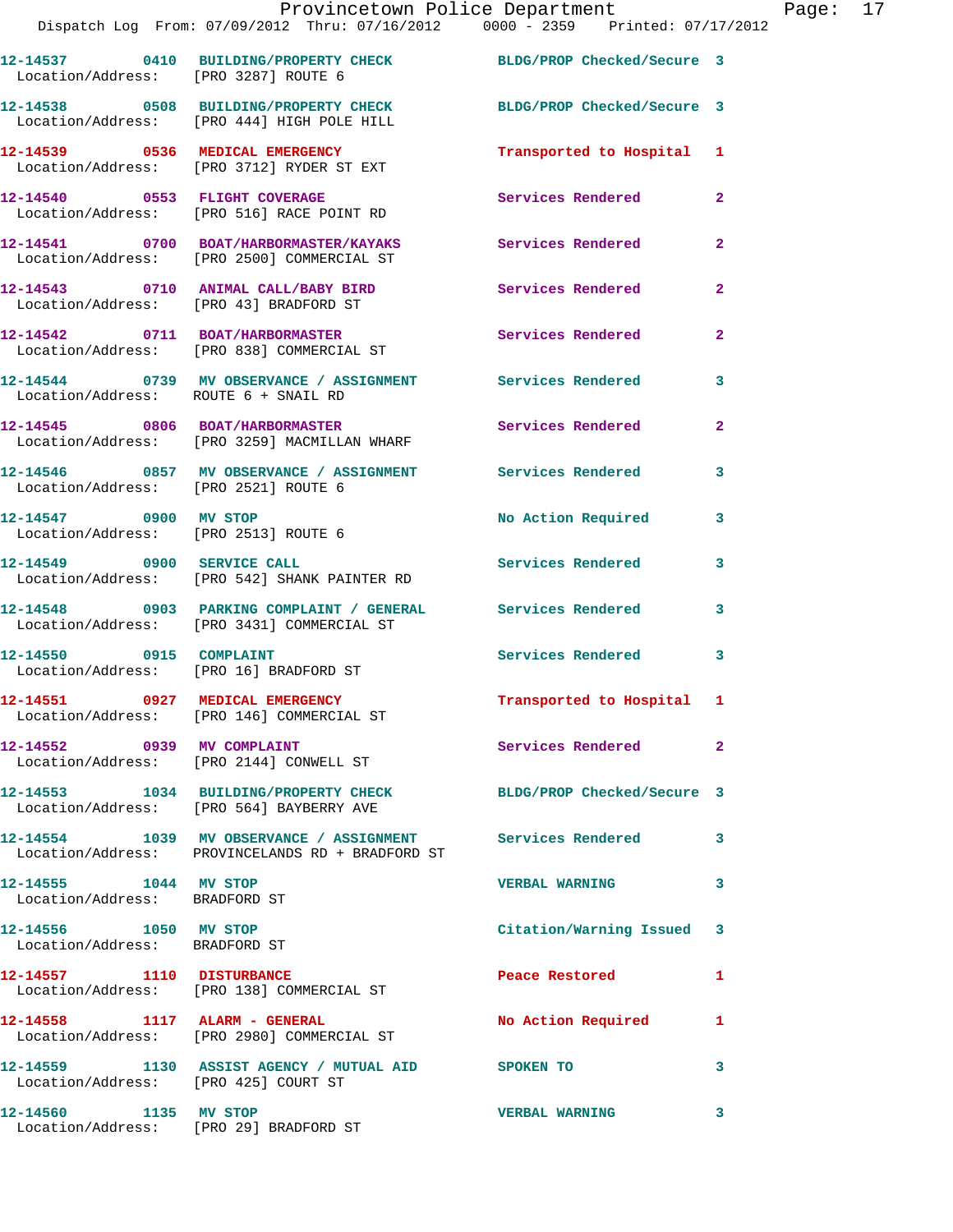|                                                                | 12-14561 1140 MV ACCIDENT<br>Location/Address: [PRO 306] COMMERCIAL ST                                  | Services Rendered 1        |                |
|----------------------------------------------------------------|---------------------------------------------------------------------------------------------------------|----------------------------|----------------|
|                                                                | 12-14562 1147 LANDLORD/TENANT<br>Location/Address: [PRO 1550] COMMERCIAL ST                             | Services Rendered          | $\mathbf{2}$   |
|                                                                | 12-14563 1158 PARK, WALK & TALK<br>Location/Address: [PRO 516] RACE POINT RD                            | <b>Services Rendered</b>   | $\overline{2}$ |
| Location/Address: [PRO 521] ROUTE 6                            | 12-14564 1208 FOUND PROPERTY LICENSE/DEBIT Services Rendered                                            |                            | 3              |
| 12-14565 1219 MV STOP                                          | Location/Address: [PRO 1914] BRADFORD ST                                                                | <b>VERBAL WARNING</b>      | 3              |
|                                                                | 12-14566 1249 DISTURBANCE<br>Location/Address: WEST VINE ST + BRADFORD ST                               | Peace Restored             | 1              |
|                                                                | 12-14568 1317 PARKING COMPLAINT / GENERAL SPOKEN TO<br>Location/Address: [PRO 597] COMMERCIAL ST        |                            | 3              |
|                                                                | 12-14569 1322 MEDICAL EMERGENCY<br>Location/Address: [PRO 440] HARRY KEMP WAY                           | Transported to Hospital 1  |                |
| 12-14570 1346 MV HIT & RUN                                     | Location/Address: [PRO 3296] SHANK PAINTER RD                                                           | Services Rendered          | $\mathbf{2}$   |
| 12-14571 1355 FOLLOW UP                                        | Location/Address: [PRO 1223] COMMERCIAL ST                                                              | Services Rendered          | $\overline{2}$ |
| 12-14572 1402 FOUND KEYS                                       | Location/Address: [PRO 106] COMMERCIAL ST                                                               | Services Rendered 3        |                |
| Location/Address: [PRO 3287] ROUTE 6                           | 12-14573 1409 BUILDING/PROPERTY CHECK                                                                   | BLDG/PROP Checked/Secure 3 |                |
|                                                                | 12-14574 1417 BUILDING/PROPERTY CHECK<br>Location/Address: [PRO 519] RACE POINT RD                      | BLDG/PROP Checked/Secure 3 |                |
| Location/Address: [PRO 571] ALDEN ST                           | 12-14575   1525   BUILDING/PROPERTY CHECK                                                               | BLDG/PROP Checked/Secure 3 |                |
|                                                                | 12-14576 1531 LOST RED DEBIT CARD<br>Location/Address: [PRO 542] SHANK PAINTER RD                       | No Action Required 3       |                |
| 12-14577 1536 MV HIT & RUN                                     | Location/Address: [PRO 3296] SHANK PAINTER RD                                                           | Services Rendered          | $\mathbf{2}$   |
|                                                                | 12-14578 1607 BUILDING/PROPERTY CHECK<br>Location/Address: [PRO 3317] CEMETERY RD                       | BLDG/PROP Checked/Secure 3 |                |
|                                                                | 12-14579 1608 BUILDING/PROPERTY CHECK<br>Location/Address: [PRO 3318] CEMETERY RD                       | BLDG/PROP Checked/Secure 3 |                |
| 12-14580 1622 FOLLOW UP<br>Location/Address: CONWELL ST        |                                                                                                         | SPOKEN TO                  | $\mathbf{2}$   |
|                                                                | 12-14581 1729 BUILDING/PROPERTY CHECK<br>Location/Address: [PRO 526] RYDER ST EXT                       | BLDG/PROP Checked/Secure 3 |                |
| 12-14582 1739 SERVE SUMMONS<br>Location/Address: COMMERCIAL ST |                                                                                                         | <b>GONE ON ARRIVAL</b>     | 3              |
|                                                                | 12-14584                1754   FOUND TD BANK DEBIT CARD<br>Location/Address: [PRO 542] SHANK PAINTER RD | No Action Required         | 3              |
| 12-14585 1805 MINOR MV ACCIDENT                                | Location/Address: [PRO 3296] SHANK PAINTER RD                                                           | SPOKEN TO                  | 1              |

Refer To Accident: 12-47-AC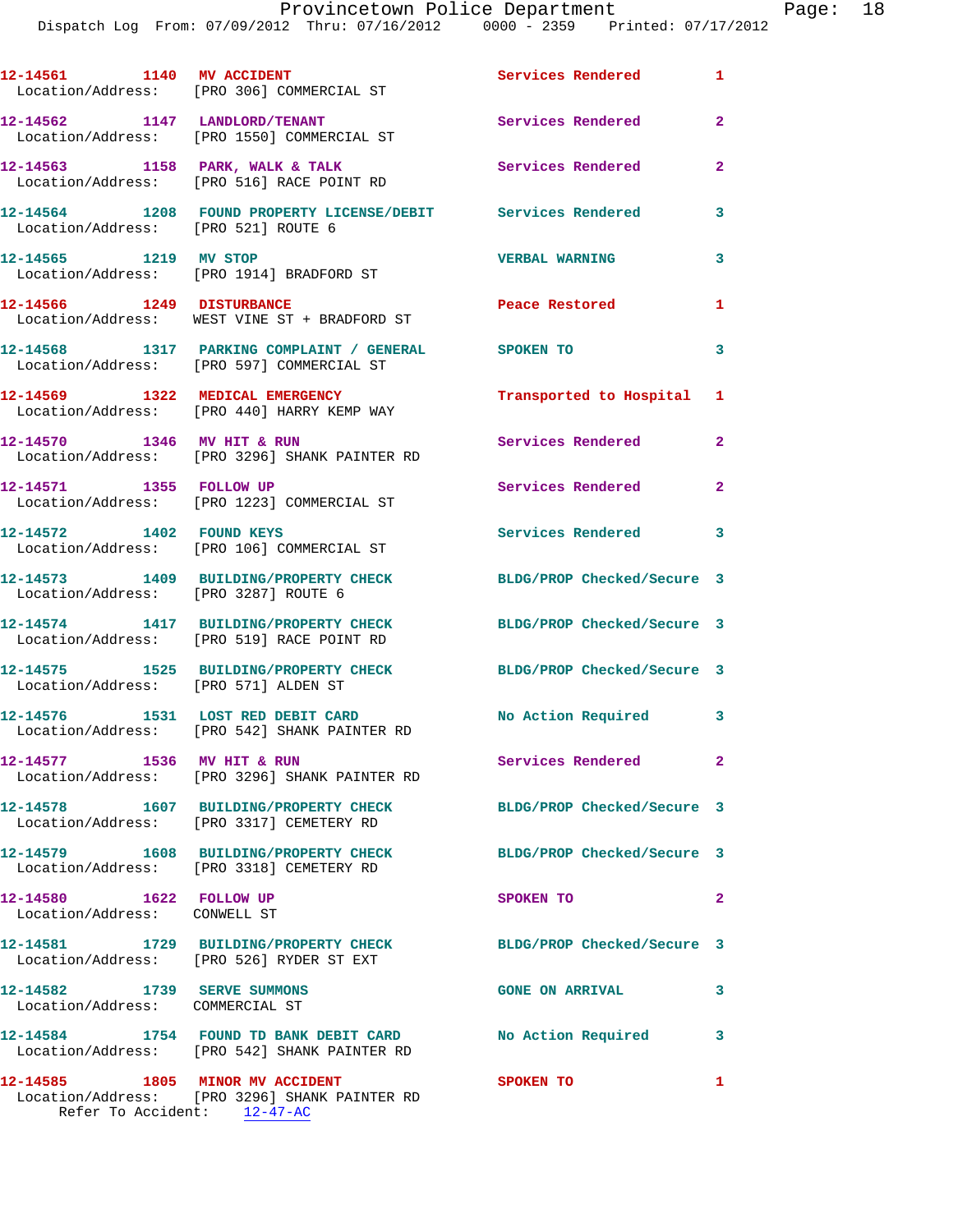|                                                               | Dispatch Log From: 07/09/2012 Thru: 07/16/2012   0000 - 2359   Printed: 07/17/2012                               | Provincetown Police Department Page: 19 |              |  |
|---------------------------------------------------------------|------------------------------------------------------------------------------------------------------------------|-----------------------------------------|--------------|--|
|                                                               | 12-14586 1814 PARKING COMPLAINT / GENERAL Services Rendered<br>Location/Address: [PRO 3149] BRADFORD ST          |                                         | $\mathbf{3}$ |  |
|                                                               | 12-14588 1828 LOST FOLDED CURRENCY No Action Required 3<br>Location/Address: [PRO 146] COMMERCIAL ST             |                                         |              |  |
|                                                               | 12-14587 1831 BUILDING/PROPERTY CHECK BLDG/PROP Checked/Secure 3<br>Location/Address: [PRO 571] ALDEN ST         |                                         |              |  |
| Refer To Arrest: 12-191-AR                                    | 12-14589 1835 SERVE WARRANT<br>Location/Address: [PRO 2543] MACMILLAN WHARF                                      | Arrest(s) Made                          | $\mathbf{3}$ |  |
|                                                               | 12-14590 1835 LOST BROWN WALLET<br>Location/Address: [PRO 542] SHANK PAINTER RD                                  | No Action Required 3                    |              |  |
|                                                               | 12-14591 1914 LOST BLACK WALLET<br>Location/Address: [PRO 542] SHANK PAINTER RD                                  | No Action Required                      | 3            |  |
|                                                               | 12-14592 1931 SERVE WARRANT<br>Location/Address: [PRO 3258] BRADFORD ST                                          | Could Not Locate 3                      |              |  |
|                                                               | 12-14593 1935 MV HIT & RUN<br>Location/Address: [PRO 667] COMMERCIAL ST                                          | No Action Required                      | $\mathbf{2}$ |  |
|                                                               | 12-14594 1951 ASSIST CITIZEN<br>Location/Address: [PRO 542] SHANK PAINTER RD                                     | SPOKEN TO AND TO A REAL PROPERTY.       | 3            |  |
|                                                               | 12-14595 1955 ASSIST CITIZEN<br>Location/Address: [PRO 744] BRADFORD ST                                          | No Action Required                      | 3            |  |
|                                                               | 12-14597 2014 PEDICAB COMPLAINT<br>Location/Address: [PRO 542] SHANK PAINTER RD                                  | Services Rendered                       | $\mathbf{3}$ |  |
|                                                               | 12-14596 2015 BUILDING/PROPERTY CHECK BLDG/PROP Checked/Secure 3<br>Location/Address: [PRO 2] ALDEN ST           |                                         |              |  |
|                                                               | 12-14598 2027 BUILDING/PROPERTY CHECK BLDG/PROP Checked/Secure 3<br>Location/Address: [PRO 2898] JEROME SMITH RD |                                         |              |  |
| Location/Address: [PRO 2521] ROUTE 6                          | 12-14599 2029 MV OBSERVANCE / ASSIGNMENT No Action Required 3                                                    |                                         |              |  |
| 12-14600 2031 MV STOP                                         | Location/Address: [PRO 2521] ROUTE 6                                                                             | <b>VERBAL WARNING</b>                   | 3            |  |
|                                                               | 12-14602 2037 COMPLAINT - STREET PERFORMERS SPOKEN TO<br>Location/Address: [PRO 382] COMMERCIAL ST               |                                         | 3            |  |
| 12-14601 2042 MV STOP                                         | Location/Address: [PRO 2513] ROUTE 6                                                                             | <b>VERBAL WARNING</b>                   | 3            |  |
|                                                               | 12-14603 2048 LOST WALLET<br>Location/Address: [PRO 3296] SHANK PAINTER RD                                       | No Action Required                      | 3            |  |
|                                                               | 12-14604 2048 BUILDING/PROPERTY CHECK BLDG/PROP Checked/Secure 3<br>Location/Address: [PRO 2206] COMMERCIAL ST   |                                         |              |  |
|                                                               | 12-14605 2058 MV STOP<br>Location/Address: [PRO 3081] COMMERCIAL ST                                              | <b>VERBAL WARNING</b>                   | 3            |  |
| 12-14606 2059 MV STOP<br>Location/Address: [PRO 2521] ROUTE 6 |                                                                                                                  | <b>VERBAL WARNING</b>                   | 3            |  |
| 12-14608 2117 MV STOP<br>Location/Address: [PRO 2479] ROUTE 6 |                                                                                                                  | <b>VERBAL WARNING</b>                   | 3            |  |
| 12-14609 2123 MV HIT & RUN                                    | Location/Address: [PRO 536] SHANK PAINTER RD                                                                     | Investigated                            | 2            |  |

Refer To Accident: 12-48-AC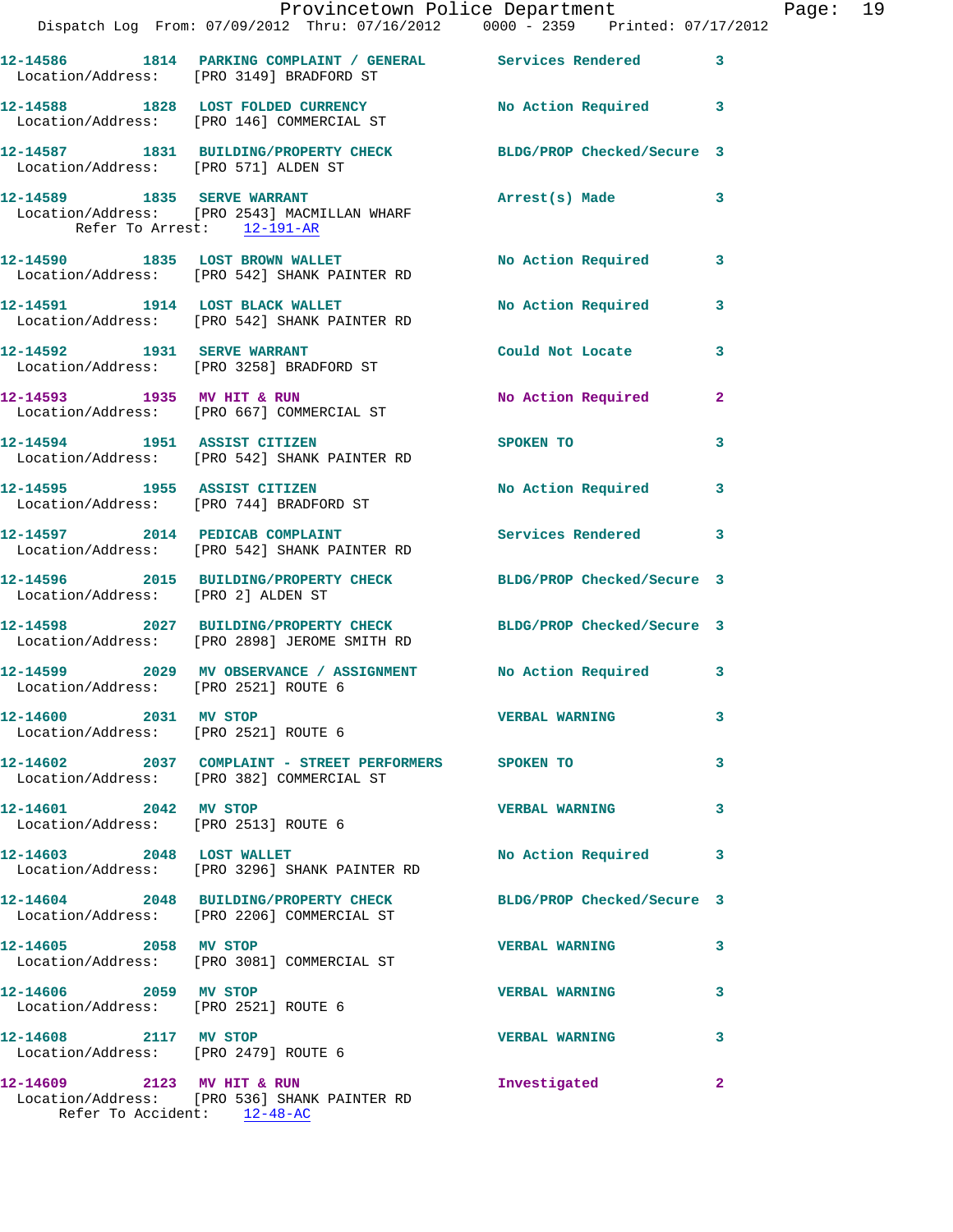|                                                    | Dispatch Log From: 07/09/2012 Thru: 07/16/2012   0000 - 2359   Printed: 07/17/2012                                      | Provincetown Police Department |              | Page: 20 |  |
|----------------------------------------------------|-------------------------------------------------------------------------------------------------------------------------|--------------------------------|--------------|----------|--|
|                                                    | 12-14610 2124 GENERAL INFO 2008 Services Rendered 3                                                                     |                                |              |          |  |
| Location/Address: GOSNOLD ST                       | 12-14611 2136 MEDICAL EMERGENCY                                                                                         | Services Rendered 1            |              |          |  |
|                                                    | 12-14612 2138 BAR CHECK<br>Location/Address: [PRO 2737] COMMERCIAL ST                                                   | Services Rendered              | $\mathbf{2}$ |          |  |
|                                                    | 12-14613 2142 BUILDING/PROPERTY CHECK BLDG/PROP Checked/Secure 3<br>Location/Address: [PRO 1638] COMMERCIAL ST          |                                |              |          |  |
|                                                    | 12-14615 2207 BAR CHECK<br>Location/Address: [PRO 272] COMMERCIAL ST                                                    | Services Rendered              | $\mathbf{2}$ |          |  |
| Location/Address: STANDISH ST                      | 12-14616 2222 MV COMPLAINT                                                                                              | No Action Required 2           |              |          |  |
|                                                    | 12-14618 2238 COMPLAINT FIRE WORKS<br>Location/Address: [PRO 2977] COMMERCIAL ST                                        | No Action Required 3           |              |          |  |
|                                                    | 12-14619 2242 DISTURBANCE<br>Location/Address: [PRO 253] COMMERCIAL ST                                                  | SPOKEN TO AND THE SPOKEN TO    | 1            |          |  |
|                                                    | 12-14621 2320 LOOSE BEAGLE/TERRIER<br>Location/Address: COOK ST + BRADFORD ST                                           | No Action Required 2           |              | 1        |  |
|                                                    | 12-14620 2325 OPEN DOOR/SECURED<br>Location/Address: [PRO 2616] COMMERCIAL ST                                           | BLDG/PROP Checked/Secure 3     |              |          |  |
|                                                    | 12-14622 2332 MV COMPLAINT<br>Location/Address: [PRO 3650] BRADFORD ST                                                  | No Action Required 2           |              |          |  |
| Location/Address: [PRO 571] ALDEN ST               | 12-14623 2344 BUILDING/PROPERTY CHECK BLDG/PROP Checked/Secure 3                                                        |                                |              |          |  |
| Location/Address: [PRO 444] HIGH POLE              | 12-14624 2348 BUILDING/PROPERTY CHECK BLDG/PROP Checked/Secure 3                                                        |                                |              |          |  |
|                                                    | 12-14625 2356 MV OBSERVANCE / ASSIGNMENT No Action Required 3<br>Location/Address: CAPTAIN BERTIE RD + SHANK PAINTER RD |                                |              |          |  |
| For Date: $07/14/2012$ - Saturday                  |                                                                                                                         |                                |              |          |  |
| Location/Address: ROUTE 6                          | 12-14626 0007 ASSIST AGENCY / MUTUAL AID Services Rendered 3                                                            |                                |              |          |  |
| 12-14627 0007 MV STOP                              | Location/Address: [PRO 2321] SHANK PAINTER RD                                                                           | <b>VERBAL WARNING</b>          | 3            |          |  |
|                                                    | 12-14628 0014 MV OBSERVANCE / ASSIGNMENT Services Rendered 3<br>Location/Address: HOWLAND ST + BRADFORD ST              |                                |              |          |  |
| 12-14629 0019 MV STOP<br>Location/Address: ROUTE 6 |                                                                                                                         | <b>VERBAL WARNING</b>          | 3            |          |  |
|                                                    | 12-14630 0026 MV OBSERVANCE / ASSIGNMENT Services Rendered<br>Location/Address: HOWLAND ST + BRADFORD ST                |                                | 3            |          |  |
|                                                    | 12-14631 0044 COMPLAINT<br>Location/Address: [PRO 399] COMMERCIAL ST                                                    | SPOKEN TO                      | 3            |          |  |
|                                                    | 12-14633 0057 PARK, WALK & TALK<br>Location: [PRO 3431] LOPES SQUARE                                                    | Services Rendered              | $\mathbf{2}$ |          |  |
|                                                    | 12-14634 0106 LOBBY TRAFFIC<br>Location/Address: [PRO 542] SHANK PAINTER RD                                             | Services Rendered 2            |              | 38       |  |
|                                                    | 12-14645 0200 FOUND IPHONE<br>Location/Address: [PRO 3430] COMMERCIAL ST                                                | Services Rendered              | $\mathbf{3}$ |          |  |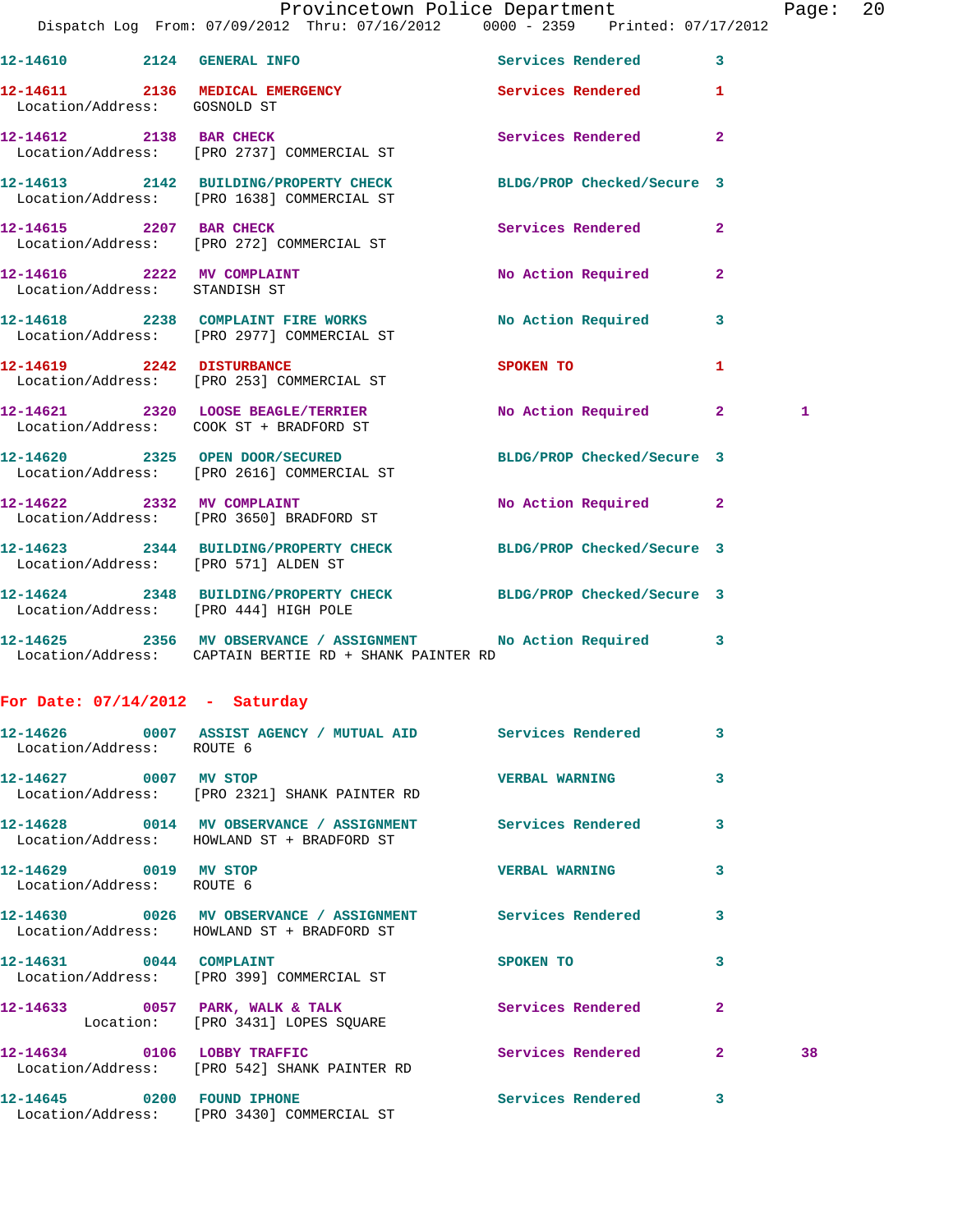|                              | Dispatch Log From: 07/09/2012 Thru: 07/16/2012 0000 - 2359 Printed: 07/17/2012                                                      | Provincetown Police Department |              | Page: | 21 |
|------------------------------|-------------------------------------------------------------------------------------------------------------------------------------|--------------------------------|--------------|-------|----|
|                              |                                                                                                                                     |                                |              |       |    |
|                              | 12-14641 0220 BUILDING/PROPERTY CHECK BLDG/PROP Checked/Secure 3<br>Location/Address: [PRO 516] RACE POINT RD                       |                                |              |       |    |
|                              | 12-14642 0232 SPEED DOLLY ASSIGNMENT Services Rendered<br>Location/Address: BRADFORD ST + HOWLAND ST                                |                                | 3            |       |    |
|                              | 12-14643 0241 BUILDING/PROPERTY CHECK BLDG/PROP Checked/Secure 3<br>Location/Address: [PRO 488] MAYFLOWER AVE                       |                                |              |       |    |
|                              | 12-14644 0246 BUILDING/PROPERTY CHECK BLDG/PROP Checked/Secure 3<br>Location/Address: [PRO 569] WINSLOW ST                          |                                |              |       |    |
|                              | 12-14646 0303 NOISE COMPLAINT<br>Location/Address: [PRO 302] COMMERCIAL ST                                                          | Services Rendered 3            |              |       |    |
|                              | 12-14647 0314 MV STOP<br>Location/Address: [PRO 43] BRADFORD ST                                                                     | <b>VERBAL WARNING</b>          | 3            |       |    |
|                              | 12-14648 0357 BUILDING/PROPERTY CHECK BLDG/PROP Checked/Secure 3<br>Location/Address: [PRO 3030] TIN PAN ALLEY RD                   |                                |              |       |    |
|                              | 12-14649 0402 BUILDING/PROPERTY CHECK BLDG/PROP Checked/Secure 3<br>Location/Address: [PRO 1646] WINSLOW ST                         |                                |              |       |    |
| Location/Address: HENSCHE LN | 12-14650 0408 ALARM - FIRE                                                                                                          | False Alarm                    | 1            |       |    |
|                              | 12-14651 0444 BUILDING/PROPERTY CHECK BLDG/PROP Checked/Secure 3<br>Location/Address: [PRO 545] SHANKPAINTER RD                     |                                |              |       |    |
|                              | 12-14652 0504 BUILDING/PROPERTY CHECK BLDG/PROP Checked/Secure 3<br>Location/Address: [PRO 175] COMMERCIAL ST                       |                                |              |       |    |
|                              | 12-14653 0608 MV OBSERVANCE / ASSIGNMENT Services Rendered 3<br>Location/Address: SHANK PAINTER RD + BRADFORD ST                    |                                |              |       |    |
|                              | 12-14654 0610 BUILDING/PROPERTY CHECK BLDG/PROP Checked/Secure 3<br>Location/Address: [PRO 440] HARRY KEMP WAY                      |                                |              |       |    |
|                              | 12-14655 0624 FOUND PINK AT&T CELL PHONE Services Rendered 3<br>Location/Address: [PRO 632] COMMERCIAL ST                           |                                |              |       |    |
|                              | 12-14656 0712 KEEP THE PEACE<br>Location/Address: [PRO 564] BAYBERRY AVE<br>Refer To $P/C:$ 12-192-AR<br>Refer To Arrest: 12-196-AR | Arrest(s) Made                 | $\mathbf{2}$ |       |    |
|                              | 12-14659 0717 FOUND VERIZON IPHONE<br>Location/Address: [PRO 542] SHANK PAINTER RD                                                  | Services Rendered              | $\mathbf{3}$ |       |    |
|                              | 12-14657 0821 191 OUT OF TOWN<br>Location/Address: [PRO 1892] SHANK PAINTER RD                                                      | <b>Services Rendered</b>       | 1            |       |    |
|                              | 12-14658 0826 PARKING COMPLAINT / GENERAL Services Rendered 3<br>Location/Address: PLEASANT ST + BRADFORD ST                        |                                |              |       |    |
|                              | 12-14660 0851 ASSIST CITIZEN<br>Location/Address: [PRO 882] FRITZ'S WAY                                                             | <b>Services Rendered</b>       | 3            |       |    |
|                              | 12-14661 0859 MEDICAL EMERGENCY Transported to Hospital 1<br>Location/Address: [PRO 989] MECHANIC ST                                |                                |              |       |    |
|                              | 12-14662 0902 PARKING COMPLAINT / GENERAL Services Rendered<br>Location/Address: [PRO 3456] RYDER ST EXT                            |                                | 3            |       |    |
|                              | 12-14663 0916 MV OBSERVANCE / ASSIGNMENT Services Rendered<br>Location/Address: [PRO 2521] ROUTE 6                                  |                                | 3            |       |    |
| 12-14664 0923 MV STOP        |                                                                                                                                     | <b>VERBAL WARNING</b>          | $\mathbf{3}$ |       |    |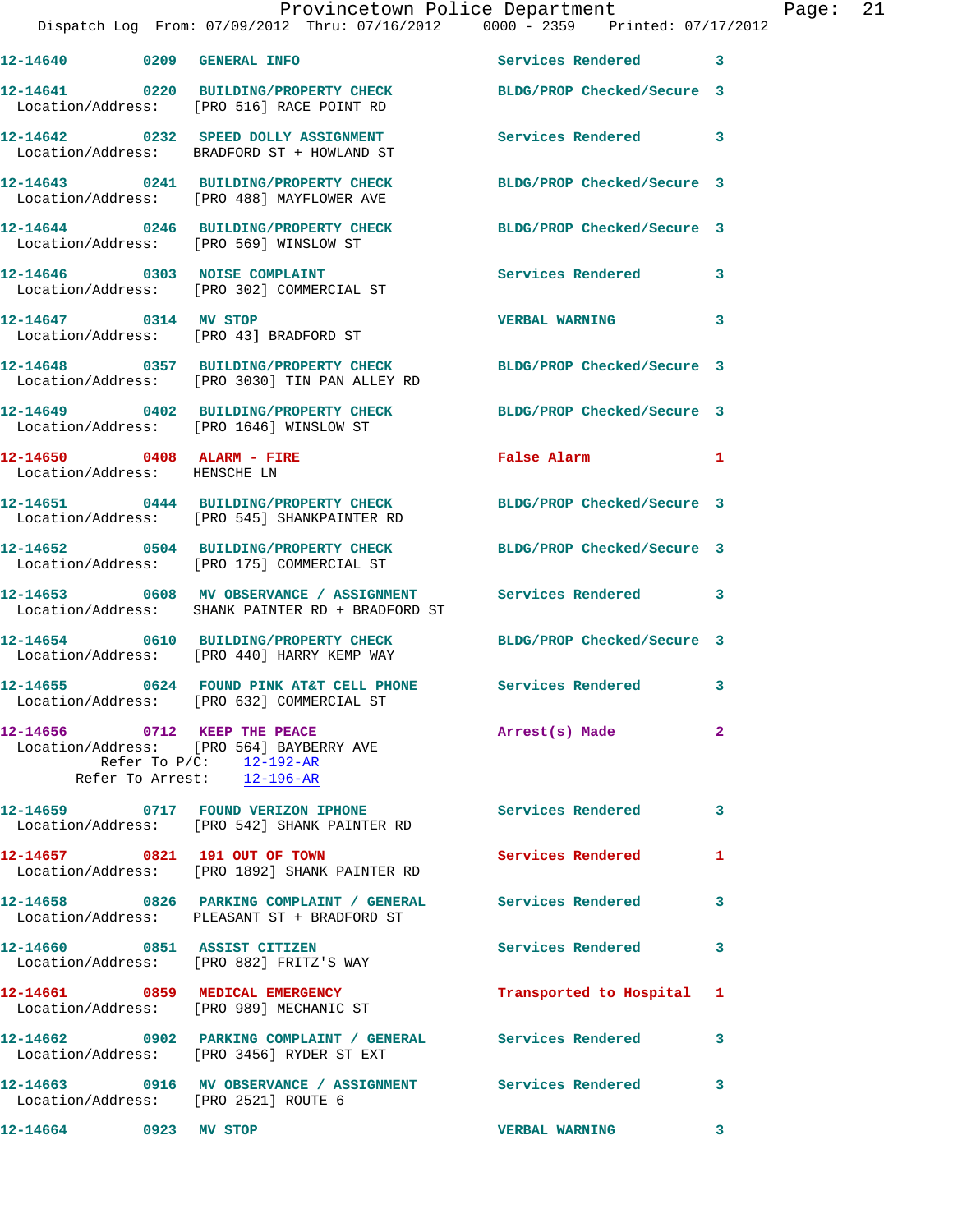|                                      | Dispatch Log From: 07/09/2012 Thru: 07/16/2012 0000 - 2359 Printed: 07/17/2012                                     | Provincetown Police Department |              | Page: $22$ |  |
|--------------------------------------|--------------------------------------------------------------------------------------------------------------------|--------------------------------|--------------|------------|--|
| Location/Address: RACE POINT RD      |                                                                                                                    |                                |              |            |  |
| 12-14665 0926 MV STOP                | Location/Address: [PRO 2521] ROUTE 6                                                                               | Citation/Warning Issued 3      |              |            |  |
|                                      | 12-14666 0953 PARKING COMPLAINT / GENERAL Citation/Warning Issued 3<br>Location/Address: STANDISH ST + CEMETERY RD |                                |              |            |  |
| 12-14667 0955 MV STOP                | Location/Address: [PRO 2513] ROUTE 6                                                                               | <b>VERBAL WARNING</b>          | 3            |            |  |
|                                      | 12-14668 0956 DELIVER A MESSAGE Services Rendered<br>Location/Address: [PRO 542] SHANK PAINTER RD                  |                                | 3            |            |  |
| Location/Address: ROUTE 6            | 12-14669 1039 MV OBSERVANCE / ASSIGNMENT Services Rendered                                                         |                                | 3            |            |  |
|                                      | 12-14670 1047 MV STOP<br>Location/Address: ROUTE 6 + SNAIL RD                                                      | Citation/Warning Issued 3      |              |            |  |
|                                      | 12-14671 1101 MEDICAL EMERGENCY<br>Location/Address: [PRO 1437] TREMONT ST                                         | PATIENT REFUSAL                | 1            |            |  |
|                                      | 12-14672 1110 FOUND ITEMS FROM PURSE Services Rendered<br>Location/Address: [PRO 542] SHANK PAINTER RD             |                                | 3            |            |  |
|                                      | 12-14674 1150 PARKING COMPLAINT / GENERAL Services Rendered<br>Location/Address: FREEMAN ST + COMMERCIAL ST        |                                | 3            |            |  |
|                                      | 12-14675 1211 LOST WHITE I-PHONE<br>Location: [PRO 3431] LOPES SQUARE                                              | Services Rendered 3            |              |            |  |
|                                      | 12-14676 1212 LOST DRIVER'S LICENSE 120 Services Rendered<br>Location/Address: [PRO 542] SHANK PAINTER RD          |                                | 3            |            |  |
| 12-14678 1248 LOST PURSE             | Location/Address: [PRO 106] COMMERCIAL ST                                                                          | Services Rendered 3            |              |            |  |
| Location/Address: [PRO 3287] ROUTE 6 | 12-14677 1249 BUILDING/PROPERTY CHECK BLDG/PROP Checked/Secure 3                                                   |                                |              |            |  |
| 12-14679 1304 DISTURBANCE            | Location/Address: [PRO 414] CONWELL ST<br>Refer To $P/C:$ 12-192-AR<br>Refer To Arrest: 12-196-AR                  | SPOKEN TO                      | 1            |            |  |
|                                      | 12-14680 1311 FOUND CREDIT CARD<br>Location/Address: [PRO 433] RYDER ST EXT                                        | <b>Services Rendered</b>       | 3            |            |  |
| 12-14681   1342   ALARM - FIRE       | Location/Address: [PRO 2558] BRADFORD ST                                                                           | SPOKEN TO                      | 1            |            |  |
|                                      | 12-14682 1403 PARKING COMPLAINT / GENERAL GONE ON ARRIVAL<br>Location/Address: [PRO 3094] COMMERCIAL ST            |                                | 3            |            |  |
| Location/Address: [PRO 571] ALDEN ST | 12-14683 1407 BUILDING/PROPERTY CHECK BLDG/PROP Checked/Secure 3                                                   |                                |              |            |  |
|                                      | 12-14684 1413 LOST WALLET<br>Location/Address: [PRO 542] SHANK PAINTER RD                                          | Services Rendered              | 3            |            |  |
| 12-14685 1422 ANIMAL CALL            | Location/Address: [PRO 1836] NELSON AVE                                                                            | SPOKEN TO                      | $\mathbf{2}$ |            |  |
|                                      | 12-14686 1424 BUILDING/PROPERTY CHECK<br>Location/Address: [PRO 2500] COMMERCIAL ST                                | BLDG/PROP Checked/Secure 3     |              |            |  |
|                                      | 12-14687 1521 BUILDING/PROPERTY CHECK<br>Location/Address: [PRO 3317] CEMETERY RD                                  | BLDG/PROP Checked/Secure 3     |              |            |  |
|                                      |                                                                                                                    | BLDG/PROP Checked/Secure 3     |              |            |  |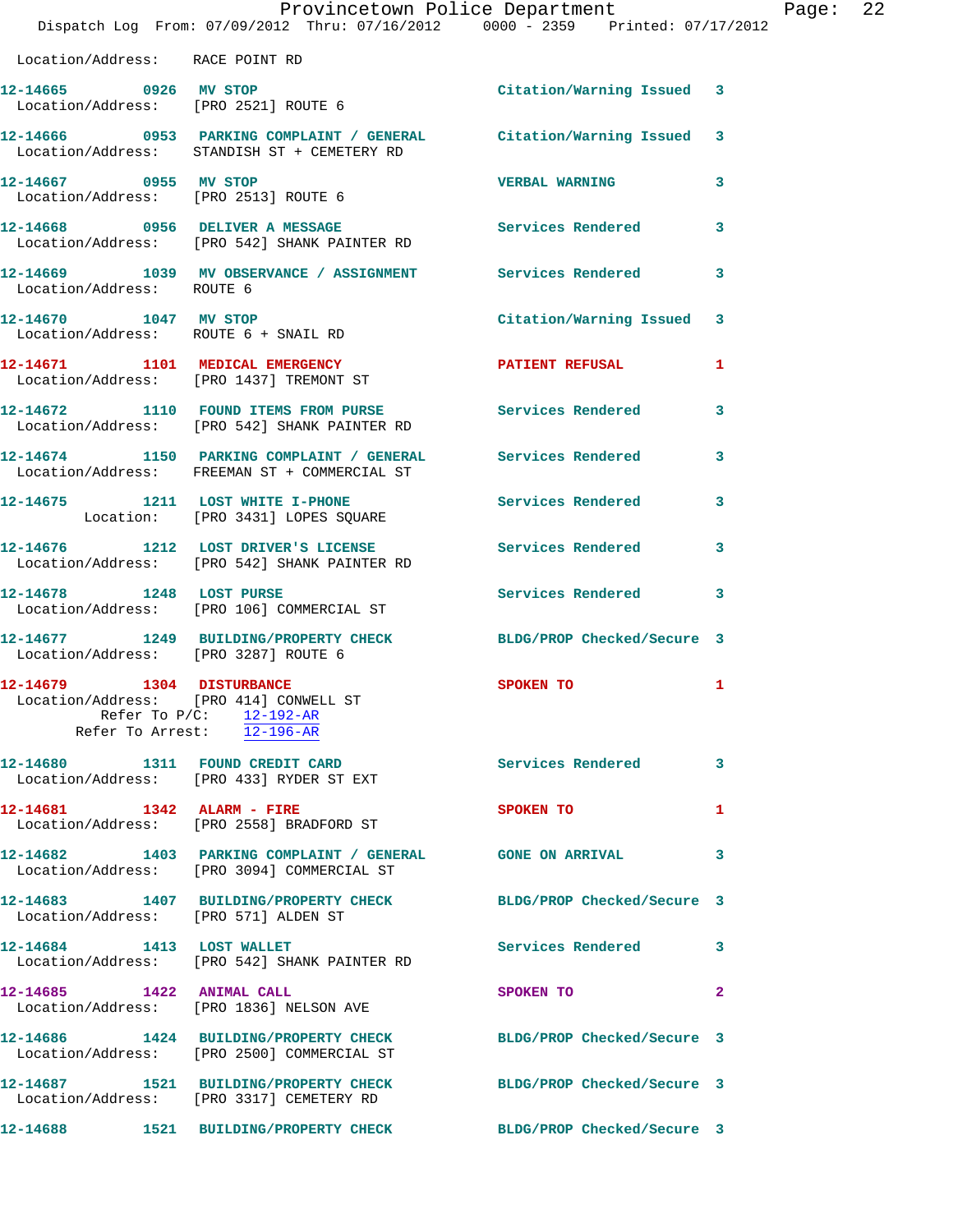|                                                              | Provincetown Police Department<br>Dispatch Log From: 07/09/2012 Thru: 07/16/2012 0000 - 2359 Printed: 07/17/2012 |                            |              |
|--------------------------------------------------------------|------------------------------------------------------------------------------------------------------------------|----------------------------|--------------|
|                                                              | Location/Address: [PRO 3318] CEMETERY RD                                                                         |                            |              |
| 12-14689 1526 ANIMAL CALL                                    | Location/Address: NICKERSON ST + CREEK RD                                                                        | Services Rendered 2        |              |
|                                                              | 12-14690   1540   ALARM - FIRE<br>Location/Address: [PRO 2558] BRADFORD ST                                       | No Action Required         | $\mathbf{1}$ |
|                                                              | 12-14691 1555 BUILDING/PROPERTY CHECK<br>Location/Address: [PRO 2483] COMMERCIAL ST                              | BLDG/PROP Checked/Secure 3 |              |
|                                                              | 12-14692 1606 BUILDING/PROPERTY CHECK BLDG/PROP Checked/Secure 3<br>Location/Address: [PRO 2206] COMMERCIAL ST   |                            |              |
| 12-14693 1623 HARASSMENT                                     | Location/Address: [PRO 1623] BREWSTER ST                                                                         | Investigated 2             |              |
|                                                              | 12-14694 1627 BUILDING/PROPERTY CHECK BLDG/PROP Checked/Secure 3<br>Location/Address: [PRO 3317] CEMETERY RD     |                            |              |
| 12-14695 1659 MV ACCIDENT<br>Location/Address: COMMERCIAL ST |                                                                                                                  | Services Rendered          | $\mathbf{1}$ |
|                                                              | 12-14696 1751 BIKE GENERAL<br>Location/Address: [PRO 1075] PLEASANT ST                                           | No Action Required         | $\mathbf{2}$ |
|                                                              | 12-14697 1801 PARKING COMPLAINT / DISPUTE No Action Required<br>Location/Address: NICKERSON ST + CREEK RD        |                            | 3            |
|                                                              | 12-14698 1816 ANIMAL CALL<br>Location/Address: WINTHROP ST + COMMERCIAL ST                                       | Services Rendered          | $\mathbf{2}$ |
|                                                              | 12-14699 1844 BUILDING/PROPERTY CHECK<br>Location/Address: [PRO 2206] COMMERCIAL ST                              | BLDG/PROP Checked/Secure 3 |              |
|                                                              | 12-14700 1852 WATER LEAK<br>Location/Address: [PRO 569] WINSLOW ST                                               | <b>Services Rendered</b>   | 3            |
|                                                              | 12-14701 1910 SPEED DOLLY SECURED<br>Location/Address: [PRO 542] SHANK PAINTER RD                                | <b>No Action Required</b>  | 3            |
|                                                              | 12-14702 1923 LOST BLK BI FOLD WALLET No Action Required 3<br>Location/Address: [PRO 542] SHANK PAINTER RD       |                            |              |
|                                                              | 12-14704 1950 MISSING PERSON<br>Location/Address: [PRO 542] SHANK PAINTER RD                                     | Services Rendered 1        |              |
| 12-14703 1952 COMPLAINT<br>Location/Address: CEMETERY RD     |                                                                                                                  | SPOKEN TO                  | $\mathbf{3}$ |
|                                                              | 12-14705 2014 BUILDING/PROPERTY CHECK BLDG/PROP Checked/Secure 3<br>Location/Address: [PRO 175] COMMERCIAL ST    |                            |              |
| 12-14706 2015 HARASSMENT                                     | Location/Address: [PRO 2713] COMMERCIAL ST                                                                       | SPOKEN TO                  | 2            |
| 12-14707 2028 911 MISDIAL                                    | Location/Address: [PRO 3094] COMMERCIAL ST                                                                       | <b>SPOKEN TO</b>           | 1            |
|                                                              | 12-14708 2040 PARKING COMPLAINT / GENERAL Services Rendered 3<br>Location/Address: [PRO 2915] WEST VINE ST       |                            |              |
| 12-14709 2047 COMPLAINT                                      | Location/Address: [PRO 382] COMMERCIAL ST                                                                        | SPOKEN TO                  | 3            |
| 12-14711 2101 GENERAL INFO                                   |                                                                                                                  | No Action Required 3       |              |
|                                                              | 12-14712 2105 BUILDING/PROPERTY CHECK BLDG/PROP Checked/Secure 3<br>Location/Address: [PRO 306] COMMERCIAL ST    |                            |              |
|                                                              | 12-14713 2122 BY-LAW VIOLATION                                                                                   | <b>VERBAL WARNING</b>      | $\mathbf{2}$ |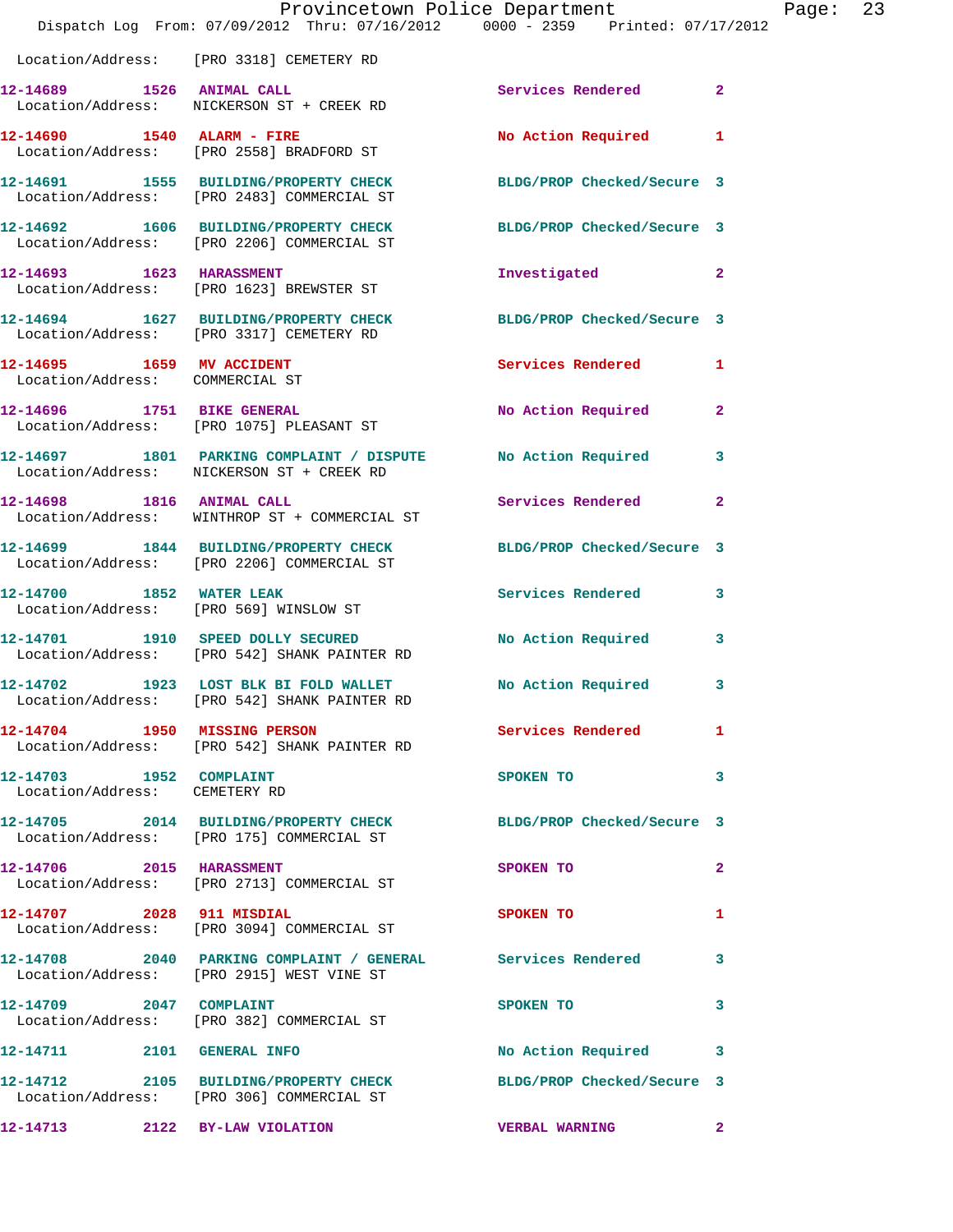|                                 | Provincetown Police Department                                                                              |                           |   | Page |
|---------------------------------|-------------------------------------------------------------------------------------------------------------|---------------------------|---|------|
|                                 | Dispatch Log From: 07/09/2012 Thru: 07/16/2012 0000 - 2359 Printed: 07/17/2012                              |                           |   |      |
|                                 | Location/Address: [PRO 175] COMMERCIAL ST                                                                   |                           |   |      |
|                                 | 12-14714 2124 BUILDING/PROPERTY CHECK BLDG/PROP Checked/Secure 3<br>Location/Address: [PRO 2] ALDEN ST      |                           |   |      |
| 12-14715 2139 MV STOP           | Location/Address: SHANK PAINTER RD + BRADFORD ST                                                            | <b>VERBAL WARNING</b>     | 3 |      |
|                                 | 12-14716 2146 TRAFFIC COMPLAINT<br>Location/Address: [PRO 3231] BRADFORD ST                                 | Vehicle Towed             | 3 |      |
|                                 | 12-14717 2149 PARKING COMPLAINT / GENERAL No Action Required 3<br>Location/Address: [PRO 2915] WEST VINE ST |                           |   |      |
|                                 | 12-14718 2214 BUILDING/PROPERTY CHECK BLDG/PROP Checked/Secure 3<br>Location/Address: [PRO 444] HIGH POLE   |                           |   |      |
|                                 | 12-14719 2216 BY-LAW VIOLATION<br>Location/Address: [PRO 385] COMMERCIAL ST                                 | Citation/Warning Issued 2 |   |      |
|                                 | 12-14720 2231 ASSIST CITIZEN<br>Location/Address: [PRO 3296] SHANK PAINTER RD                               | Services Rendered         | 3 |      |
|                                 | 12-14721 2236 COMPLAINT - STREET PERFORMERS VERBAL WARNING<br>Location/Address: [PRO 3094] COMMERCIAL ST    |                           | 3 |      |
|                                 | 12-14722 2312 LOST TOYOTA KEY<br>Location/Address: [PRO 542] SHANK PAINTER RD                               | Services Rendered         | 3 |      |
|                                 | 12-14723 2319 BUILDING/PROPERTY CHECK BLDG/PROP Checked/Secure 3<br>Location/Address: [PRO 16] BRADFORD ST  |                           |   |      |
|                                 | 12-14724 2337 MV STOP<br>Location/Address: [PRO 731] BRADFORD ST                                            | <b>VERBAL WARNING</b>     | 3 |      |
| 12-14725 2342 MV STOP           | Location/Address: COOK ST + BRADFORD ST                                                                     | Citation/Warning Issued 3 |   |      |
| 12-14726 2343 MV STOP           | Location/Address: [PRO 3004] BRADFORD ST                                                                    | <b>VERBAL WARNING</b>     | 3 |      |
| For Date: $07/15/2012$ - Sunday |                                                                                                             |                           |   |      |
|                                 | 12-14727 0001 LOBBY TRAFFIC<br>Location/Address: [PRO 542] SHANK PAINTER RD                                 | Services Rendered 2       |   | 29   |
|                                 | 12-14728 0006 MEDICAL EMERGENCY                                                                             | Transported to Hospital 1 |   |      |

 Location/Address: RYDER ST + BRADFORD ST 12-14732 0100 PARK, WALK & TALK Services Rendered 2 Location: [PRO 3431] LOPES SQUARE **12-14734 0118 MEDICAL EMERGENCY Services Rendered 1**  Location/Address: [PRO 3430] COMMERCIAL ST

Location/Address: CONWELL ST

Location/Address: [PRO 208] COMMERCIAL ST

**12-14733 0122 TRAFFIC CONTROL Services Rendered 3**  Location/Address: [PRO 165] COMMERCIAL ST

**12-14735 0154 MV OBSERVANCE / ASSIGNMENT Services Rendered 3**  Location/Address: [PRO 3456] RYDER ST EXT

**12-14736 0157 MV STOP VERBAL WARNING 3**  Location/Address: JOHNSON ST + BRADFORD ST

**12-14729 0016 MV STOP VERBAL WARNING 3** 

**12-14730 0052 MV STOP VERBAL WARNING 3**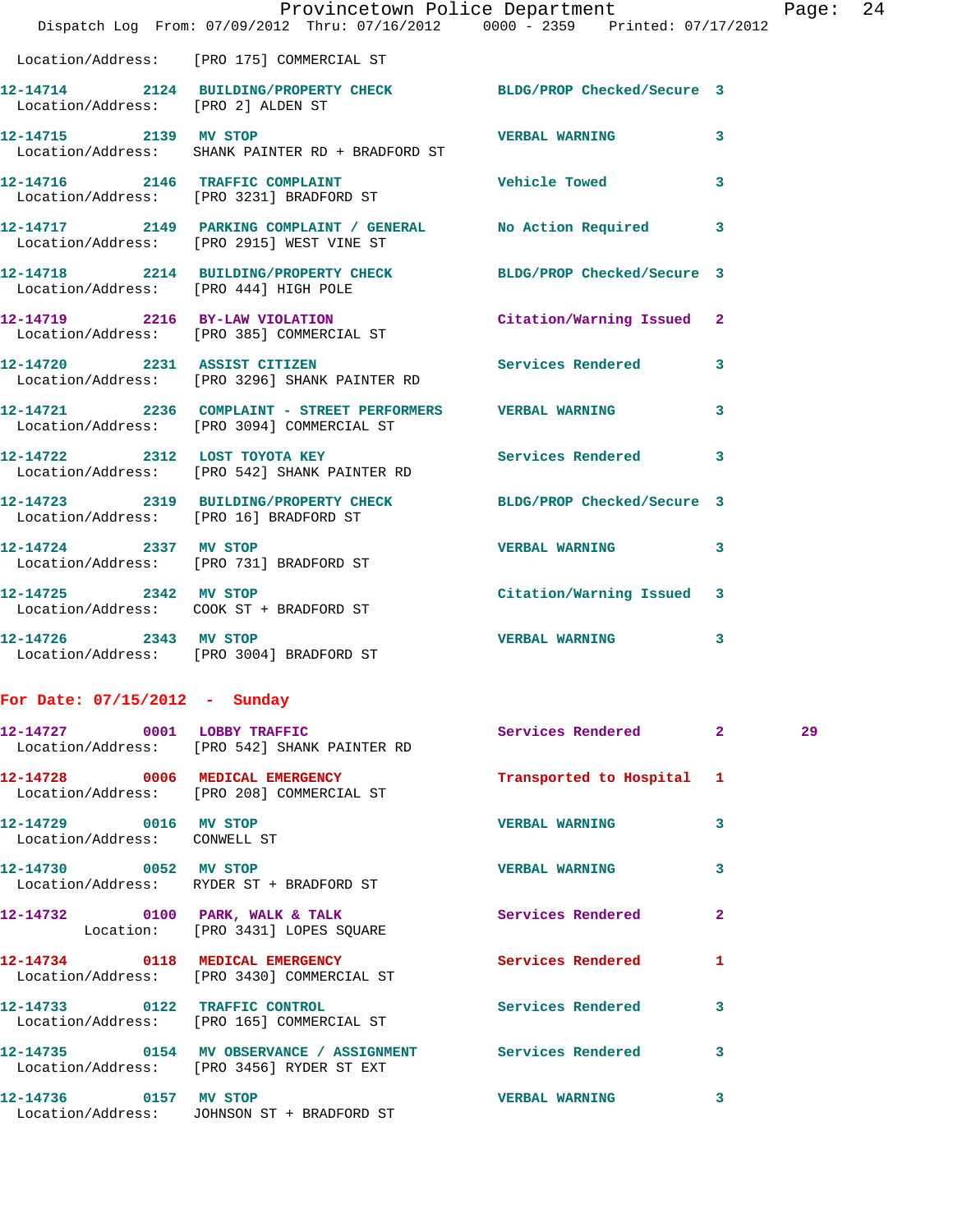|                                                    | Provincetown Police Department<br>Dispatch Log From: 07/09/2012 Thru: 07/16/2012 0000 - 2359 Printed: 07/17/2012       |                            |   | Page: 25 |  |
|----------------------------------------------------|------------------------------------------------------------------------------------------------------------------------|----------------------------|---|----------|--|
|                                                    | 12-14737 0158 BUILDING/PROPERTY CHECK BLDG/PROP Checked/Secure 3                                                       |                            |   |          |  |
| Location/Address: [PRO 571] ALDEN ST               |                                                                                                                        |                            |   |          |  |
|                                                    | 12-14738 0212 MV STOP VERBAL WARNING<br>Location/Address: [PRO 3004] BRADFORD ST                                       |                            | 3 |          |  |
|                                                    | 12-14739 0218 MV OBSERVANCE / ASSIGNMENT Services Rendered 3<br>Location/Address: CAPTAIN BERTIE RD + SHANK PAINTER RD |                            |   |          |  |
| Location/Address: JEROME SMITH RD                  | 12-14740 0221 SPEED DOLLY ASSIGNMENT Services Rendered 3                                                               |                            |   |          |  |
| Location/Address: [PRO 2] ALDEN ST                 | 12-14741 0222 BUILDING/PROPERTY CHECK BLDG/PROP Checked/Secure 3                                                       |                            |   |          |  |
| Location/Address: [PRO 16] BRADFORD ST             | 12-14742 0230 BUILDING/PROPERTY CHECK BLDG/PROP Checked/Secure 3                                                       |                            |   |          |  |
|                                                    | 12-14744 0233 BUILDING/PROPERTY CHECK BLDG/PROP Checked/Secure 3<br>Location/Address: [PRO 488] MAYFLOWER AVE          |                            |   |          |  |
|                                                    | 12-14745 0234 BUILDING/PROPERTY CHECK BLDG/PROP Checked/Secure 3<br>Location/Address: [PRO 569] WINSLOW ST             |                            |   |          |  |
|                                                    | 12-14746 0237 BUILDING/PROPERTY CHECK BLDG/PROP Checked/Secure 3<br>Location/Address: [PRO 516] RACE POINT RD          |                            |   |          |  |
|                                                    | 12-14747 0258 MV STOP<br>Location/Address: [PRO 3296] SHANK PAINTER RD                                                 | BY LAW VIOLATION 3         |   |          |  |
|                                                    | 12-14748 0331 BUILDING/PROPERTY CHECK BLDG/PROP Checked/Secure 3<br>Location/Address: [PRO 3030] TIN PAN ALLEY RD      |                            |   |          |  |
|                                                    | 12-14749 0445 BUILDING/PROPERTY CHECK BLDG/PROP Checked/Secure 3<br>Location/Address: [PRO 545] SHANKPAINTER RD        |                            |   |          |  |
| Location/Address: [PRO 3287] ROUTE 6               | 12-14750 0506 BUILDING/PROPERTY CHECK BLDG/PROP Checked/Secure 3                                                       |                            |   |          |  |
|                                                    | 12-14751 0514 BUILDING/PROPERTY CHECK BLDG/PROP Checked/Secure 3<br>Location/Address: [PRO 2898] JEROME SMITH RD       |                            |   |          |  |
|                                                    | 12-14752 0537 BUILDING/PROPERTY CHECK<br>Location/Address: [PRO 2483] COMMERCIAL ST                                    | BLDG/PROP Checked/Secure 3 |   |          |  |
|                                                    | 12-14753 0538 MEDICAL EMERGENCY<br>Location/Address: [PRO 1224] COMMERCIAL ST                                          | Transported to Hospital 1  |   |          |  |
| Location/Address: ROUTE 6 + SNAIL RD               | 12-14754 0552 MV OBSERVANCE / ASSIGNMENT Services Rendered 3                                                           |                            |   |          |  |
| 12-14755 0611 MV STOP<br>Location/Address: ROUTE 6 |                                                                                                                        | <b>VERBAL WARNING</b>      | 3 |          |  |
|                                                    | 12-14756 0711 MEDICAL EMERGENCY Services Rendered 1<br>Location/Address: BROWNE ST + SHANK PAINTER RD                  |                            |   |          |  |
|                                                    | 12-14757 0726 BUILDING/PROPERTY CHECK BLDG/PROP Checked/Secure 3<br>Location/Address: [PRO 306] COMMERCIAL ST          |                            |   |          |  |
|                                                    | 12-14758 0732 BUILDING/PROPERTY CHECK Services Rendered 3<br>Location/Address: [PRO 3430] COMMERCIAL ST                |                            |   |          |  |
|                                                    | 12-14759 0749 MV OBSERVANCE / ASSIGNMENT No Action Required 3<br>Location/Address: HOWLAND ST + BRADFORD ST            |                            |   |          |  |
| 12-14760 0759 MV STOP                              | Location/Address: [PRO 57] BRADFORD ST                                                                                 | <b>VERBAL WARNING</b>      | 3 |          |  |
| Location/Address: [PRO 2521] ROUTE 6               | 12-14761 0809 MV OBSERVANCE / ASSIGNMENT Services Rendered 3                                                           |                            |   |          |  |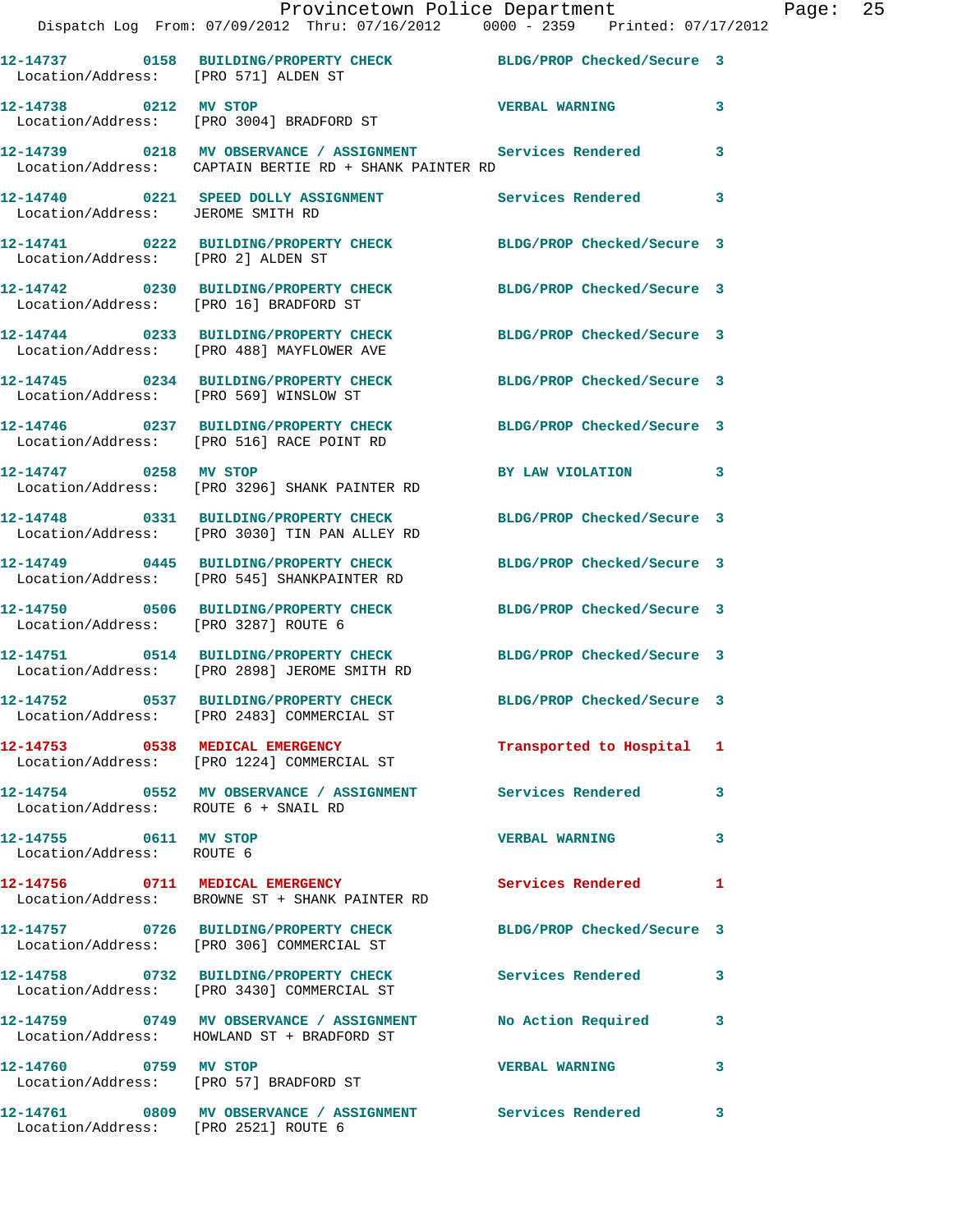Dispatch Log From: 07/09/2012 Thru: 07/16/2012 0000 - 2359 Printed: 07/17/2012

| 12-14762 0820 MV STOP<br>Location/Address: ROUTE 6                       |                                                                                                                                             | <b>VERBAL WARNING</b>      | 3                          |
|--------------------------------------------------------------------------|---------------------------------------------------------------------------------------------------------------------------------------------|----------------------------|----------------------------|
| 12-14763 0832 MV STOP                                                    | Location/Address: ROUTE 6 + HOWLAND ST                                                                                                      | <b>VERBAL WARNING</b>      | $\mathbf{3}$               |
| 12-14764 0850 MV STOP                                                    | Location/Address: OAK DR + HARRY KEMP WAY                                                                                                   | <b>VERBAL WARNING</b>      | 3                          |
| 12-14765 0853 MV ACCIDENT                                                | Location/Address: [PRO 2483] COMMERCIAL ST                                                                                                  | No Action Required 1       |                            |
|                                                                          | 12-14766 0928 BUILDING/PROPERTY CHECK<br>Location/Address: [PRO 564] BAYBERRY AVE                                                           | BLDG/PROP Checked/Secure 3 |                            |
| 12-14767 0929 GENERAL INFO                                               |                                                                                                                                             | No Action Required 3       |                            |
|                                                                          | 12-14768 0931 ASSIST CITIZEN<br>Location/Address: [PRO 891] CONWELL ST                                                                      | No Action Required         | $\mathbf{3}$               |
| 12-14769 0959 REQ NO TRESPASS                                            | Location/Address: [PRO 2713] COMMERCIAL ST                                                                                                  | Services Rendered 2        |                            |
|                                                                          | 12-14770 1004 ASSIST CITIZEN<br>Location/Address: [PRO 3632] COMMERCIAL ST                                                                  | <b>Services Rendered</b> 3 |                            |
| Location/Address: [PRO 2] ALDEN ST                                       | 12-14771 1013 BUILDING/PROPERTY CHECK BLDG/PROP Checked/Secure 3                                                                            |                            |                            |
|                                                                          | 12-14772 1033 PARKING COMPLAINT / GENERAL Vehicle Towed<br>Location/Address: PEARL ST + BREWSTER ST                                         |                            | 3                          |
|                                                                          | $12-14773$ 1041 PARK, WALK & TALK<br>Location/Address: [PRO 2492] WINSLOW ST                                                                | Services Rendered          | $\mathbf{2}$               |
| 12-14775 1219 LOST WALLET                                                | Location/Address: [PRO 1778] SHANK PAINTER RD                                                                                               | <b>Services Rendered</b>   | $\overline{\phantom{a}}$ 3 |
| 12-14777 1250 COMPLAINT<br>Location/Address: [PRO 2539] RYDER ST         |                                                                                                                                             | SPOKEN TO                  | 3                          |
| 12-14778 1250 DISTURBANCE                                                | Location/Address: [PRO 242] COMMERCIAL ST                                                                                                   | <b>SPOKEN TO</b>           | 1.                         |
|                                                                          | 12-14782               1303    ASSIST AGENCY  /  MUTUAL  AID                Services  Rendered<br>Location/Address: [PRO 515] RACE POINT RD |                            | $\overline{\mathbf{3}}$    |
|                                                                          | 12-14779 1306 MEDICAL EMERGENCY<br>Location/Address: [PRO 516] RACE POINT RD                                                                | Transported to Hospital 1  |                            |
|                                                                          | 12-14780 1309 MEDICAL EMERGENCY<br>Location/Address: [PRO 399] COMMERCIAL ST                                                                | <b>Services Rendered</b>   | $\mathbf{1}$               |
|                                                                          | 12-14781 1312 DISORDERLY<br>Location/Address: [PRO 1903] COMMERCIAL ST                                                                      | SPOKEN TO                  | $\mathbf{2}$               |
| 12-14783 1321 ANIMAL CALL                                                | Location: [PRO 3431] LOPES SQUARE                                                                                                           | Services Rendered          | $\mathbf{2}$               |
|                                                                          | 12-14784 1335 PARK, WALK & TALK<br>Location/Address: [PRO 2020] COMMERCIAL ST                                                               | Services Rendered          | $\mathbf{2}$               |
| 12-14785 1353 ANIMAL CALL                                                | Location/Address: [PRO 396] COMMERCIAL ST                                                                                                   | SPOKEN TO                  | $\overline{2}$             |
| 12-14786 1445 MEDICAL EMERGENCY<br>Location/Address: [PRO 655] CONANT ST |                                                                                                                                             | Transported to Hospital 1  |                            |
|                                                                          | 12-14787 1615 LOST/FOUND PROPERTY                                                                                                           | Services Rendered 3        |                            |

Location/Address: [PRO 3296] SHANK PAINTER RD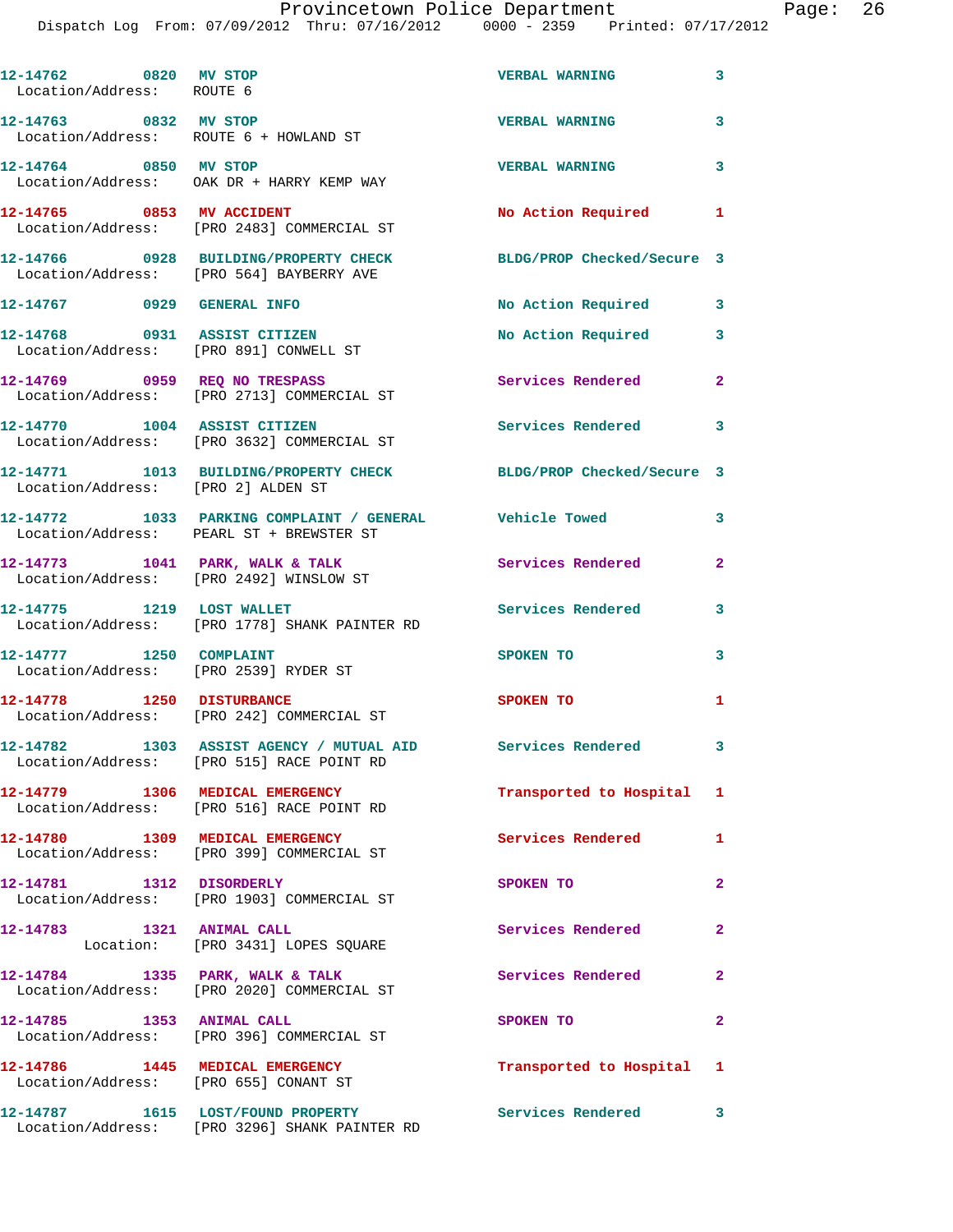|                                                            | Dispatch Log From: 07/09/2012 Thru: 07/16/2012 0000 - 2359 Printed: 07/17/2012                                  |                            |                |
|------------------------------------------------------------|-----------------------------------------------------------------------------------------------------------------|----------------------------|----------------|
|                                                            | Location/Address: [PRO 2521] ROUTE 6                                                                            | <b>Vehicle Towed</b>       | $\mathbf{2}$   |
| 12-14789 1700 ALARM - FIRE                                 | Location/Address: [PRO 2558] BRADFORD ST                                                                        | Services Rendered          | 1              |
| 12-14791 1726 ANIMAL CALL<br>Location/Address: STANDISH ST |                                                                                                                 | <b>Services Rendered</b>   | $\overline{a}$ |
|                                                            | 12-14793 1745 FOUND KEY<br>Location/Address: [PRO 542] SHANK PAINTER RD                                         | <b>Services Rendered</b>   | 3              |
|                                                            | 12-14792 1818 ANIMAL CALL/LOOSE DOG<br>Location/Address: [PRO 155] COMMERCIAL ST                                | Services Rendered          | $\overline{a}$ |
|                                                            | 12-14794 1849 BUILDING/PROPERTY CHECK<br>Location/Address: [PRO 2898] JEROME SMITH RD                           | BLDG/PROP Checked/Secure 3 |                |
|                                                            | 12-14795 1904 DOMESTIC DISTURBANCE/ASSAULT Taken/Referred to Other<br>Location/Address: [PRO 204] COMMERCIAL ST |                            | 1              |
|                                                            | 12-14796 1920 PARKING COMPLAINT / GENERAL Services Rendered<br>Location/Address: [PRO 606] CONWELL ST           |                            | 3              |
| 12-14797 1923 ALARM - GENERAL                              | Location/Address: [PRO 3017] HARRY KEMP WAY                                                                     | Services Rendered          | 1              |
| 12-14798 1946 LIFT ASSIST                                  | Location/Address: [PRO 655] CONANT ST                                                                           | Services Rendered          | 1              |
| 12-14799 1947 NOISE COMPLAINT                              | Location/Address: [PRO 1899] CREEK HILL RD                                                                      | <b>SPOKEN TO</b>           | 3              |
|                                                            | 12-14800 2013 BUILDING/PROPERTY CHECK<br>Location/Address: [PRO 182] COMMERCIAL ST                              | BLDG/PROP Checked/Secure 3 |                |
|                                                            | 12-14801 2023 BY-LAW VIOLATION<br>Location/Address: [PRO 3268] GOSNOLD ST                                       | SPOKEN TO                  | $\mathbf{2}$   |
|                                                            | 12-14805 2027 ALARM - GENERAL<br>Location/Address: [PRO 547] COMMERCIAL ST                                      | <b>Services Rendered</b>   | 1              |
|                                                            | 12-14802  2038 BUILDING/PROPERTY CHECK<br>Location/Address: [PRO 3442] COMMERCIAL ST                            | BLDG/PROP Checked/Secure 3 |                |
|                                                            | 12-14803 2047 BUILDING/PROPERTY CHECK BLDG/PROP Checked/Secure 3<br>Location/Address: [PRO 306] COMMERCIAL ST   |                            |                |
| 12-14804 2049 NOISE COMPLAINT                              | Location/Address: [PRO 1899] CREEK HILL RD                                                                      | SPOKEN TO                  | 3              |
|                                                            | 12-14806 2111 BUILDING/PROPERTY CHECK<br>Location/Address: [PRO 2500] COMMERCIAL ST                             | BLDG/PROP Checked/Secure 3 |                |
| 12-14807 2113 MV STOP                                      | Location/Address: [PRO 2539] RYDER ST                                                                           | <b>VERBAL WARNING</b>      | 3              |
| Location/Address: [PRO 16] BRADFORD ST                     | 12-14808 2117 BUILDING/PROPERTY CHECK                                                                           | BLDG/PROP Checked/Secure 3 |                |
| 12-14809 2125 BY-LAW VIOLATION                             | Location/Address: [PRO 3268] GOSNOLD ST                                                                         | <b>VERBAL WARNING</b>      | 2              |
|                                                            | 12-14810 2131 BUILDING/PROPERTY CHECK<br>Location/Address: [PRO 3292] COMMERCIAL ST                             | BLDG/PROP Checked/Secure 3 |                |
| 12-14811 2140 MV STOP                                      | Location/Address: [PRO 3456] RYDER ST EXT                                                                       | <b>VERBAL WARNING</b>      | 3              |

**12-14812 2142 BUILDING/PROPERTY CHECK BLDG/PROP Checked/Secure 3**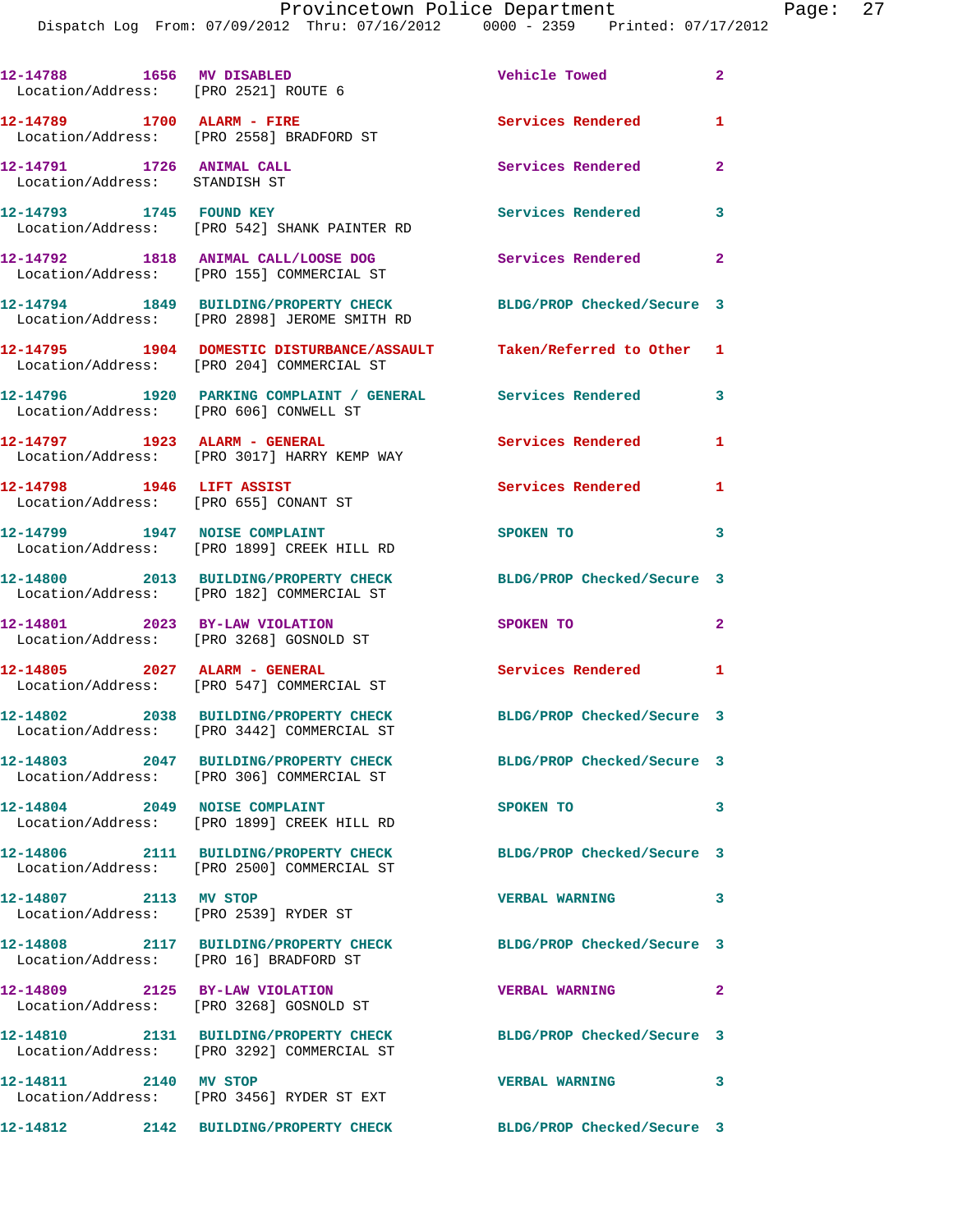|                                                                     | Provincetown Police Department The Rage: 28<br>Dispatch Log From: 07/09/2012 Thru: 07/16/2012 0000 - 2359 Printed: 07/17/2012 |                            |   |    |  |
|---------------------------------------------------------------------|-------------------------------------------------------------------------------------------------------------------------------|----------------------------|---|----|--|
|                                                                     | Location/Address: [PRO 440] HARRY KEMP WAY                                                                                    |                            |   |    |  |
| 12-14813 2150 MV STOP                                               | Location/Address: COURT ST + COMMERCIAL ST                                                                                    | <b>VERBAL WARNING</b>      | 3 |    |  |
|                                                                     | 12-14814 2214 BUILDING/PROPERTY CHECK BLDG/PROP Checked/Secure 3<br>Location/Address: [PRO 1638] COMMERCIAL ST                |                            |   |    |  |
|                                                                     |                                                                                                                               | BLDG/PROP Checked/Secure 3 |   |    |  |
|                                                                     | 12-14816  2226  FOLLOW UP<br>Location/Address: [PRO 2713] COMMERCIAL ST                                                       | Services Rendered 2        |   |    |  |
|                                                                     | 12-14817 2233 BUILDING/PROPERTY CHECK<br>Location/Address: [PRO 519] RACE POINT RD                                            | BLDG/PROP Checked/Secure 3 |   |    |  |
|                                                                     | 12-14818 2235 BUILDING/PROPERTY CHECK BLDG/PROP Checked/Secure 3<br>Location/Address: [PRO 526] RYDER ST EXT                  |                            |   |    |  |
|                                                                     | 12-14819 2236 BUILDING/PROPERTY CHECK<br>Location/Address: [PRO 204] COMMERCIAL ST                                            | BLDG/PROP Checked/Secure 3 |   |    |  |
|                                                                     | 12-14820 2246 NOISE COMPLAINT<br>Location/Address: [PRO 1899] CREEK HILL RD                                                   | Citation/Warning Issued 3  |   |    |  |
| Location/Address: [PRO 571] ALDEN ST                                | 12-14821 2351 BUILDING/PROPERTY CHECK BLDG/PROP Checked/Secure 3                                                              |                            |   |    |  |
|                                                                     | 12-14822 2359 BUILDING/PROPERTY CHECK BLDG/PROP Checked/Secure 3<br>Location/Address: [PRO 530] SHANKPAINTER RD               |                            |   |    |  |
| For Date: $07/16/2012$ - Monday                                     |                                                                                                                               |                            |   |    |  |
| 12-14823 0028 OBTAIN WARRANT                                        |                                                                                                                               | Services Rendered          | 3 |    |  |
| Location/Address: HOLWAY AVE                                        |                                                                                                                               |                            |   |    |  |
|                                                                     | 12-14824 0043 MV OBSERVANCE / ASSIGNMENT Services Rendered<br>Location/Address: BRADFORD ST + RYDER ST                        |                            | 3 |    |  |
| 12-14825 0044 SERVICE CALL<br>Location/Address: [PRO 2880] COURT ST |                                                                                                                               | Services Rendered          | 3 |    |  |
| 12-14826 0046 MV STOP                                               | Location/Address: BRADFORD ST EXT + WINSLOW ST                                                                                | Citation/Warning Issued 3  |   |    |  |
| Location/Address: [PRO 444] HIGH POLE                               | 12-14827 0055 BUILDING/PROPERTY CHECK BLDG/PROP Checked/Secure 3                                                              |                            |   |    |  |
| 12-14829 0139 MV STOP                                               | Location/Address: CENTER ST + BRADFORD ST                                                                                     | <b>VERBAL WARNING</b>      | 3 |    |  |
|                                                                     | 12-14830 0146 LOBBY TRAFFIC<br>Location/Address: [PRO 542] SHANK PAINTER RD                                                   | Services Rendered 2        |   | 30 |  |
|                                                                     | 12-14831 0151 MV OBSERVANCE / ASSIGNMENT Services Rendered 3<br>Location/Address: CAPTAIN BERTIE RD + SHANK PAINTER RD        |                            |   |    |  |
|                                                                     | 12-14833 0208 SERVICE CALL<br>Location/Address: [PRO 3443] COMMERCIAL ST                                                      | Services Rendered 3        |   |    |  |
|                                                                     | 12-14834 0217 BUILDING/PROPERTY CHECK BLDG/PROP Checked/Secure 3<br>Location/Address: [PRO 569] WINSLOW ST                    |                            |   |    |  |
| Location/Address: [PRO 2] ALDEN ST                                  | 12-14835 0218 BUILDING/PROPERTY CHECK BLDG/PROP Checked/Secure 3                                                              |                            |   |    |  |
|                                                                     | 12-14836 0218 BUILDING/PROPERTY CHECK BLDG/PROP Checked/Secure 3                                                              |                            |   |    |  |

Location/Address: [PRO 16] BRADFORD ST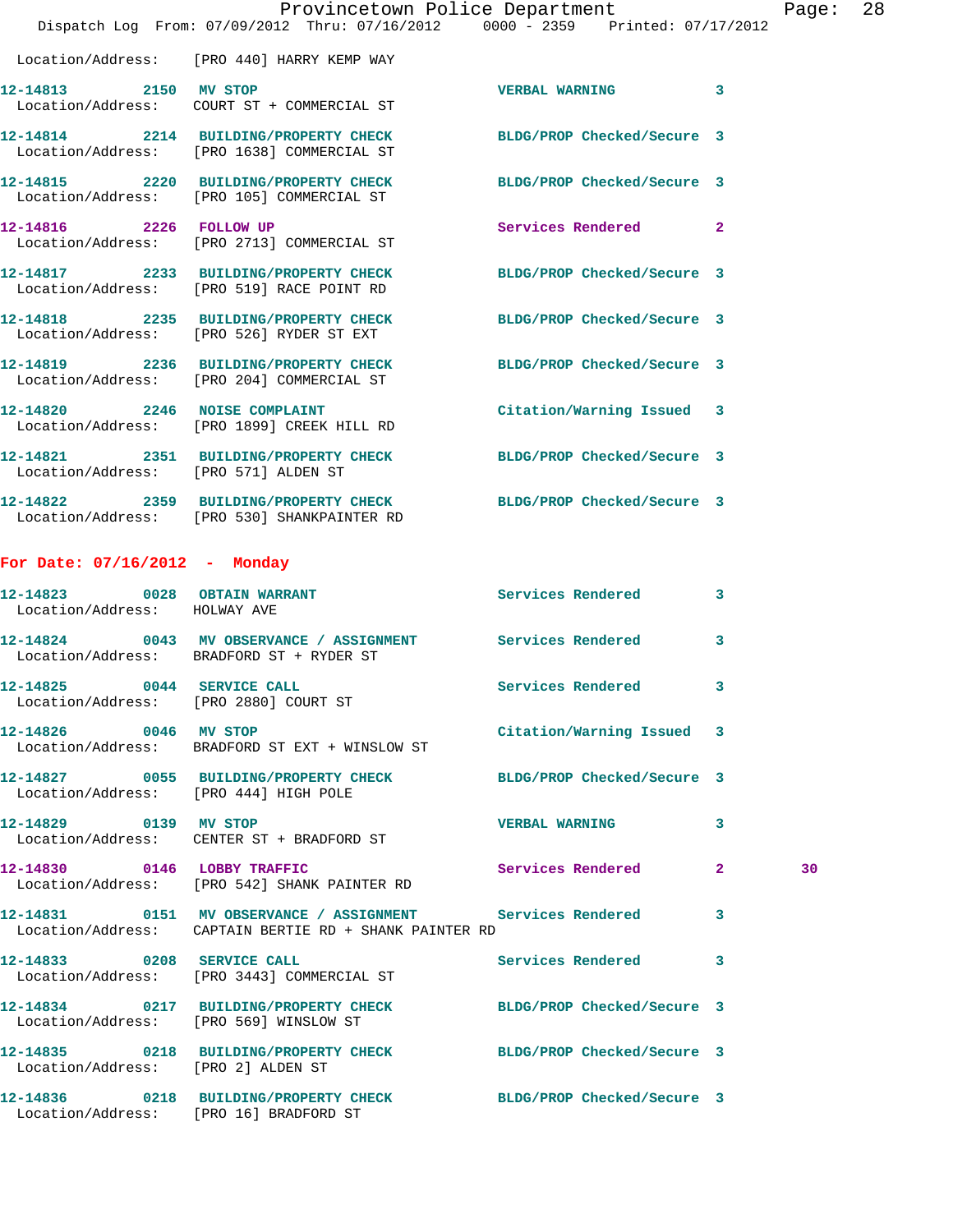|                                                  | Provincetown Police Department<br>Dispatch Log From: 07/09/2012 Thru: 07/16/2012 0000 - 2359 Printed: 07/17/2012  |                            |                         | Page: 29 |  |
|--------------------------------------------------|-------------------------------------------------------------------------------------------------------------------|----------------------------|-------------------------|----------|--|
|                                                  | 12-14837 0220 BUILDING/PROPERTY CHECK BLDG/PROP Checked/Secure 3<br>Location/Address: [PRO 488] MAYFLOWER AVE     |                            |                         |          |  |
|                                                  | 12-14838 0221 BUILDING/PROPERTY CHECK<br>Location/Address: [PRO 516] RACE POINT RD                                | BLDG/PROP Checked/Secure 3 |                         |          |  |
|                                                  | 12-14839 0311 MISSING PERSON<br>Location/Address: [PRO 51] BRADFORD ST                                            | Services Rendered 1        |                         |          |  |
|                                                  | 12-14840 0332 ALARM - FIRE<br>Location/Address: [PRO 856] COMMERCIAL ST                                           | <b>Services Rendered</b> 1 |                         |          |  |
|                                                  | 12-14841 0357 BUILDING/PROPERTY CHECK<br>Location/Address: [PRO 545] SHANKPAINTER RD                              | BLDG/PROP Checked/Secure 3 |                         |          |  |
|                                                  | 12-14842 0401 BUILDING/PROPERTY CHECK BLDG/PROP Checked/Secure 3<br>Location/Address: [PRO 2543] MACMILLAN        |                            |                         |          |  |
|                                                  | 12-14843 0403 BUILDING/PROPERTY CHECK<br>Location/Address: [PRO 1638] COMMERCIAL ST                               | BLDG/PROP Checked/Secure 3 |                         |          |  |
|                                                  | 12-14844 0428 BUILDING/PROPERTY CHECK BLDG/PROP Checked/Secure 3<br>Location/Address: [PRO 3030] TIN PAN ALLEY RD |                            |                         |          |  |
|                                                  | 12-14845 0505 BUILDING/PROPERTY CHECK BLDG/PROP Checked/Secure 3<br>Location/Address: [PRO 2898] JEROME SMITH RD  |                            |                         |          |  |
|                                                  | 12-14846 0526 FLIGHT COVERAGE<br>Location/Address: [PRO 516] RACE POINT RD                                        | Services Rendered 2        |                         | 4        |  |
|                                                  | 12-14847 0550 BUILDING/PROPERTY CHECK BLDG/PROP Checked/Secure 3<br>Location/Address: [PRO 564] BAYBERRY          |                            |                         |          |  |
|                                                  | 12-14848 0614 BUILDING/PROPERTY CHECK BLDG/PROP Checked/Secure 3<br>Location/Address: [PRO 3163] WINTHROP ST      |                            |                         |          |  |
|                                                  | 12-14849 0720 FOUND WALLET<br>Location/Address: [PRO 542] SHANK PAINTER RD                                        | Services Rendered 3        |                         |          |  |
|                                                  | 12-14850 0728 MT GILBOA CONSTRUCTION                                                                              | Services Rendered 3        |                         |          |  |
| 12-14851<br>Location/Address: [PRO 899] COURT ST | 0756 PARKING COMPLAINT / GENERAL                                                                                  | No Action Required         | 3                       |          |  |
|                                                  | 12-14852 0827 BUILDING/PROPERTY CHECK Services Rendered<br>Location/Address: [PRO 521] ROUTE 6                    |                            | $\mathbf{3}$            |          |  |
|                                                  | 12-14854 0900 SUSPICIOUS ACTIVITY<br>Location/Address: [PRO 1563] CONWELL ST                                      | Services Rendered          | $\mathbf{2}$            |          |  |
|                                                  | 12-14855 0916 PROPERTY DAMAGE<br>Location/Address: [PRO 629] COMMERCIAL ST                                        | <b>Services Rendered</b>   | 3                       |          |  |
| Location/Address: [PRO 2521] ROUTE 6             | 12-14856 1009 MV OBSERVANCE / ASSIGNMENT No Action Required                                                       |                            | $\overline{\mathbf{3}}$ |          |  |
|                                                  | 12-14857 1011 ASSIST CITIZEN<br>Location/Address: [PRO 999] MONTELLO ST                                           | Services Rendered 3        |                         |          |  |
|                                                  | 12-14858 1015 STREET SWEEP TOW<br>Location/Address: [PRO 846] COMMERCIAL ST                                       | <b>Vehicle Towed</b>       | 3                       |          |  |
|                                                  | 12-14859 1018 ANIMAL CALL<br>Location/Address: [PRO 3296] SHANK PAINTER RD                                        | GONE ON ARRIVAL 2          |                         |          |  |
|                                                  | 12-14860 1025 STREET SWEEP TOW<br>Location/Address: [PRO 846] COMMERCIAL ST                                       | <b>Vehicle Towed</b>       | 3                       |          |  |
| Location/Address: CREEK HILL RD                  | 12-14861 1040 PARKING COMPLAINT / GENERAL No Action Required 3                                                    |                            |                         |          |  |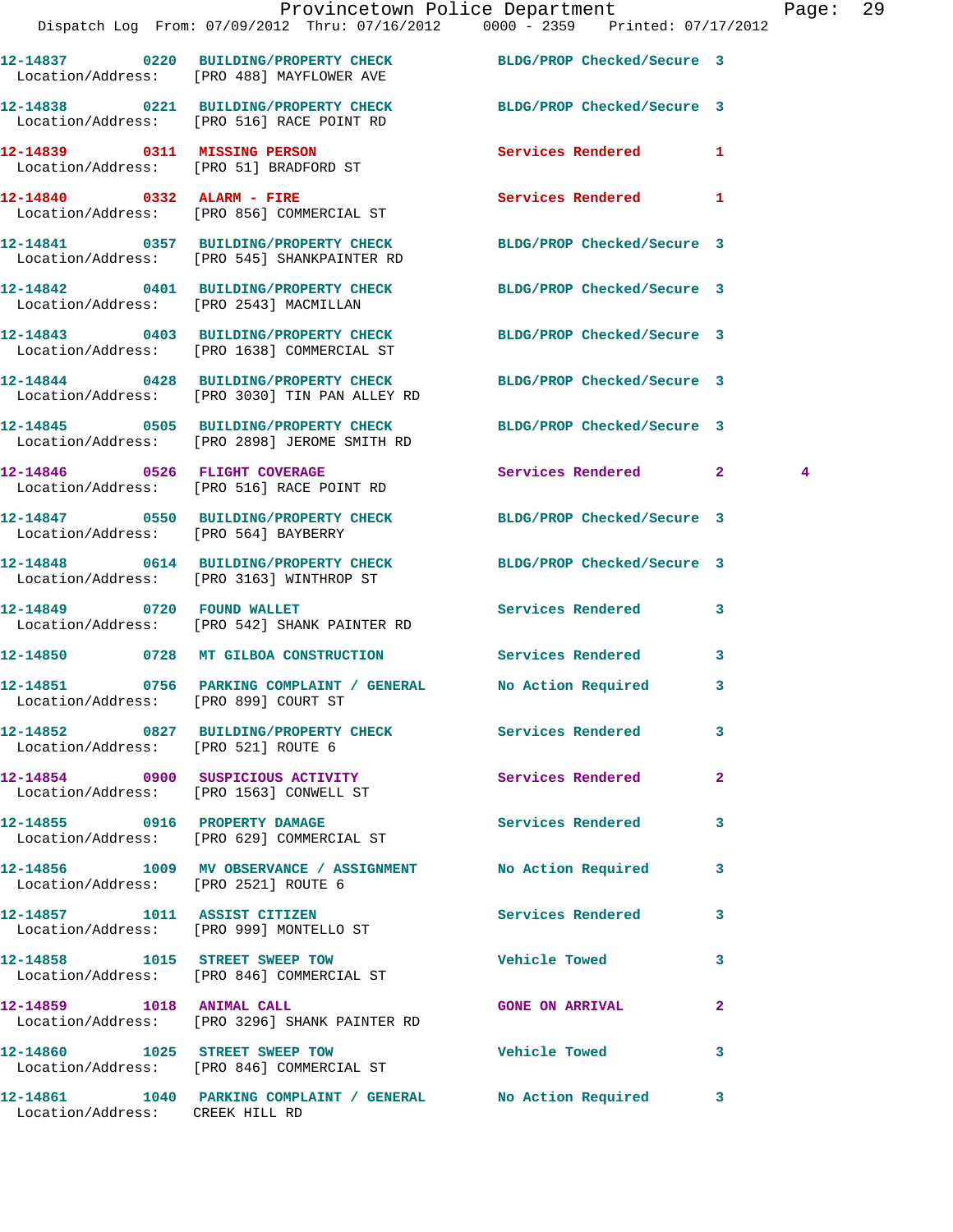|                                                                   | Provincetown Police Department<br>Dispatch Log From: 07/09/2012 Thru: 07/16/2012 0000 - 2359 Printed: 07/17/2012 |                          |                |
|-------------------------------------------------------------------|------------------------------------------------------------------------------------------------------------------|--------------------------|----------------|
|                                                                   | 12-14863 1040 LOST T-MOBILE PHONE Services Rendered<br>Location/Address: [PRO 542] SHANK PAINTER RD              |                          | 3              |
|                                                                   | 12-14862 1042 MV OBSERVANCE / ASSIGNMENT Services Rendered<br>Location/Address: [PRO 1645] HARRY KEMP            |                          | 3              |
| 12-14864 1052 STREET SWEEP TOW<br>Location/Address: COMMERCIAL ST |                                                                                                                  | Vehicle Towed            | 3              |
|                                                                   | 12-14865 1055 MV STOP<br>Location/Address: PLEASANT ST + BRADFORD ST                                             | <b>VERBAL WARNING</b>    | 3              |
| 12-14866 1100 911 GENERAL                                         | Location/Address: [PRO 68] PROVINCELANDS RD                                                                      | No Action Required       | 1              |
| 12-14867 1109 FOLLOW UP                                           | Location/Address: [PRO 105] COMMERCIAL ST                                                                        | <b>Services Rendered</b> | $\mathbf{2}$   |
|                                                                   | 12-14868 1111 STREET SWEEP TOW<br>Location/Address: [PRO 1553] COMMERCIAL ST                                     | <b>Vehicle Towed</b>     | 3              |
| 12-14869 1119 MV STOP                                             | Location/Address: [PRO 2152] HARRY KEMP WAY                                                                      | <b>VERBAL WARNING</b>    | 3              |
| Location/Address: COMMERCIAL ST                                   | $12-14870$ 1139 PARK, WALK & TALK                                                                                | Services Rendered        | $\mathbf{2}$   |
|                                                                   | 12-14871 1326 MEDICAL EMERGENCY<br>Location/Address: [PRO 3430] COMMERCIAL ST                                    | Transported to Hospital  | 1              |
| 12-14873 1359 LOST ANDROID PHONE                                  | Location/Address: [PRO 542] SHANK PAINTER RD                                                                     | Services Rendered        | 3              |
|                                                                   | 12-14872 1400 PARK, WALK & TALK<br>Location/Address: [PRO 616] COMMERCIAL ST                                     | No Action Required       | $\mathbf{2}$   |
| 12-14906   1400   FOUND PURSE                                     | Location/Address: [PRO 2490] PROVINCELANDS RD                                                                    | Services Rendered        | 3              |
|                                                                   | 12-14874 1407 ASSIST AGENCY / MUTUAL AID<br>Location/Address: [PRO 542] SHANK PAINTER RD                         | <b>Services Rendered</b> | 3              |
|                                                                   | 12-14875 1410 MEDICAL EMERGENCY<br>Location/Address: [PRO 2558] BRADFORD ST                                      | Services Rendered        |                |
| 12-14876   1414   FOLLOW UP                                       | Location/Address: [PRO 165] COMMERCIAL ST                                                                        | FOLLOW UP                | $\overline{a}$ |
| 12-14877 1422 MV STOP<br>Location/Address: RYDER ST EXT           |                                                                                                                  | <b>VERBAL WARNING</b>    | 3              |
| 12-14878   1439 MV ACCIDENT                                       | Location/Address: [PRO 3296] SHANK PAINTER RD                                                                    | Services Rendered        | 1              |
|                                                                   | 12-14879 1442 COMPLAINT - STREET PERFORMERS Services Rendered<br>Location/Address: [PRO 105] COMMERCIAL ST       |                          | 3              |
| 12-14880 1525 ANIMAL CALL<br>Location/Address: FRANKLIN ST        |                                                                                                                  | SPOKEN TO                | 2              |
| 12-14881 1532 ANIMAL CALL                                         | Location/Address: [PRO 1212] FRANKLIN ST                                                                         | SPOKEN TO                | 2              |
|                                                                   | 12-14882 1552 MEDICAL EMERGENCY<br>Location/Address: [PRO 247] COMMERCIAL ST                                     | Transported to Hospital  | 1              |
| Location/Address: [PRO 2521] ROUTE 6                              | 12-14883 1616 MV OBSERVANCE / ASSIGNMENT Services Rendered                                                       |                          | 3              |
| 12-14884 1620 COMPLAINT                                           |                                                                                                                  | Services Rendered        | 3              |

Location/Address: [PRO 2500] COMMERCIAL ST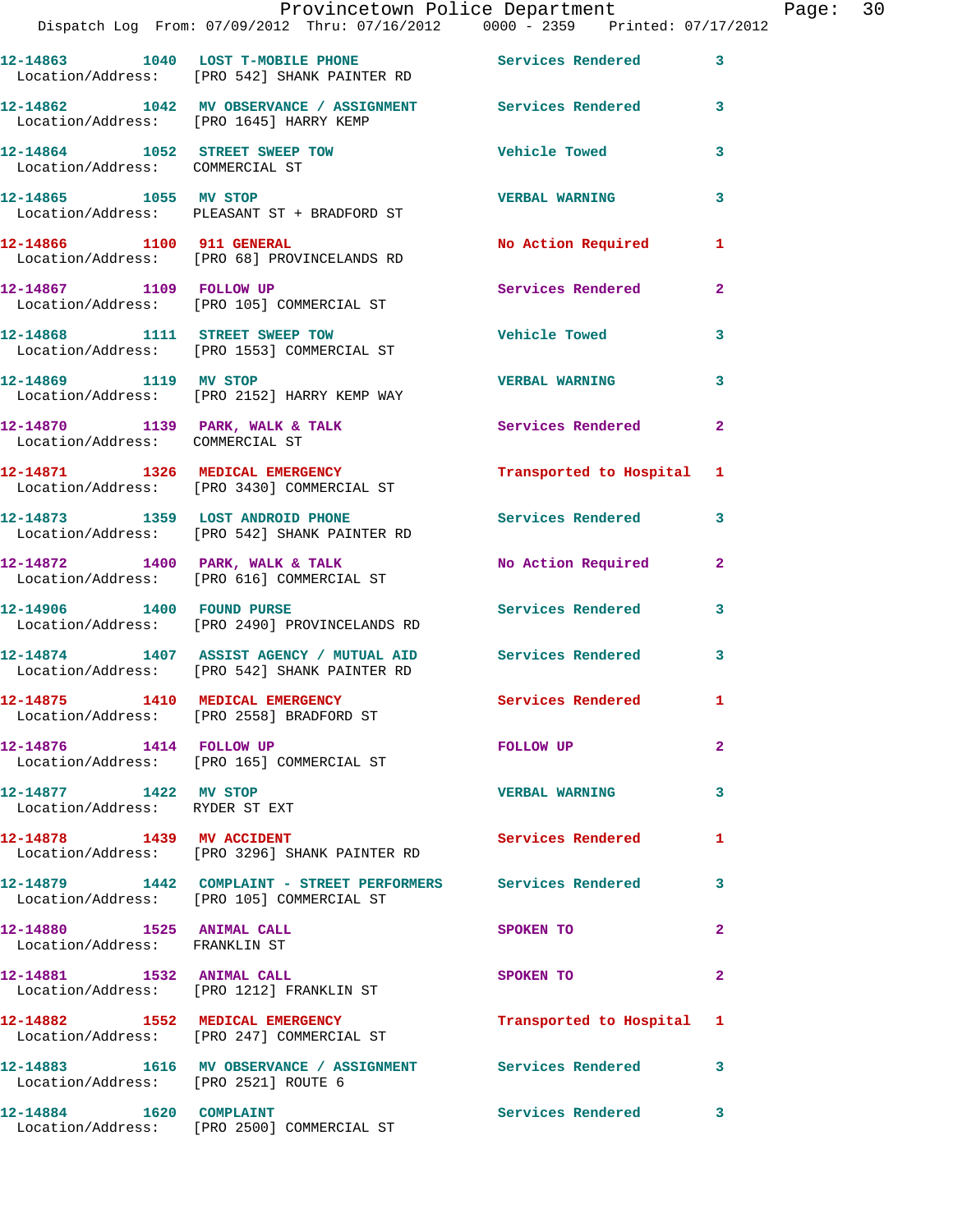|                                                               | 12-14885 1635 MEDICAL EMERGENCY<br>Location/Address: [PRO 2543] MACMILLAN WHARF       | Transported to Hospital 1  |   |
|---------------------------------------------------------------|---------------------------------------------------------------------------------------|----------------------------|---|
| 12-14886 1649 MV STOP<br>Location/Address: [PRO 521] ROUTE 6  |                                                                                       | <b>VERBAL WARNING</b>      | 3 |
| 12-14887 1703 MV STOP<br>Location/Address: [PRO 2513] ROUTE 6 |                                                                                       | <b>VERBAL WARNING</b>      | 3 |
|                                                               | 12-14888 1809 DR ORDERED TRANSPORT<br>Location/Address: [PRO 440] HARRY KEMP WAY      | Transported to Hospital    | 1 |
|                                                               | 12-14889 1838 SERVE WARRANT<br>Location/Address: [PRO 242] COMMERCIAL ST              | Arrest(s) Made             | 3 |
| 12-14890 1950 FOLLOW UP                                       | Location/Address: [PRO 1183] COMMERCIAL ST                                            | Citation/Warning Issued    | 2 |
| 12-14891 1956 MV STOP                                         | Location: [PRO 3431] LOPES SQUARE                                                     | <b>VERBAL WARNING</b>      | 3 |
| 12-14892 2010 MV STOP                                         | Location/Address: [PRO 3313] STANDISH ST                                              | Citation/Warning Issued    | 3 |
| 12-14893 2018 MV STOP                                         | Location/Address: [PRO 536] SHANK PAINTER RD                                          | <b>VERBAL WARNING</b>      | 3 |
| Location/Address: [PRO 564] BAYBERRY                          | 12-14896 2024 BUILDING/PROPERTY CHECK                                                 | BLDG/PROP Checked/Secure 3 |   |
|                                                               | 12-14894 2025 BUILDING/PROPERTY CHECK<br>Location/Address: [PRO 175] COMMERCIAL ST    | BLDG/PROP Checked/Secure 3 |   |
|                                                               | 12-14895 2026 BUILDING/PROPERTY CHECK<br>Location/Address: [PRO 2500] COMMERCIAL ST   | BLDG/PROP Checked/Secure 3 |   |
|                                                               | 12-14897 2028 BUILDING/PROPERTY CHECK<br>Location/Address: [PRO 526] RYDER ST EXT     | BLDG/PROP Checked/Secure 3 |   |
|                                                               | 12-14898 2032 BUILDING/PROPERTY CHECK<br>Location/Address: [PRO 306] COMMERCIAL ST    | BLDG/PROP Checked/Secure 3 |   |
| 12-14899                                                      | 2041 BUILDING/PROPERTY CHECK<br>Location/Address: [PRO 2206] COMMERCIAL ST            | BLDG/PROP Checked/Secure 3 |   |
| 12-14900<br>2042<br>Location/Address: [PRO 94] BRADFORD ST    | MV OBSERVANCE / ASSIGNMENT                                                            | Services Rendered          | 3 |
|                                                               | 12-14901 2049 MEDICAL EMERGENCY<br>Location/Address: [PRO 542] SHANK PAINTER RD       | Transported to Hospital    | 1 |
| 12-14902 2053 MV STOP                                         | Location/Address: BRADFORD ST EXT + CENTER ST                                         | <b>VERBAL WARNING</b>      | 3 |
|                                                               | 12-14904 2113 BUILDING/PROPERTY CHECK<br>Location/Address: [PRO 105] COMMERCIAL ST    | BLDG/PROP Checked/Secure 3 |   |
|                                                               | 12-14905 2148 BUILDING/PROPERTY CHECK<br>Location/Address: [PRO 2483] COMMERCIAL ST   | BLDG/PROP Checked/Secure 3 |   |
|                                                               | 12-14908 2150 FOUND LOUIS VUITTON PURSE<br>Location/Address: [PRO 3148] COMMERCIAL ST | Services Rendered          | 3 |
|                                                               | 12-14907 2154 BUILDING/PROPERTY CHECK<br>Location/Address: [PRO 1638] COMMERCIAL ST   | BLDG/PROP Checked/Secure 3 |   |
|                                                               | 12-14909 2211 FOUND PROPERTY<br>Location/Address: [PRO 433] RYDER ST EXT              | Services Rendered          | 3 |
|                                                               | 12-14910 2228 BUILDING/PROPERTY CHECK BLDG/PROP Checked/Secure 3                      |                            |   |